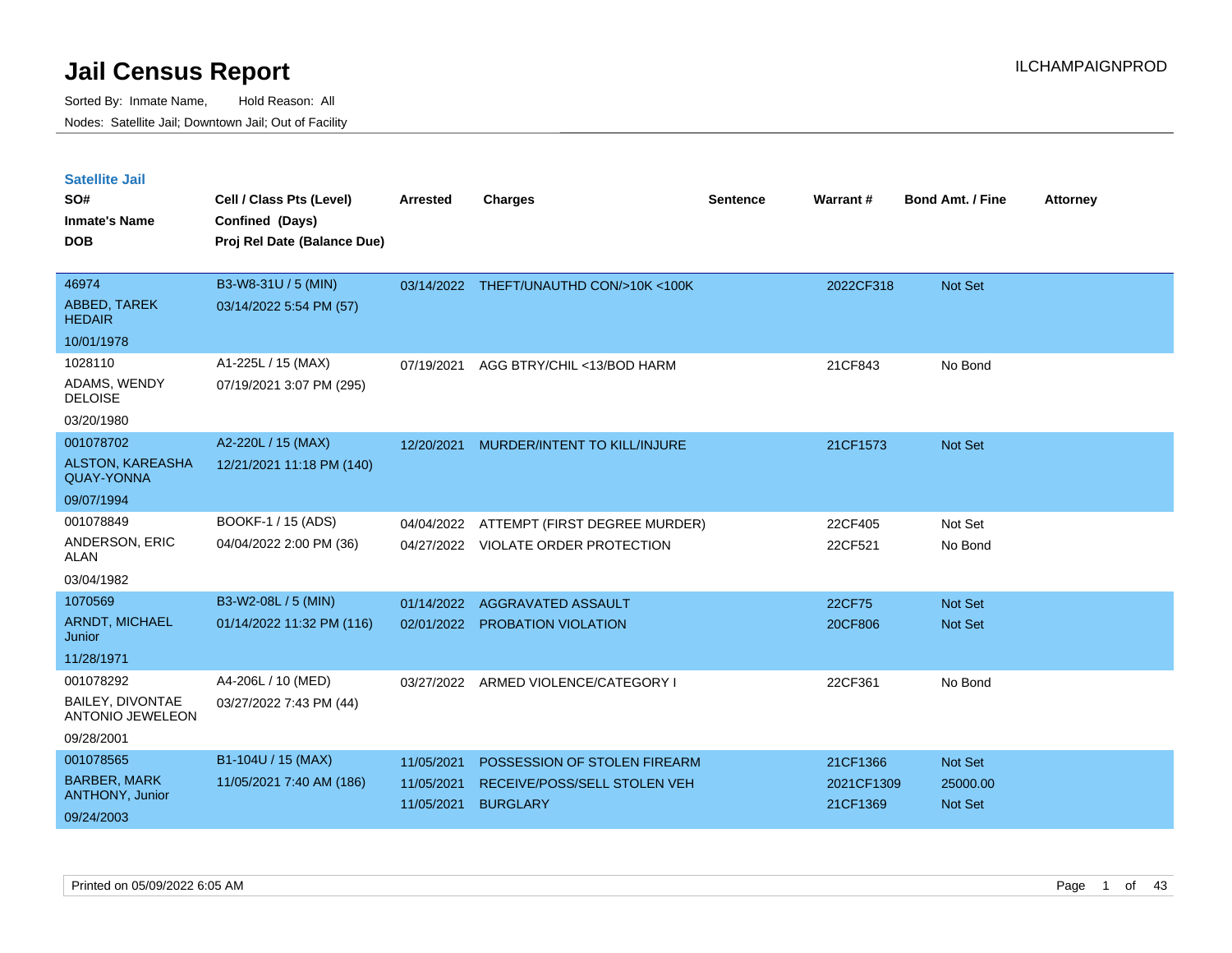Sorted By: Inmate Name, Hold Reason: All Nodes: Satellite Jail; Downtown Jail; Out of Facility

| SO#<br><b>Inmate's Name</b><br><b>DOB</b>                    | Cell / Class Pts (Level)<br>Confined (Days)<br>Proj Rel Date (Balance Due) | <b>Arrested</b>          | <b>Charges</b>                                          | <b>Sentence</b> | <b>Warrant#</b>       | <b>Bond Amt. / Fine</b> | <b>Attorney</b> |
|--------------------------------------------------------------|----------------------------------------------------------------------------|--------------------------|---------------------------------------------------------|-----------------|-----------------------|-------------------------|-----------------|
| 001078969<br><b>BEVERLY, SAYVION</b><br><b>LAMONTE</b>       | B1-104L / 10 (MED)<br>03/22/2022 10:20 PM (49)                             |                          | 03/22/2022 AGG UNLAWFUL USE WEAPON/PERSON               |                 | 22CF345               | Not Set                 |                 |
| 11/20/2002                                                   |                                                                            |                          |                                                         |                 |                       |                         |                 |
| 64848                                                        | B3-W6-22L / 10 (ADS)                                                       | 04/23/2022               | DOM BTRY/BOD HARM/4+ PRECONV                            |                 | 20CF1099              | 25000.00                |                 |
| <b>BLISSIT, ANTHONY</b><br><b>LATHEN</b>                     | 04/23/2022 1:31 AM (17)                                                    | 04/23/2022               | ESCAPE/VIOLATE ELEC MONITORING                          |                 | 21CF372               | 25000.00                |                 |
|                                                              |                                                                            | 04/23/2022               | HRSMT/THREATEN PERSON/KILL                              |                 | 21CF339               | 25000.00                |                 |
| 02/16/1985                                                   |                                                                            | 05/03/2022               | DOMESTIC BATTERY/OTHER PRIOR                            |                 | 22CF539               | Not Set                 |                 |
| 923208<br><b>BREADY, ANDREW</b><br><b>NICHOLAS</b>           | B3-W8-30L / 10 (MED)<br>01/22/2022 7:43 PM (108)                           |                          | 01/22/2022 CRIM TRES TO RES/PERS PRESENT                |                 | 22CF92                | Not Set                 |                 |
| 06/08/1988                                                   |                                                                            |                          |                                                         |                 |                       |                         |                 |
| 25694<br>BROADWAY, ELLIS<br>Junior                           | A3-111L / 5 (ADS)<br>04/25/2022 3:23 PM (15)                               |                          | 04/25/2022 BURGLARY                                     |                 | 22CF506               | Not Set                 |                 |
| 10/02/1960                                                   |                                                                            |                          |                                                         |                 |                       |                         |                 |
| 61675<br><b>BROWN, ANTONIO</b><br><b>BURNETT</b>             | B1-202L / 10 (MED)<br>02/10/2022 3:28 PM (89)                              |                          | 02/10/2022 AGG DISCHARGE FIREARM/OCC BLDG               |                 | 20CF374               | 100000.00               |                 |
| 03/04/1983                                                   |                                                                            |                          |                                                         |                 |                       |                         |                 |
| 51247<br><b>BROWN, DANTE</b><br><b>MAURICE</b><br>04/19/1979 | B1-202U / 10 (MED)<br>04/15/2021 6:24 PM (390)                             | 04/15/2021               | FELON POSS/USE WEAPON/FIREARM                           |                 | 21CF411               | Not Set                 |                 |
| 1028966                                                      | A3-212U / 10 (ADS)                                                         | 04/29/2022               | MFG/DEL CANNABIS/500<2000 GR                            |                 | 22CF532               | No Bond                 |                 |
| <b>BROWN, DARRION</b><br><b>DEVON</b>                        | 04/30/2022 1:10 AM (10)                                                    |                          | 04/29/2022 IMPROPER USE REGIS/TITLE                     |                 | 22MT598               | No Bond                 |                 |
| 03/05/1994                                                   |                                                                            |                          |                                                         |                 |                       |                         |                 |
| 1015739                                                      | A2-122U / 5 (MIN)<br>BROWN, JERI CHANCY 04/14/2022 10:11 PM (26)           | 04/14/2022<br>04/19/2022 | CRIMINAL TRESPASS BUILDING<br><b>AGGRAVATED BATTERY</b> |                 | 22CM114<br>2021CF1260 | 100.00<br>Not Set       |                 |

03/07/1989

Printed on 05/09/2022 6:05 AM Page 2 of 43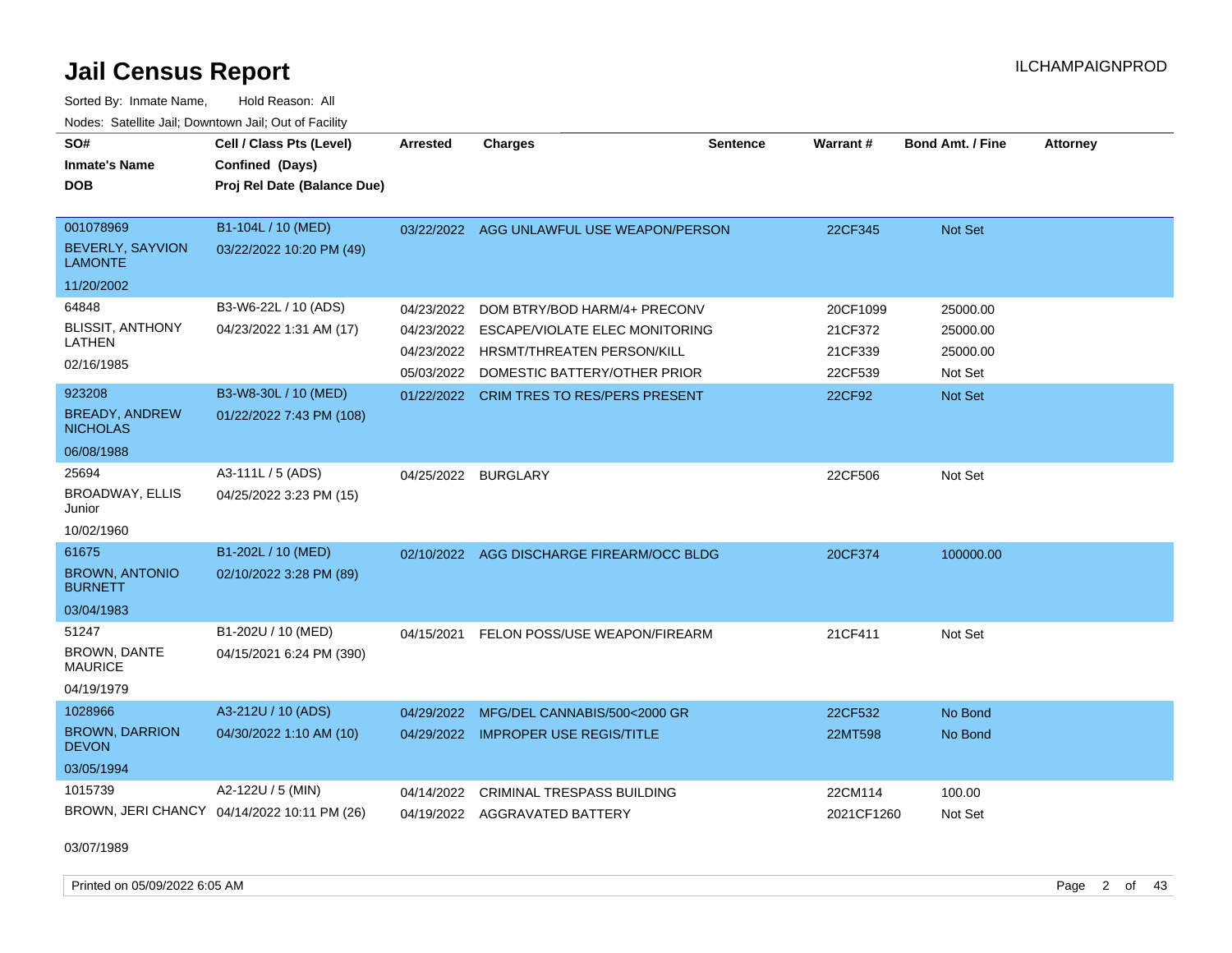Sorted By: Inmate Name, Hold Reason: All Nodes: Satellite Jail; Downtown Jail; Out of Facility

| SO#                                       | Cell / Class Pts (Level)    | <b>Arrested</b>   | <b>Charges</b>                            | <b>Sentence</b> | Warrant#      | <b>Bond Amt. / Fine</b> | <b>Attorney</b> |
|-------------------------------------------|-----------------------------|-------------------|-------------------------------------------|-----------------|---------------|-------------------------|-----------------|
| Inmate's Name                             | Confined (Days)             |                   |                                           |                 |               |                         |                 |
| DOB                                       | Proj Rel Date (Balance Due) |                   |                                           |                 |               |                         |                 |
|                                           |                             |                   |                                           |                 |               |                         |                 |
| 990921                                    | B4-121L / 15 (MAX)          | 01/20/2022        | MFG/DEL 1<15 GR COCAINE/ANLG              |                 | 19CF369       | 25000.00                |                 |
| <b>BROWN, QUINTIN</b><br><b>MARSHAUN</b>  | 01/20/2022 7:19 PM (110)    |                   | 01/20/2022 ARMED HABITUAL CRIMINAL        |                 | 21CF935       | 750000.00               |                 |
| 09/26/1991                                |                             |                   |                                           |                 |               |                         |                 |
| 981645                                    | B4-225L / 15 (MAX)          | 01/27/2022 MURDER |                                           |                 | 22CF114       | 1000000.00              |                 |
| BRUMFIELD,<br>JONATHAN EZEKEIL            | 01/27/2022 8:15 PM (103)    |                   |                                           |                 |               |                         |                 |
| 08/03/1989                                |                             |                   |                                           |                 |               |                         |                 |
| 1033844                                   | <b>BOOKF-2</b>              |                   | 05/06/2022 ID THEFT/KNOW ID STOL/MLTY VIC |                 | 22CF551       | 25000.00                |                 |
| BRYANT, SAMANTHA<br><b>JEAN</b>           | 05/06/2022 2:22 PM (4)      |                   |                                           |                 |               |                         |                 |
| 06/30/1994                                |                             |                   |                                           |                 |               |                         |                 |
| 1047579                                   | A1-125U / 10 (MED)          |                   | 02/24/2022 ARMED ROBBERY/NO FIREARM       |                 | 22CF232       | Not Set                 |                 |
| BUTLER, TAMYRA<br><b>COSHAWN</b>          | 02/24/2022 5:40 AM (75)     |                   |                                           |                 |               |                         |                 |
| 07/06/1988                                |                             |                   |                                           |                 |               |                         |                 |
| 39474                                     | B1-101U / 10 (ADS)          | 07/06/2021        | MFG/DEL 15<100 GR HEROIN/ANLG             |                 | 21CF792       | Not Set                 |                 |
| CAMPBELL, AARON<br><b>JACOB</b>           | 07/06/2021 11:56 PM (308)   |                   |                                           |                 |               |                         |                 |
| 07/18/1974                                |                             |                   |                                           |                 |               |                         |                 |
| 533450                                    | A1-226U / 5 (ADS)           | 04/25/2022 THEFT  |                                           |                 | 22CF503       | Not Set                 |                 |
| CAMPBELL,                                 | 04/25/2022 7:24 PM (15)     | 04/26/2022 THEFT  |                                           |                 | 22CF511       | Not Set                 |                 |
| ELIZABETH TAEHEE                          |                             |                   | 04/26/2022 POSSESSION OF METH< 5 GRAMS    |                 | 22CF512       | Not Set                 |                 |
| 11/11/1979                                |                             |                   |                                           |                 |               |                         |                 |
| 1060436                                   | B1-106U / 10 (MED)          | 01/06/2022        | AGGRAVATED UNLAWFUL RESTRAINT             |                 | 22CF29        | <b>Not Set</b>          |                 |
| <b>CARTER, DERESHEO</b><br><b>DEWAYNE</b> | 01/06/2022 8:43 PM (124)    |                   | 01/06/2022 FELON ESCAPE/PEACE OFFICER     |                 | <b>22CF28</b> | <b>Not Set</b>          |                 |
| 09/10/1991                                |                             |                   |                                           |                 |               |                         |                 |
| 001077353                                 | B1-106L / 15 (MAX)          | 02/12/2022        | <b>FELON POSS/USE WEAPON/FIREARM</b>      |                 | 22CF173       | No Bond                 |                 |
| CARTER, JAMES<br><b>IVORY</b>             | 02/13/2022 1:19 AM (86)     |                   | 02/12/2022 ALCOHOL SALES - MINOR 19-20    |                 | 2020OV127     | 1000.00                 |                 |

08/12/2000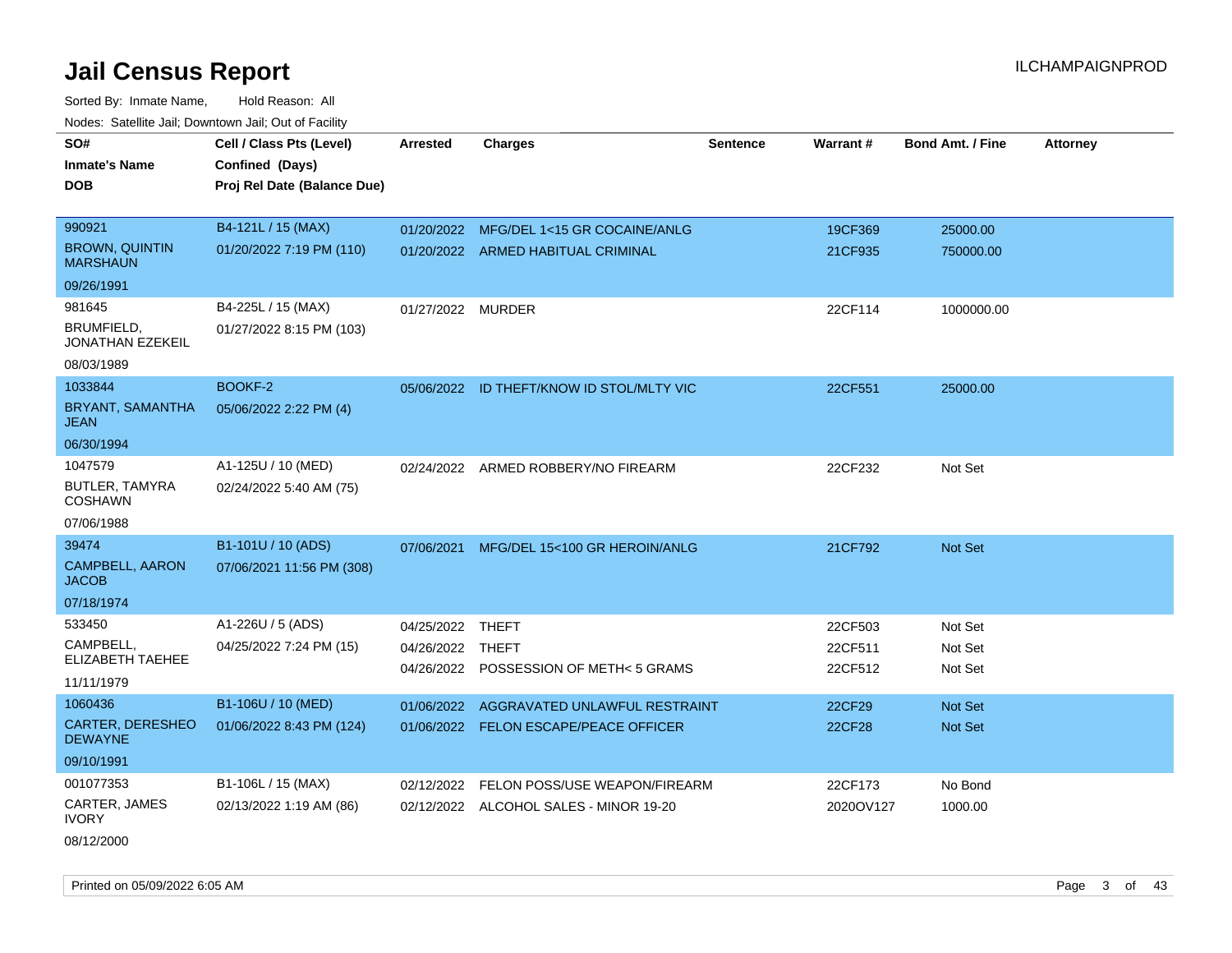Sorted By: Inmate Name, Hold Reason: All Nodes: Satellite Jail; Downtown Jail; Out of Facility

| SO#<br><b>Inmate's Name</b><br><b>DOB</b> | Cell / Class Pts (Level)<br>Confined (Days)<br>Proj Rel Date (Balance Due) | <b>Arrested</b> | <b>Charges</b>                            | <b>Sentence</b> | Warrant#     | <b>Bond Amt. / Fine</b> | <b>Attorney</b> |
|-------------------------------------------|----------------------------------------------------------------------------|-----------------|-------------------------------------------|-----------------|--------------|-------------------------|-----------------|
| 1029088                                   | B1-205L / 10 (MED)                                                         |                 |                                           |                 |              |                         |                 |
| CHAPPLE, MALIK<br><b>BIANCO</b>           | 12/22/2021 10:02 AM (139)                                                  | 12/21/2021      | FELON POSS/USE FIREARM PRIOR              |                 | 21CF1338     | 250000.00               |                 |
| 10/25/1994                                |                                                                            |                 |                                           |                 |              |                         |                 |
| 1072407                                   | A2-221L / 10 (MED)                                                         | 04/17/2022      | FORGERY/ISSUE/DELIVER DOCUMENT            |                 | 2021CF1159   | 24820.00                |                 |
| CLARK, AMY KANANI                         | 04/17/2022 1:20 AM (23)                                                    |                 | 04/17/2022 AGG BATTERY/PEACE OFFICER      |                 | 22CF473      | No Bond                 |                 |
| 11/29/1988                                |                                                                            |                 |                                           |                 |              |                         |                 |
| 001078812                                 | B1-204U / 15 (MAX)                                                         |                 | 02/01/2022 ARMED ROBBERY/ARMED W/FIREARM  |                 | 22CF145      | Not Set                 |                 |
| <b>COBB, SINTRAE</b><br><b>SANCHEZ</b>    | 02/01/2022 8:33 PM (98)                                                    |                 |                                           |                 |              |                         |                 |
| 07/05/2002                                |                                                                            |                 |                                           |                 |              |                         |                 |
| 001077485                                 | A1-227U / 15 (MAX)                                                         | 12/21/2021      | MURDER/INTENT TO KILL/INJURE              |                 | 2021CF1282   | 1000000.00              |                 |
| COLBERT, ARIEANA<br><b>FELICIA</b>        | 12/21/2021 2:08 PM (140)                                                   |                 |                                           |                 |              |                         |                 |
| 12/13/2000                                |                                                                            |                 |                                           |                 |              |                         |                 |
| 34805                                     | B4-223U / 15 (MAX)                                                         | 10/01/2021      | <b>DOMESTIC BATTERY</b>                   |                 | 21CF1183     | <b>Not Set</b>          |                 |
|                                           | CONERLY, KIN JOSEPH 10/01/2021 1:53 AM (221)                               | 10/01/2021      | ARMED HABITUAL CRIMINAL                   |                 | 21CF1184     | <b>Not Set</b>          |                 |
|                                           |                                                                            | 10/06/2021      | POSS STOLEN VEHICLE > \$25,000            |                 | 19CF1786     | <b>Not Set</b>          |                 |
| 11/16/1971                                |                                                                            |                 |                                           |                 |              |                         |                 |
| 1021334                                   | BOOKH-3                                                                    | 05/06/2022      | DRIVING ON SUSPENDED LICENSE              |                 | 22 TR 16291  | 15000.00                |                 |
| COOK, JAMAL EDWIN<br><b>ANTONIO</b>       | 05/06/2022 4:18 AM (4)                                                     | 05/06/2022      | AGG FLEEING/2+ CON DEVICES                |                 | 22 CF 1675   | 15000.00                |                 |
| 02/29/1992                                |                                                                            | 05/06/2022      | DOMESTIC BATTERY                          |                 | 2022 CM AWOW | Not Set                 |                 |
| 001077549                                 | B2-T3-10L / 10 (SPH)                                                       |                 |                                           |                 |              |                         |                 |
| CRISTOBAL-MATEO,                          |                                                                            | 12/22/2020      | PRED CRIM SEX ASLT/VICTIM <13             |                 | 2020CF1469   | Not Set                 |                 |
| <b>CRISTOBAL</b>                          | 12/22/2020 1:17 PM (504)                                                   |                 |                                           |                 |              |                         |                 |
| 12/02/1988                                |                                                                            |                 |                                           |                 |              |                         |                 |
| 1066482                                   | BOOKH-2 / 15 (ADS)                                                         | 04/24/2022      | AGG ROBBERY/INDICATE ARM W/FIR            |                 | 22CF500      | No Bond                 |                 |
| DANGERFIELD,<br><b>AMANTAE ESSTAVION</b>  | 04/24/2022 12:22 PM (16)                                                   | 04/26/2022      | <b>RETAIL THEFT</b>                       |                 | 21CF811      | Not Set                 |                 |
| 01/11/1998                                |                                                                            |                 | 04/26/2022 CRIM DAMAGE TO PROPERTY <\$500 |                 | 21CM239      | Not Set                 |                 |

Printed on 05/09/2022 6:05 AM Page 4 of 43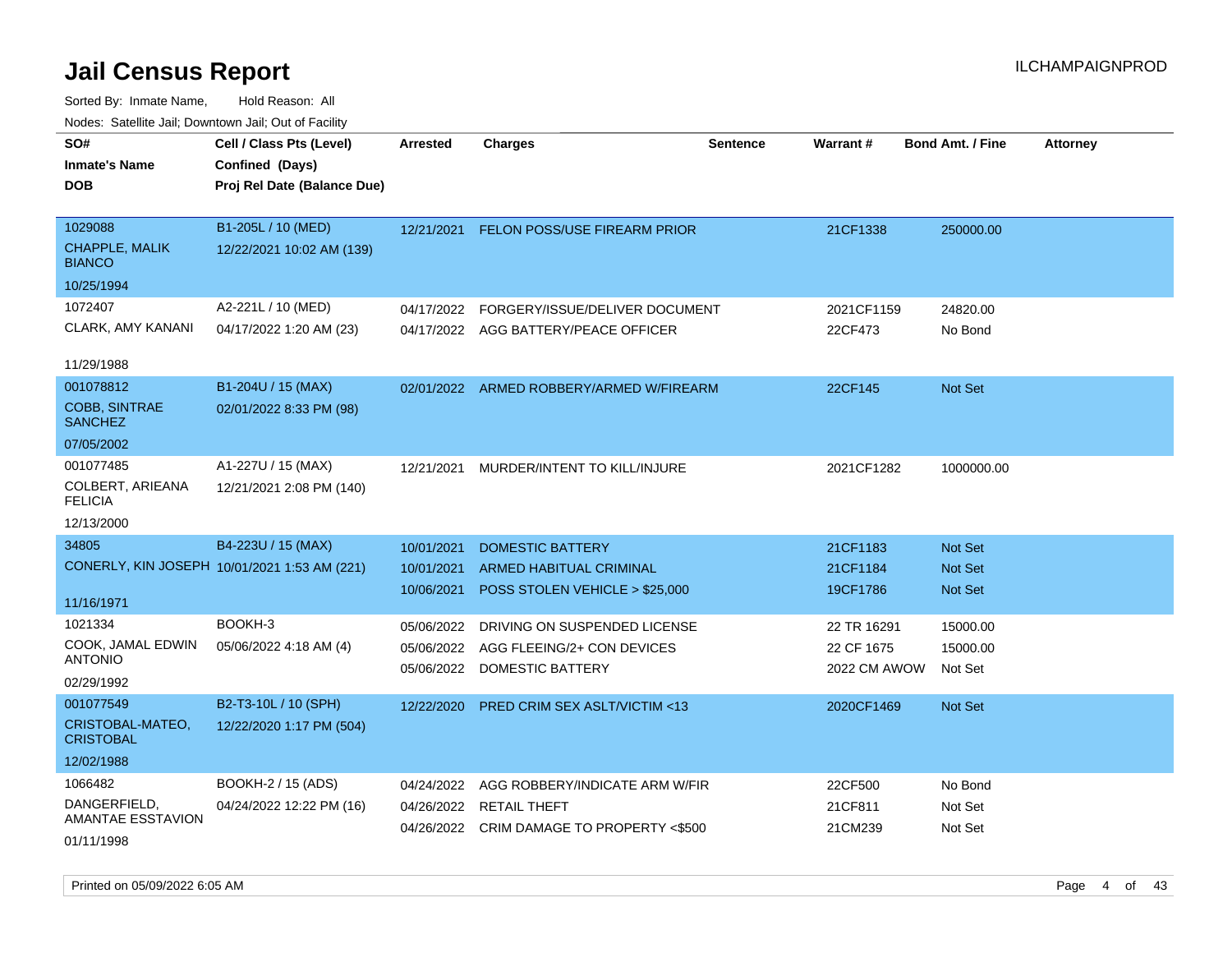| SO#                                     | Cell / Class Pts (Level)    | Arrested   | Charges                                  | <b>Sentence</b> | Warrant#   | <b>Bond Amt. / Fine</b> | <b>Attorney</b> |
|-----------------------------------------|-----------------------------|------------|------------------------------------------|-----------------|------------|-------------------------|-----------------|
| <b>Inmate's Name</b>                    | Confined (Days)             |            |                                          |                 |            |                         |                 |
| <b>DOB</b>                              | Proj Rel Date (Balance Due) |            |                                          |                 |            |                         |                 |
|                                         |                             |            |                                          |                 |            |                         |                 |
| 1023587                                 | A4-102L / 15 (MAX)          | 09/24/2021 | <b>ARMED HABITUAL CRIMINAL</b>           |                 | 2021-CF681 | 500000.00               |                 |
| <b>DAVIS, MARTIN</b><br><b>DENNIS</b>   | 09/24/2021 9:38 PM (228)    |            | 09/24/2021 MFG/DEL CANNABIS/2.5-10 GRAMS |                 | 21CF1155   | Not Set                 |                 |
| 12/02/1994                              |                             |            |                                          |                 |            |                         |                 |
| 001079106                               | A3-217L / 10 (ADS)          | 04/25/2022 | BATTERY/MAKES PHYSICAL CONTACT           |                 | 22CM130    | Not Set                 |                 |
| DENNIGER-BRADLEY,<br><b>TYAIRE L</b>    | 04/25/2022 4:21 PM (15)     |            |                                          |                 |            |                         |                 |
| 06/29/1990                              |                             |            |                                          |                 |            |                         |                 |
| 001079047                               | B1-206U / 10 (MED)          |            | 04/10/2022 HOME INVASION/CAUSE INJURY    |                 | 22CF432    | Not Set                 |                 |
| <b>DILLARD, WILDON</b><br><b>JEROME</b> | 04/11/2022 1:54 AM (29)     |            |                                          |                 |            |                         |                 |
| 03/27/1971                              |                             |            |                                          |                 |            |                         |                 |
| 36298                                   | B2-DR / 5 (SPH)             |            | 03/11/2022 AGG DUI/3                     |                 | 21CF380    | Not Set                 |                 |
| DUCEY, SCOTT<br><b>ROBERT</b>           | 03/11/2022 12:49 PM (60)    |            |                                          |                 |            |                         |                 |
| 04/02/1969                              |                             |            |                                          |                 |            |                         |                 |
| 1024895                                 | B1-103L / 10 (MED)          | 12/15/2021 | MFG/DEL 100<400 GR COCA/ANLG             |                 | 21CF1535   | Not Set                 |                 |
| <b>EDWARDS, GEORGE</b>                  | 12/15/2021 12:26 PM (146)   | 12/15/2021 | <b>AGGRAVATED BATTERY</b>                |                 | 21CF1536   | Not Set                 |                 |
| <b>CORTEZ</b>                           |                             | 04/29/2022 | PROBATION VIOLATION                      |                 | 18CF964    | Not Set                 |                 |
| 06/19/1994                              |                             |            |                                          |                 |            |                         |                 |
| 1074720                                 | B2-DR / 15 (SPH)            | 01/19/2022 | PRED CRIM SEX ASLT/VICTIM <13            |                 | 21CF1414   | 500000.00               |                 |
| ELVIR-REYES, JORGE<br><b>LEONARDO</b>   | 01/19/2022 1:43 PM (111)    |            |                                          |                 |            |                         |                 |
| 06/03/1988                              |                             |            |                                          |                 |            |                         |                 |
| 43977                                   | B2-T1-02L / 5 (SPH)         | 12/20/2021 | AGG FLEEING POLICE/21 MPH OVER           |                 | 21CF1566   | Not Set                 |                 |
| <b>EMKES, DOUGLAS</b><br><b>ALAN</b>    | 12/20/2021 9:59 AM (141)    | 12/20/2021 | PAROLE REVOCATION                        |                 |            | No Bond                 |                 |
| 06/08/1959                              |                             |            |                                          |                 |            |                         |                 |
| 987328                                  | A2-123L / 10 (MED)          | 12/11/2021 | AGG ASLT PEACE OFF/FIRE/ER WRK           |                 | 21CF1515   | Not Set                 |                 |
| ERVIN, DEIDRA ANN<br><b>RUTH</b>        | 12/11/2021 8:48 PM (150)    |            |                                          |                 |            |                         |                 |
| 04/15/1991                              |                             |            |                                          |                 |            |                         |                 |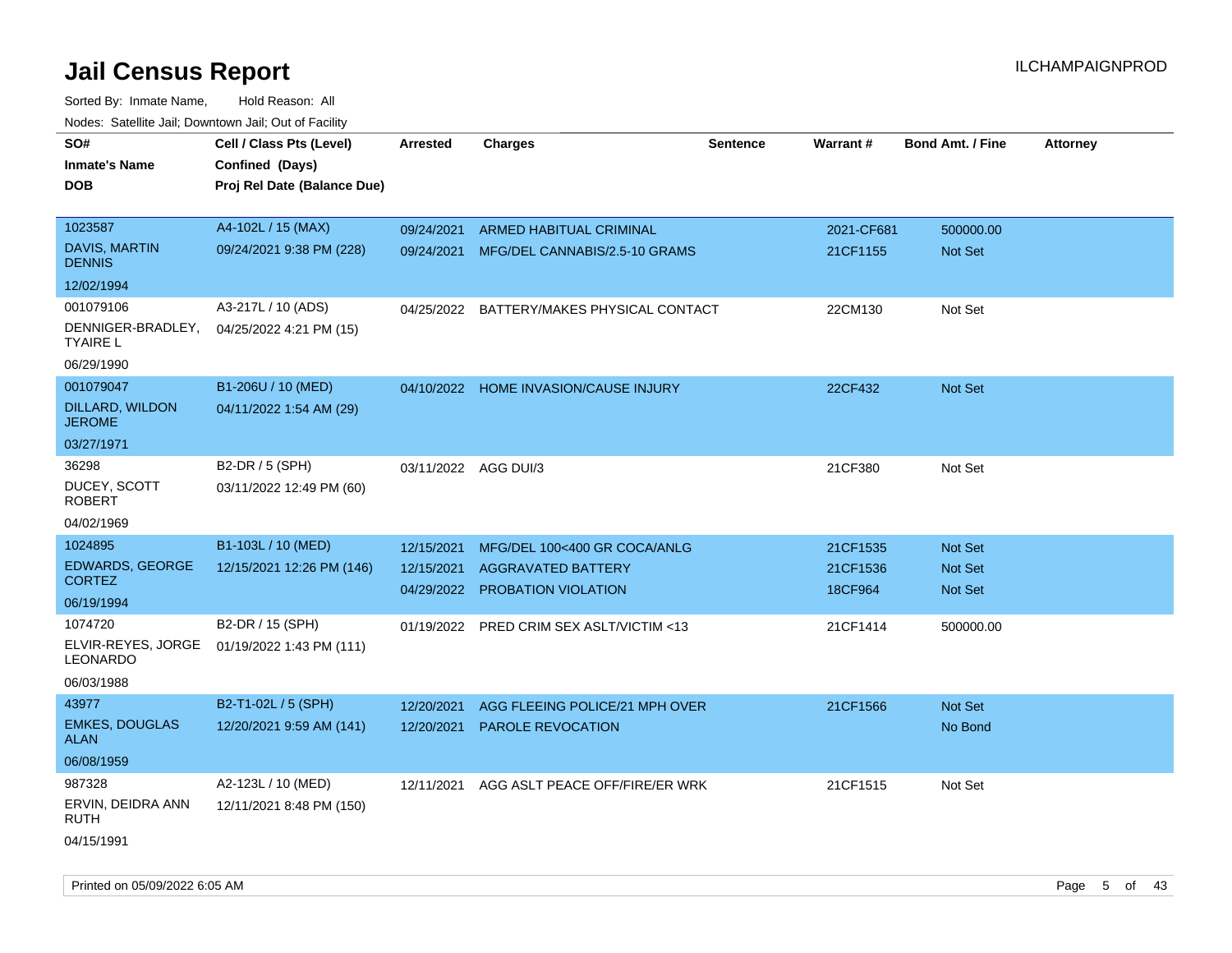Sorted By: Inmate Name, Hold Reason: All Nodes: Satellite Jail; Downtown Jail; Out of Facility

| Nuuts. Saltiille Jali, Duwilluwii Jali, Oul of Facility |                                              |                   |                                             |                 |            |                         |                 |
|---------------------------------------------------------|----------------------------------------------|-------------------|---------------------------------------------|-----------------|------------|-------------------------|-----------------|
| SO#                                                     | Cell / Class Pts (Level)                     | <b>Arrested</b>   | <b>Charges</b>                              | <b>Sentence</b> | Warrant#   | <b>Bond Amt. / Fine</b> | <b>Attorney</b> |
| <b>Inmate's Name</b>                                    | Confined (Days)                              |                   |                                             |                 |            |                         |                 |
| <b>DOB</b>                                              | Proj Rel Date (Balance Due)                  |                   |                                             |                 |            |                         |                 |
|                                                         |                                              |                   |                                             |                 |            |                         |                 |
| 66468                                                   | A4-106L / 15 (MAX)                           | 03/06/2022 MURDER |                                             |                 | 22CF273    | 1000000.00              |                 |
| <b>FERRELL, BRIAN</b><br>JAMAL                          | 03/06/2022 9:04 PM (65)                      |                   |                                             |                 |            |                         |                 |
| 11/15/1985                                              |                                              |                   |                                             |                 |            |                         |                 |
| 962759                                                  | B2-T2-05U / 15 (SPH)                         | 07/16/2021        | <b>METH DELIVERY&lt;5 GRAMS</b>             |                 | 21CF833    | Not Set                 |                 |
|                                                         | FINLEY, KEVIN DANTE 07/16/2021 9:44 PM (298) | 07/29/2021        | AGG CRIM SEX ASSAULT/FELONY                 |                 | 21CF891    | No Bond                 |                 |
|                                                         |                                              |                   |                                             |                 |            |                         |                 |
| 12/28/1988                                              |                                              |                   |                                             |                 |            |                         |                 |
| 001078961                                               | B1-201L / 10 (MED)                           | 03/21/2022        | AGG BATTERY/DISCHARGE FIREARM               |                 | 22CF39     | 750000.00               |                 |
| <b>FISCHER, KYRE</b><br><b>ORLANDO</b>                  | 03/21/2022 1:21 PM (50)                      |                   |                                             |                 |            |                         |                 |
| 04/14/2002                                              |                                              |                   |                                             |                 |            |                         |                 |
| 001079141                                               | BOOKH-3                                      | 05/09/2022        | POSSESS LOOK-ALIKE SUB/1ST                  |                 | 2022CFAWOW | Not Set                 |                 |
| <b>FLASCH, KEVIN</b><br><b>MICHAEL</b>                  | 05/09/2022 1:50 AM (1)                       |                   | 05/09/2022 POSSESSING A CONTROLLED SUBSTANC |                 | 2022CFAWOW | Not Set                 |                 |
| 12/17/1995                                              |                                              |                   |                                             |                 |            |                         |                 |
| 1039744                                                 | B4-225U / 15 (MAX)                           | 12/06/2021        | <b>MURDER</b>                               |                 | 20CF959    | 1000000.00              |                 |
| FONVILLE, TREVOY<br><b>JERMAINE</b>                     | 12/06/2021 10:52 AM (155)                    |                   |                                             |                 |            |                         |                 |
| 01/13/1996                                              |                                              |                   |                                             |                 |            |                         |                 |
| 001077819                                               | A3-113U / 15 (ADS)                           |                   | 04/06/2022 MURDER/INTENT TO KILL/INJURE     |                 | 22CF416    | Not Set                 |                 |
| FORTUNE, DOMINIC<br><b>AUGUSTUS</b>                     | 04/06/2022 7:15 AM (34)                      |                   |                                             |                 |            |                         |                 |
| 02/16/1999                                              |                                              |                   |                                             |                 |            |                         |                 |
| 001078863                                               | B4-122L / 15 (MAX)                           | 02/19/2022        | POSSESSION OF STOLEN FIREARM                |                 | 22CF203    | Not Set                 |                 |
| <b>FOSTER, JOHN</b><br><b>CARELL</b>                    | 02/19/2022 6:01 AM (80)                      |                   |                                             |                 |            |                         |                 |
| 03/13/1981                                              |                                              |                   |                                             |                 |            |                         |                 |
| 518395                                                  | B2-T3-12L / 15 (SPH)                         | 07/07/2020        | <b>CRIMINAL SEXUAL ASSAULT</b>              |                 | 2020-CF735 | 250000.00               |                 |
|                                                         | FRANDLE, MARK RYAN 07/07/2020 3:42 PM (672)  |                   |                                             |                 |            |                         |                 |

09/10/1985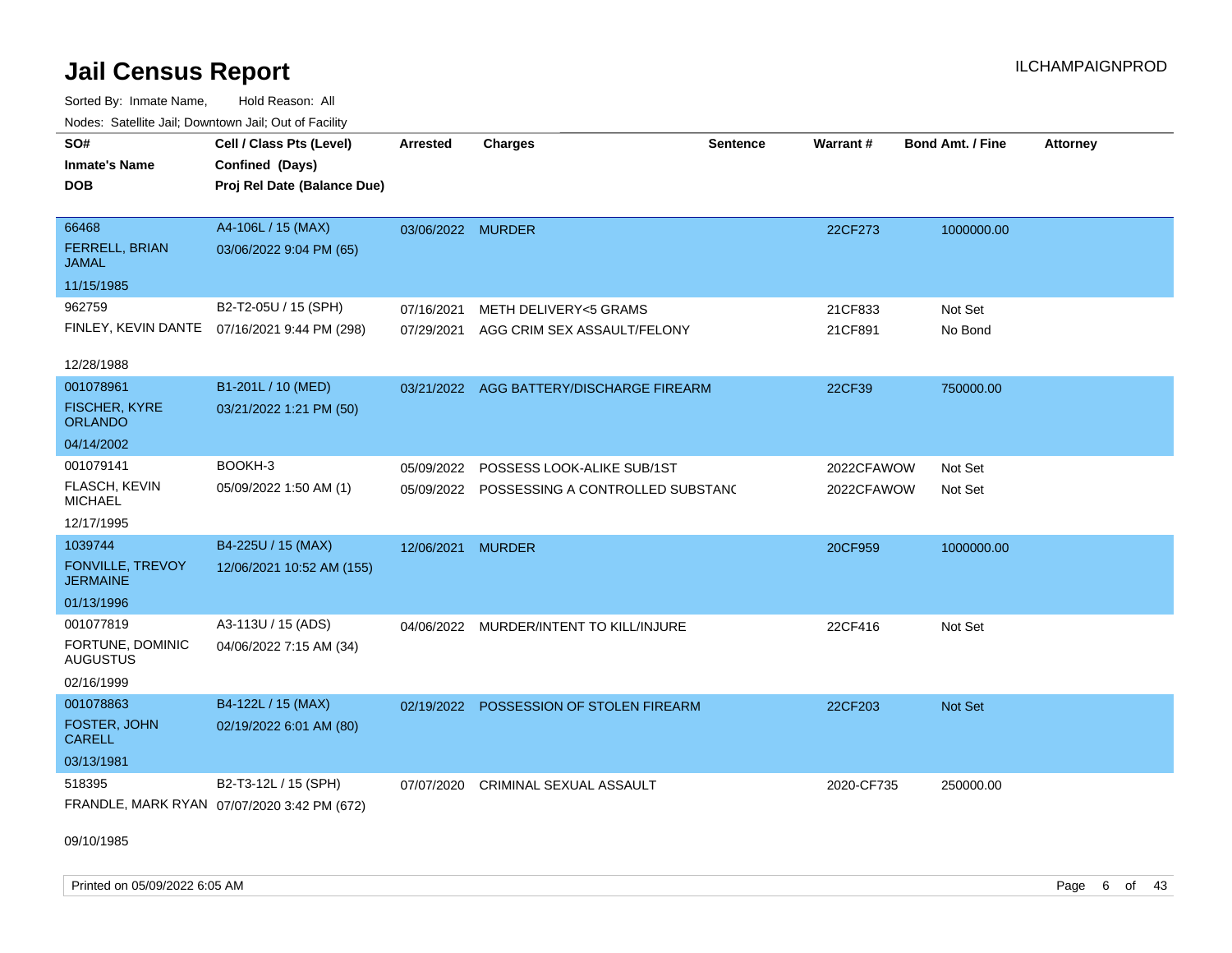Sorted By: Inmate Name, Hold Reason: All Nodes: Satellite Jail; Downtown Jail; Out of Facility

| SO#<br>Inmate's Name<br>DOB                                        | Cell / Class Pts (Level)<br>Confined (Days)<br>Proj Rel Date (Balance Due) | <b>Arrested</b>          | <b>Charges</b>                                                                                      | <b>Sentence</b> | Warrant#                      | <b>Bond Amt. / Fine</b>        | <b>Attorney</b> |
|--------------------------------------------------------------------|----------------------------------------------------------------------------|--------------------------|-----------------------------------------------------------------------------------------------------|-----------------|-------------------------------|--------------------------------|-----------------|
| 001079034<br><b>FRANKLIN, MICHAEL</b><br>ANDRAE                    | B4-124U / 10 (MED)<br>04/08/2022 1:53 PM (32)                              | 04/08/2022               | POSS FIR FOID EXPIRED/NOT ELIG                                                                      |                 | 22CF434                       | No Bond                        |                 |
| 12/18/1997                                                         |                                                                            |                          |                                                                                                     |                 |                               |                                |                 |
| 001077934<br>FREED, LOGAN<br>SUZANNE                               | A1-125L / 10 (MED)<br>08/22/2021 11:45 PM (261)                            | 08/22/2021               | AGG DUI/ACCIDENT/DEATH                                                                              | 10y (DOC)       | 21CF1024                      | Not Set                        |                 |
| 08/18/1996                                                         |                                                                            |                          |                                                                                                     |                 |                               |                                |                 |
| 001078290<br>FREEMAN, ANGEL<br>JANILA KAY                          | A1-224L / 10 (ADS)<br>08/19/2021 1:26 AM (264)                             | 08/19/2021               | MACHINE GUN/AUTO WEAPON/VEH                                                                         |                 | 21CF1012                      | <b>Not Set</b>                 |                 |
| 12/25/1995                                                         |                                                                            |                          |                                                                                                     |                 |                               |                                |                 |
| 591514<br>GAMBLE, SCOTT PAUL 02/25/2022 6:08 PM (74)<br>09/06/1968 | B2-T4-14L / 10 (SPH)                                                       | 02/25/2022<br>02/25/2022 | AGG CRIM SEX ABUSE/THREAT LIFE<br>AGG CRIM SEX ABUSE/VIC 13-17                                      |                 | 22CF135<br>22CF230            | Not Set<br>100000.00           |                 |
| 001078154                                                          | B4-223L / 10 (MED)                                                         | 01/09/2022               | DRVG UNDER INFLU OF ALCOHOL                                                                         |                 | 2021 DT 182                   | 5000.00                        |                 |
| <b>GENTRY, DAMON</b><br>LIONEL                                     | 01/09/2022 4:41 PM (121)                                                   | 01/09/2022               | AGG DOMESTIC BATTERY/STRANGLE                                                                       |                 | 2021 CF 1396                  | 50000.00                       |                 |
| 12/25/1971                                                         |                                                                            |                          |                                                                                                     |                 |                               |                                |                 |
| 1064590<br>GIPSON, JERRION<br>CONTREAL<br>05/21/1996               | B4-123L / 10 (MED)<br>04/26/2022 7:43 PM (14)                              |                          | 04/26/2022 AGG RECK DRVG/INCLINE/BOD HARM                                                           |                 | 22CF517                       | No Bond                        |                 |
| 001078633<br>GONZALEZ-GUILLEN.<br>EDWARD<br>08/25/2002             | B2-T3-11U / 25 (SPH)<br>12/01/2021 12:08 PM (160)                          | 12/01/2021               | <b>PRED CRIM SEX ASLT/VICTIM &lt;13</b>                                                             |                 | 21CF1416                      | 250000.00                      |                 |
| 1031794<br>GOODWIN, ANTHONY<br><b>DWAYNE</b><br>07/03/1986         | B3-W3-10L / 10 (MED)<br>04/19/2022 3:51 PM (21)                            | 04/19/2022<br>04/19/2022 | DOMESTIC BATTERY<br>RESIST/OBSTRUCTING A PEACE OFFICEF<br>04/19/2022 BATTERY/MAKES PHYSICAL CONTACT |                 | 21CF662<br>20CM553<br>21CM175 | 25000.00<br>1000.00<br>1000.00 |                 |

Printed on 05/09/2022 6:05 AM Page 7 of 43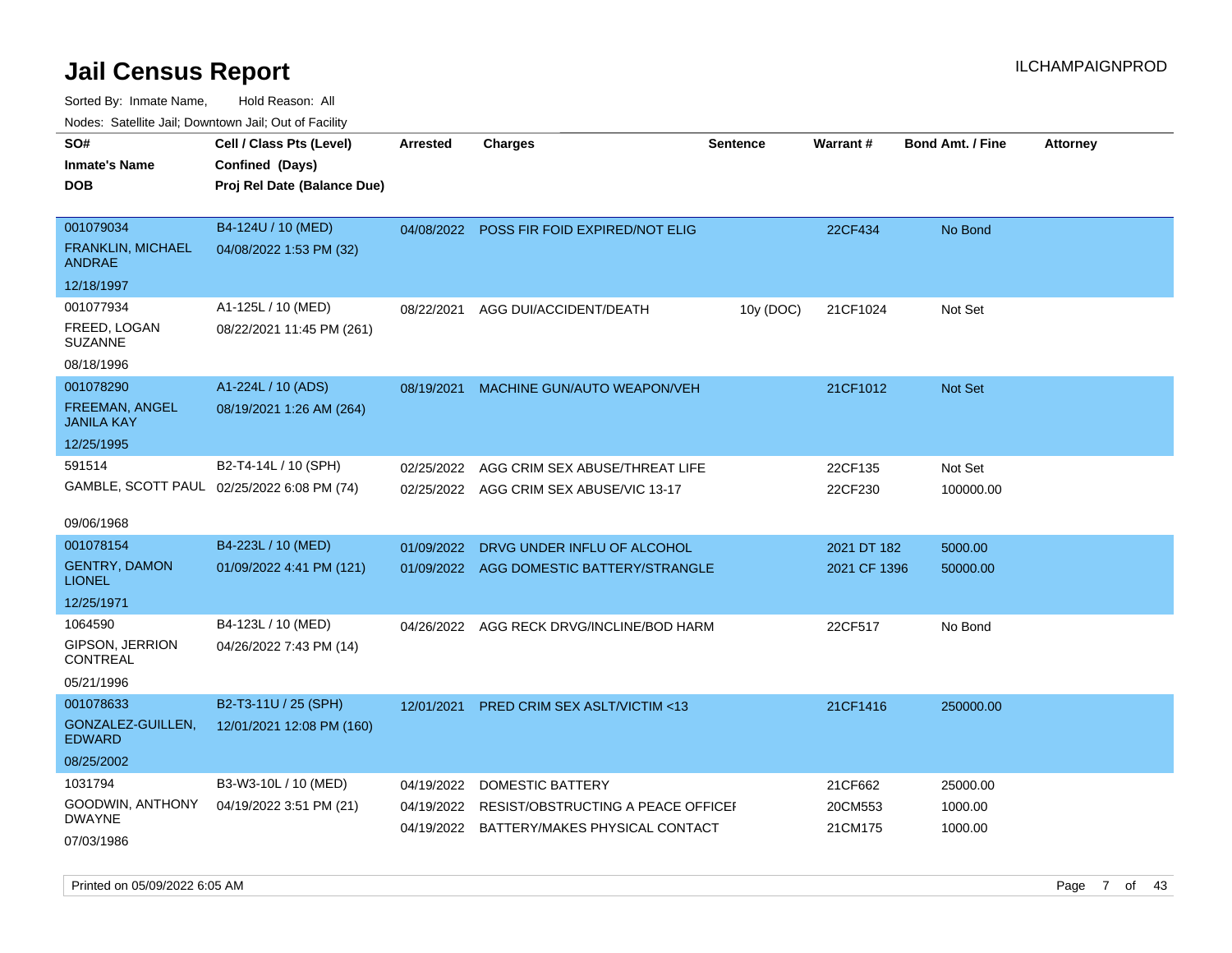| SO#                                   | Cell / Class Pts (Level)    | <b>Arrested</b> | <b>Charges</b>                        | <b>Sentence</b> | Warrant#  | <b>Bond Amt. / Fine</b> | <b>Attorney</b> |
|---------------------------------------|-----------------------------|-----------------|---------------------------------------|-----------------|-----------|-------------------------|-----------------|
| <b>Inmate's Name</b>                  | Confined (Days)             |                 |                                       |                 |           |                         |                 |
| <b>DOB</b>                            | Proj Rel Date (Balance Due) |                 |                                       |                 |           |                         |                 |
|                                       |                             |                 |                                       |                 |           |                         |                 |
| 001078607                             | B4-221L / 15 (MAX)          | 11/22/2021      | FELON POSS/USE FIREARM/PAROLE         |                 | 21CF1437  | Not Set                 |                 |
| <b>GRAY, WILLIAM</b><br><b>DA'VON</b> | 11/22/2021 2:57 PM (169)    | 11/22/2021      | ATTEMPT (FIRST DEGREE MURDER)         |                 | 21CF1435  | Not Set                 |                 |
| 04/18/1984                            |                             |                 |                                       |                 |           |                         |                 |
| 1074062                               | BOOKF-2                     |                 | 05/06/2022 FUGITIVE FROM JUSTICE      |                 |           | Not Set                 |                 |
| <b>GREEN, DANIELLE</b><br>IMARI       | 05/06/2022 3:39 PM (4)      |                 |                                       |                 |           |                         |                 |
| 09/18/1986                            |                             |                 |                                       |                 |           |                         |                 |
| 56342                                 | B1-207L / 10 (MED)          | 10/21/2021      | THEFT CONTROL INTENT <\$500           |                 | 17CF1451  | 10000.00                |                 |
| <b>GRIFFIN, NATHAN</b>                | 10/21/2021 4:20 PM (201)    | 10/21/2021      | DRIVING ON REVOKED LICENSE            |                 | 20TR1979  | 3000.00                 |                 |
| <b>EUGENE</b>                         |                             | 10/21/2021      | <b>ARMED HABITUAL CRIMINAL</b>        |                 | 21CF1279  | Not Set                 |                 |
| 02/24/1969                            |                             |                 |                                       |                 |           |                         |                 |
| 001079080                             | A4-104L / 15 (MAX)          | 04/18/2022      | FELON POSS/USE WEAPON/FIREARM         |                 | 22CF477   | No Bond                 |                 |
| HARRIS, MILEEK<br><b>JAEQUAN</b>      | 04/19/2022 12:10 AM (21)    |                 |                                       |                 |           |                         |                 |
| 08/04/2000                            |                             |                 |                                       |                 |           |                         |                 |
| 975293                                | A4-205L / 10 (MED)          | 07/21/2021      | VIO ORDER/PRIOR VIO OF ORDER          |                 | 21CF914   | No Bond                 |                 |
| HILL, JACOB MILES                     | 07/21/2021 8:43 PM (293)    | 07/21/2021      | <b>STALKING</b>                       |                 | 2021CF863 | Not Set                 |                 |
|                                       |                             | 07/25/2021      | <b>PAROLE REVOCATION</b>              |                 | CH2104646 | <b>Not Set</b>          |                 |
| 02/06/1988                            |                             | 08/18/2021      | <b>HARASS WITNESS/FAMILY MBR/REP</b>  |                 | 21CF992   | Not Set                 |                 |
|                                       |                             | 09/09/2021      | AGG STALKING/BODILY HARM              |                 | 21CF1073  | Not Set                 |                 |
| 980939                                | B4-227U / 10 (MED)          | 03/25/2022      | RECEIVE/POSS/SELL STOLEN VEH          |                 | 22CF357   | Not Set                 |                 |
| HILL, XAVIER<br><b>LENSHAUN</b>       | 03/25/2022 11:15 AM (46)    |                 |                                       |                 |           |                         |                 |
| 06/18/1988                            |                             |                 |                                       |                 |           |                         |                 |
| 999198                                | A3-112L / 5 (MIN)           | 05/06/2022      | POSS CAN/>30-100 GRAM/1ST             | 5y/0m/0d        |           | No Bond                 |                 |
| HOWARD, BRION LIN                     | 05/06/2022 4:58 PM (4)      |                 | 05/06/2022 AGG FLEEING/2+ CON DEVICES | 3y/0m/0d        |           | No Bond                 |                 |
| 06/10/1992                            |                             |                 |                                       |                 |           |                         |                 |
|                                       |                             |                 |                                       |                 |           |                         |                 |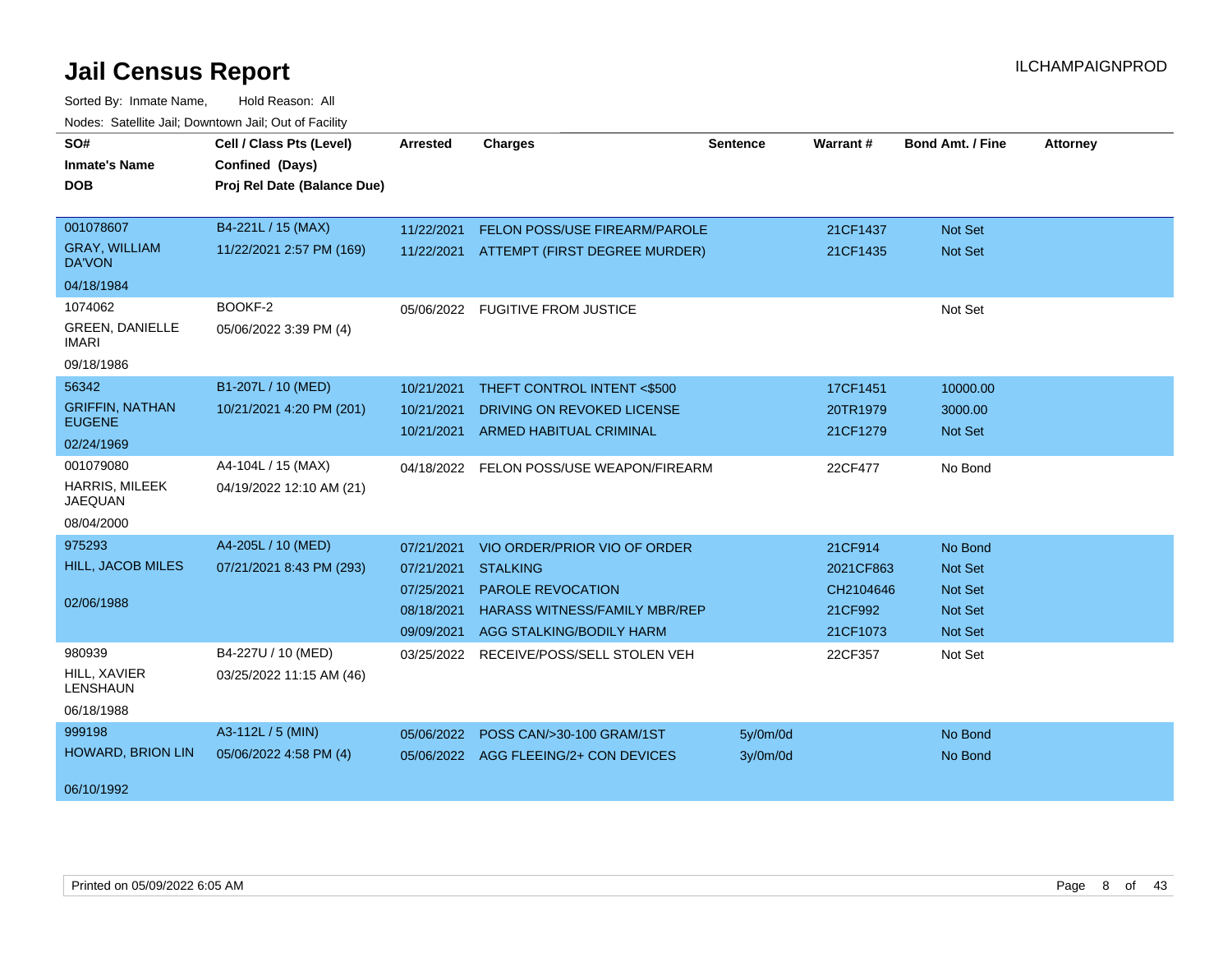| roaco. Catolino cali, Downtown cali, Out of Fability |                             |            |                                           |                 |           |                         |                 |
|------------------------------------------------------|-----------------------------|------------|-------------------------------------------|-----------------|-----------|-------------------------|-----------------|
| SO#                                                  | Cell / Class Pts (Level)    | Arrested   | <b>Charges</b>                            | <b>Sentence</b> | Warrant#  | <b>Bond Amt. / Fine</b> | <b>Attorney</b> |
| <b>Inmate's Name</b>                                 | Confined (Days)             |            |                                           |                 |           |                         |                 |
| <b>DOB</b>                                           | Proj Rel Date (Balance Due) |            |                                           |                 |           |                         |                 |
|                                                      |                             |            |                                           |                 |           |                         |                 |
| 51028                                                | B3-W5-20L / 10 (MED)        |            | 02/23/2022 POSS STOLEN VEHICLE            |                 | 20-CF-377 | No Bond                 |                 |
| HUFFMAN, MICHAEL<br><b>LEONARD</b>                   | 02/23/2022 3:14 AM (76)     |            |                                           |                 |           |                         |                 |
| 07/24/1980                                           |                             |            |                                           |                 |           |                         |                 |
| 1061186                                              | A1-224U / 15 (MAX)          |            | 03/16/2022 MURDER/STRONG PROB KILL/INJURE |                 | 22CF329   | No Bond                 |                 |
| INGRAM, CHERELL<br><b>LETRISE</b>                    | 03/16/2022 10:17 PM (55)    |            |                                           |                 |           |                         |                 |
| 10/01/1986                                           |                             |            |                                           |                 |           |                         |                 |
| 38993                                                | A4-103L / 15 (MAX)          |            | 02/13/2021 ATTEMPT (FIRST DEGREE MURDER)  |                 | 21CF181   | Not Set                 |                 |
| JACKSON, LAMONT<br><b>JEREMIE</b>                    | 02/13/2021 7:45 AM (451)    |            |                                           |                 |           |                         |                 |
| 07/31/1973                                           |                             |            |                                           |                 |           |                         |                 |
| 001077711                                            | B3-W2-06L / 10 (MED)        |            | 04/28/2022 AGG CRIM SEX ABUSE/BODILY HARM |                 | 21CF190   | No Bond                 |                 |
| JACOBS, JOSHUA<br>PAUL                               | 04/28/2022 2:50 PM (12)     |            |                                           |                 |           |                         |                 |
| 02/07/1997                                           | 6/2/2022 (0.00)             |            |                                           |                 |           |                         |                 |
| 001077866                                            | B4-226U / 10 (MED)          |            | 04/28/2022 FELON POSS/USE WEAPON/FIREARM  |                 | 22CF524   | <b>Not Set</b>          |                 |
| <b>JENKINS, ISAIAH</b><br><b>DUJAUN</b>              | 04/28/2022 8:32 PM (12)     |            |                                           |                 |           |                         |                 |
| 04/26/1994                                           |                             |            |                                           |                 |           |                         |                 |
| 1076684                                              | A3-211U / 5 (ADS)           | 04/27/2022 | <b>CRIMINAL TRESPASS BUILDING</b>         |                 | 22CM140   | 100.00                  |                 |
| JENKINS, KORON                                       | 04/27/2022 1:46 PM (13)     | 04/29/2022 | <b>CRIM TRESPASS TO RESIDENCE</b>         |                 | 22CM113   | 5000.00                 |                 |
| SAMUEL                                               |                             | 04/29/2022 | AGG BATTERY/PUBLIC PLACE                  |                 | 22CF342   | 5000.00                 |                 |
| 04/28/2002                                           |                             | 04/29/2022 | <b>BURGLARY</b>                           |                 | 22CF159   | Not Set                 |                 |
| 001078703                                            | A2-223L / 15 (ADS)          | 12/20/2021 | MURDER/INTENT TO KILL/INJURE              |                 | 21CF1574  | <b>Not Set</b>          |                 |
| <b>JOHNS, SHANIQUH</b><br><b>THERESA</b>             | 12/22/2021 6:41 AM (139)    |            |                                           |                 |           |                         |                 |
| 04/03/1992                                           |                             |            |                                           |                 |           |                         |                 |
| 001079105                                            | A3-116L                     | 04/25/2022 | POSS STOLEN VEHICLE > \$25,000            |                 | 22CF505   | Not Set                 |                 |
| JOHNSON, EVERETT<br>LEON                             | 04/25/2022 3:08 PM (15)     |            | 04/25/2022 CRIM DAMAGE TO PROPERTY <\$500 |                 | 20CM375   | 3000.00                 |                 |
| 01/22/1965                                           |                             |            |                                           |                 |           |                         |                 |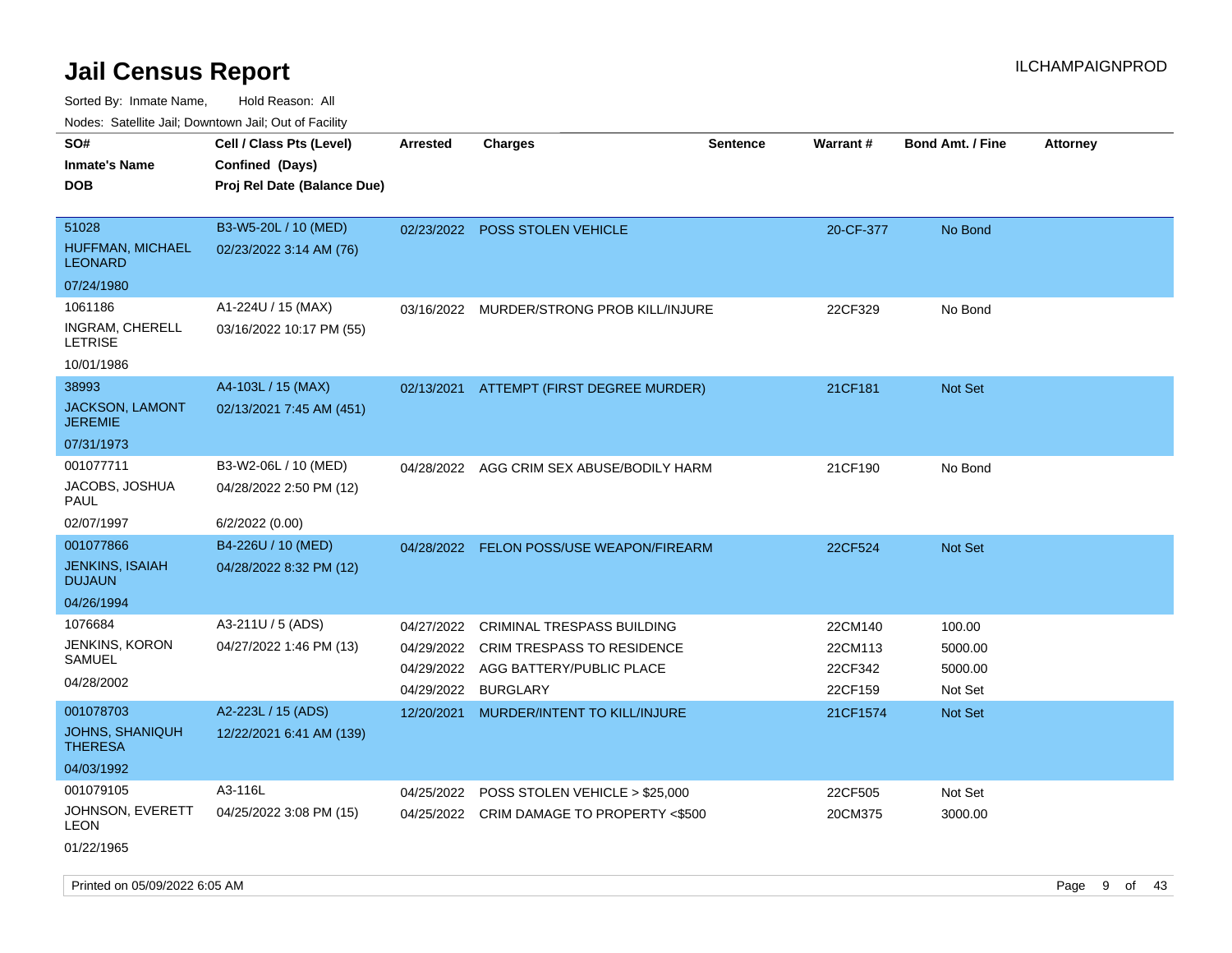| Nodes. Satellite Jali, Downtown Jali, Out of Facility |                             |                 |                                           |                 |                 |                         |                 |
|-------------------------------------------------------|-----------------------------|-----------------|-------------------------------------------|-----------------|-----------------|-------------------------|-----------------|
| SO#                                                   | Cell / Class Pts (Level)    | <b>Arrested</b> | <b>Charges</b>                            | <b>Sentence</b> | <b>Warrant#</b> | <b>Bond Amt. / Fine</b> | <b>Attorney</b> |
| <b>Inmate's Name</b>                                  | Confined (Days)             |                 |                                           |                 |                 |                         |                 |
| <b>DOB</b>                                            | Proj Rel Date (Balance Due) |                 |                                           |                 |                 |                         |                 |
|                                                       |                             |                 |                                           |                 |                 |                         |                 |
| 001079089                                             | B2-T1-03U / 15 (SPH)        |                 | 04/22/2022 PRED CRIM SEX ASLT/VIC <13/FIR |                 | 21CF858         | 250000.00               |                 |
| JONES, DAVARUIS LEE 04/22/2022 6:34 AM (18)           |                             |                 |                                           |                 |                 |                         |                 |
|                                                       |                             |                 |                                           |                 |                 |                         |                 |
| 04/21/2001                                            |                             |                 |                                           |                 |                 |                         |                 |
| 1042582                                               | B1-107U / 15 (MAX)          | 03/10/2022      | VIOLATE ORDER PROTECTION                  |                 | 22CM61          | Not Set                 |                 |
| JONES, DEONTA<br><b>DANTRAL</b>                       | 03/10/2022 4:50 AM (61)     |                 |                                           |                 |                 |                         |                 |
| 02/01/1993                                            |                             |                 |                                           |                 |                 |                         |                 |
| 001078645                                             | B3-W1-02L / 10 (MED)        | 12/02/2021      | <b>AGG DISCHARGE FIREARM</b>              |                 | 21CF1478        | No Bond                 |                 |
| JONES, KELVIN<br><b>KHYRIC</b>                        | 12/02/2021 6:56 PM (159)    |                 |                                           |                 |                 |                         |                 |
| 02/27/2001                                            |                             |                 |                                           |                 |                 |                         |                 |
| 956822                                                | A4-101U / 15 (MAX)          | 11/25/2021      | AGGRAVATED DOMESTIC BATTERY               |                 | 21CF1442        | Not Set                 |                 |
| JONES, MARIO                                          | 11/25/2021 10:37 AM (166)   | 11/25/2021      | PAROLE REVOCATION                         |                 | CH2106361       | No Bond                 |                 |
| NATHANIEL                                             |                             | 11/25/2021      | UNLAWFUL RESTRAINT                        |                 | 21CF1443        | Not Set                 |                 |
| 10/27/1987                                            |                             |                 |                                           |                 |                 |                         |                 |
| 59668                                                 | B2-T1-04L / 10 (SPH)        | 02/11/2022      | FAIL TO RPT CHNG ADDRESS/EMPL             |                 | 20 CF 1241      | 75000.00                |                 |
| <b>JONES, MARTELL</b><br><b>DEANGELO</b>              | 02/11/2022 3:19 PM (88)     |                 | 02/11/2022 AGGRAVATED ARSON/BODILY HARM   |                 | 22 CF 169       | 75000.00                |                 |
| 07/11/1983                                            |                             |                 |                                           |                 |                 |                         |                 |
| 1008468                                               | B4-125L / 10 (MED)          | 12/01/2021      | FELON POSS/USE WEAPON/FIREARM             |                 | 21CF1472        | Not Set                 |                 |
| JONES, MARTEZ<br><b>LAMONTE</b>                       | 12/01/2021 1:28 PM (160)    | 12/02/2021      | PROBATION VIOLATION                       |                 | 20CF1151        | Not Set                 |                 |
| 06/22/1993                                            |                             |                 |                                           |                 |                 |                         |                 |
| 45193                                                 | A4-105L / 10 (ADS)          |                 | 04/29/2022 FELON POSS/USE FIREARM PRIOR   |                 | 22CF531         | <b>Not Set</b>          |                 |
| <b>KASPERS, JOHNNY</b><br><b>RAY</b>                  | 04/29/2022 11:00 AM (11)    |                 |                                           |                 |                 |                         |                 |
| 05/28/1977                                            |                             |                 |                                           |                 |                 |                         |                 |
| 994904                                                | B4-127U / 10 (MED)          |                 | 04/21/2022 RESIDENTIAL ARSON              |                 | 22CF486         | No Bond                 |                 |
| KEIGHER, BRADLY<br>ALAN                               | 04/21/2022 2:51 PM (19)     |                 |                                           |                 |                 |                         |                 |
| 10/03/1988                                            |                             |                 |                                           |                 |                 |                         |                 |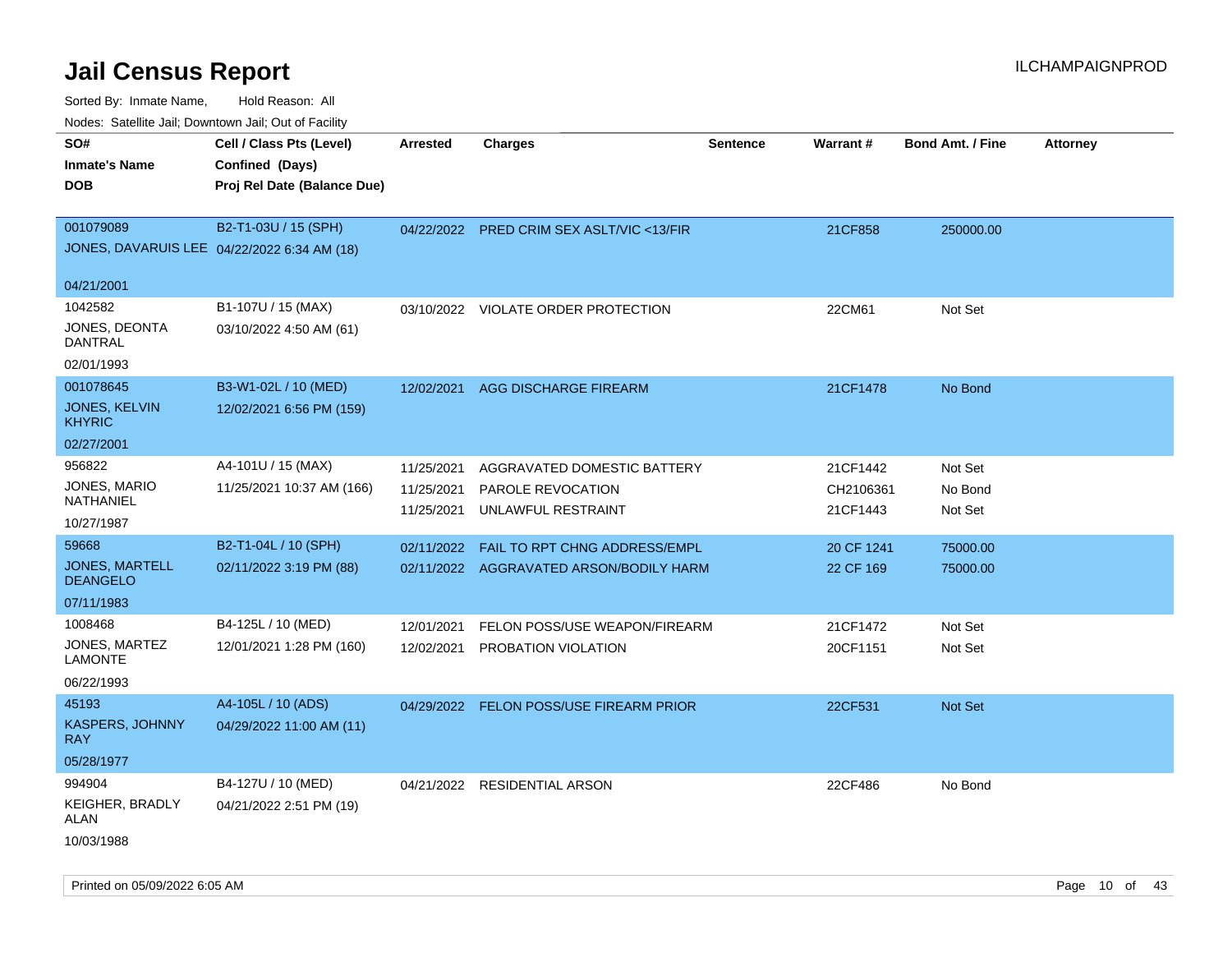| SO#                                       | Cell / Class Pts (Level)    | <b>Arrested</b>     | <b>Charges</b>                              | <b>Sentence</b> | <b>Warrant#</b> | <b>Bond Amt. / Fine</b> | <b>Attorney</b> |
|-------------------------------------------|-----------------------------|---------------------|---------------------------------------------|-----------------|-----------------|-------------------------|-----------------|
| <b>Inmate's Name</b>                      | Confined (Days)             |                     |                                             |                 |                 |                         |                 |
| <b>DOB</b>                                | Proj Rel Date (Balance Due) |                     |                                             |                 |                 |                         |                 |
|                                           |                             |                     |                                             |                 |                 |                         |                 |
| 1000825                                   | A2-121L / 5 (ADS)           | 04/27/2022          | RESIST/OBSTRUCTING A PEACE OFFICEI          |                 | <b>22CF4</b>    | 10000.00                |                 |
| <b>KELLEY, MEGAN</b>                      | 04/27/2022 6:19 PM (13)     |                     | 04/27/2022 POSSESSION OF METH/5<15 GRAMS    |                 | 21CF965         | 5000.00                 |                 |
| <b>MARIE</b>                              |                             | 04/27/2022          | POSSESSION OF METH< 5 GRAMS                 |                 | 21CF1639        | 75000.00                |                 |
| 10/31/1991                                |                             | 04/27/2022          | DRIVING ON REVOKED LICENSE                  |                 | 21CF38          | 50000.00                |                 |
|                                           |                             |                     | 04/27/2022 DOMESTIC BTRY/PHYSICAL CONTACT   |                 | 20CM139         | 5000.00                 |                 |
| 44798                                     | A4-107L / 10 (MED)          |                     | 04/19/2022 AGG BATTERY/GOVERNMENT EMP       |                 | 22CF481         | Not Set                 |                 |
| KILLAM, STEVEN<br><b>WAYNE</b>            | 04/19/2022 5:26 PM (21)     |                     |                                             |                 |                 |                         |                 |
| 03/30/1977                                |                             |                     |                                             |                 |                 |                         |                 |
| 55648                                     | BOOKH-5                     | 05/08/2022          | <b>DOMESTIC BATTERY</b>                     |                 | 2022CMAWOW      | No Bond                 |                 |
| LEWIS, LATASHA<br><b>ANNLEE</b>           | 05/08/2022 10:33 AM (2)     |                     | 05/08/2022 CRIM DMG TO PROP \$500-10K       |                 | 2020CF821       | 10000.00                |                 |
| 03/23/1982                                |                             |                     |                                             |                 |                 |                         |                 |
| 41428                                     | B4-224U / 10 (MED)          |                     | 05/02/2022 POSSESSING A CONTROLLED SUBSTANC |                 | 22CF255         | 100000.00               |                 |
| LINDSEY, DERRICK<br><b>LAMONT</b>         | 03/02/2022 8:03 AM (69)     |                     |                                             |                 |                 |                         |                 |
| 06/19/1975                                |                             |                     |                                             |                 |                 |                         |                 |
| 001077143                                 | A3-214U / 5 (ADS)           | 05/04/2022          | <b>BURGLARY</b>                             |                 | 22CF545         | No Bond                 |                 |
| LORENZO-MATEO,                            | 05/04/2022 4:07 AM (6)      |                     | 05/04/2022 AGG ASLT PEACE OFF/FIRE/ER WRK   |                 | 22CF401         | 3000.00                 |                 |
| <b>DIEGO</b>                              |                             |                     | 05/04/2022 AGG BATTERY/PEACE OFFICER        |                 | 21CF180         | 3000.00                 |                 |
| 11/01/2000                                |                             |                     |                                             |                 |                 |                         |                 |
| 53045                                     | B4-127L / 10 (MED)          | 04/21/2022          | AGGRAVATED BATTERY/NURSE                    |                 | 22CF487         | Not Set                 |                 |
| MARKHAM, HENRY<br>EARL                    | 04/21/2022 10:56 PM (19)    |                     | 04/21/2022 DOMESTIC BTRY/CONTACT/VIO O/P    |                 |                 | Not Set                 |                 |
| 02/10/1981                                | 6/19/2022 (0.00)            |                     |                                             |                 |                 |                         |                 |
| 001078320                                 | A3-216U / 10 (ADS)          | 04/30/2022 BURGLARY |                                             |                 | 22CF533         | <b>Not Set</b>          |                 |
| <b>MARSH, PAUL</b><br><b>OLUFUNMILAYO</b> | 04/30/2022 8:44 PM (10)     |                     |                                             |                 |                 |                         |                 |
| 07/13/1994                                |                             |                     |                                             |                 |                 |                         |                 |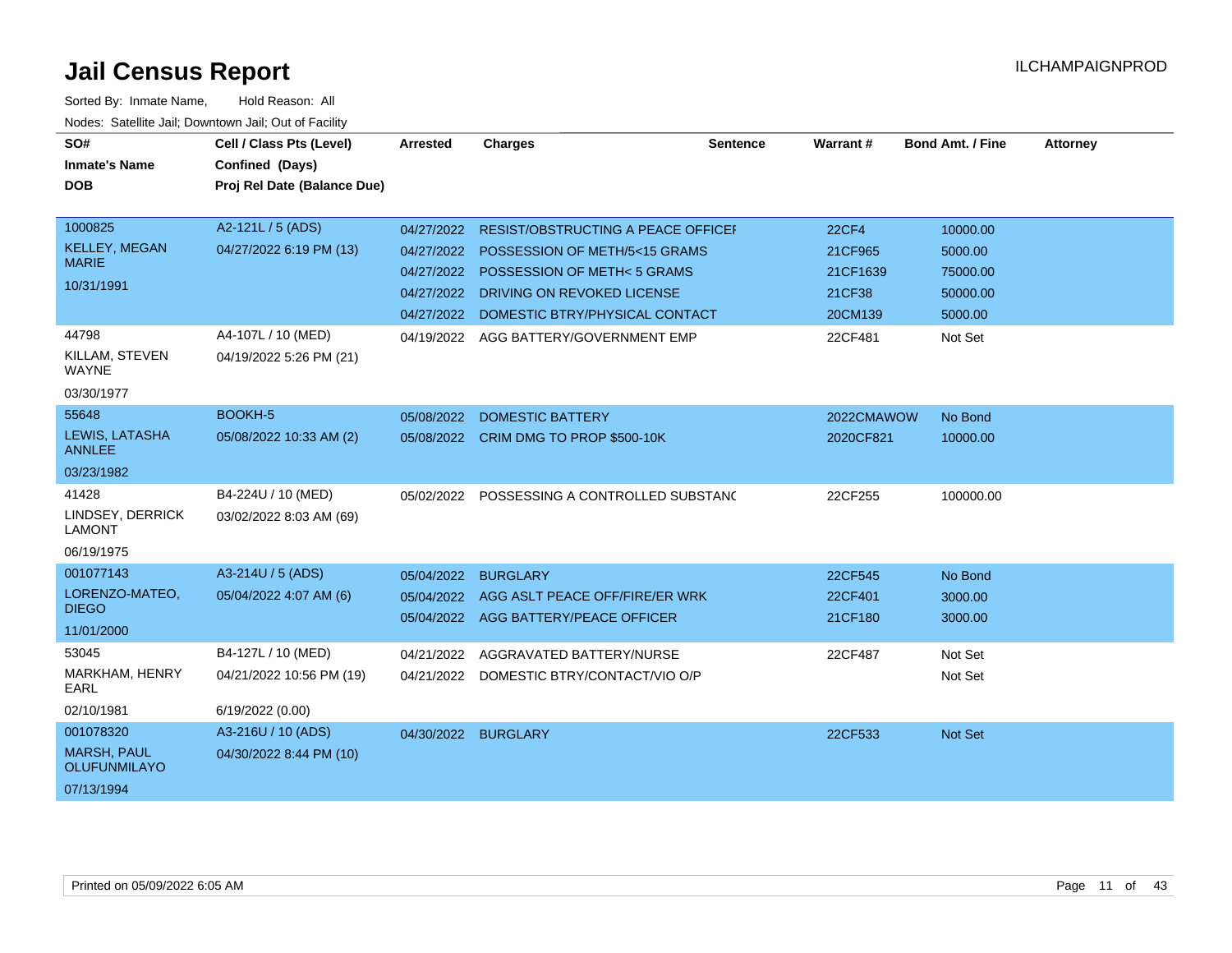Sorted By: Inmate Name, Hold Reason: All

Nodes: Satellite Jail; Downtown Jail; Out of Facility

| SO#<br><b>Inmate's Name</b><br><b>DOB</b>                  | Cell / Class Pts (Level)<br>Confined (Days)<br>Proj Rel Date (Balance Due) | <b>Arrested</b>                        | <b>Charges</b>                                                                  | <b>Sentence</b> | Warrant#                          | <b>Bond Amt. / Fine</b>       | <b>Attorney</b> |
|------------------------------------------------------------|----------------------------------------------------------------------------|----------------------------------------|---------------------------------------------------------------------------------|-----------------|-----------------------------------|-------------------------------|-----------------|
| 1038892<br>MCCAULEY, TIMOTHY<br><b>WILLIAM</b>             | B2-DR / 10 (SPH)<br>02/16/2022 8:49 PM (83)                                |                                        | 02/16/2022 PRED CRIM SEX ASLT/BODILY HARM                                       |                 | 22CF199                           | No Bond                       |                 |
| 03/05/1989                                                 |                                                                            |                                        |                                                                                 |                 |                                   |                               |                 |
| 48792<br>MCCLAIN, HURCHEL<br><b>JOSEPH</b>                 | B4-126L / 10 (MED)<br>11/20/2021 4:11 AM (171)                             | 11/19/2021                             | AGG BATTERY/DISCHARGE FIREARM                                                   |                 | 21CF1425                          | Not Set                       |                 |
| 05/01/1979                                                 |                                                                            |                                        |                                                                                 |                 |                                   |                               |                 |
| 1005514<br>MCDONALD,<br><b>RAYTRELL DOMINIQUE</b>          | B4-121U / 15 (MAX)<br>04/27/2022 11:11 PM (13)                             |                                        | 04/27/2022 FELON POSS/USE WEAPON/FIREARM                                        |                 | 22CF518                           | Not Set                       |                 |
| 03/08/1992                                                 |                                                                            |                                        |                                                                                 |                 |                                   |                               |                 |
| 001077938<br>MCGAHA,<br><b>CHRISTOPHER D</b><br>07/27/1991 | BOOKH-6 / 15 (ADS)<br>05/10/2021 7:02 PM (365)                             | 05/10/2021<br>05/11/2021<br>05/27/2021 | AGG KIDNAPING DISCH FIR/HARM<br><b>MURDER</b><br>ESCAPE FROM DEPT OF CORRECTION |                 | 21CF532<br>2021-CF-215<br>21CF600 | Not Set<br>No Bond<br>Not Set |                 |
| 1065260                                                    | A3-117U / 10 (ADS)                                                         | 04/29/2022                             | <b>AGGRAVATED BATTERY</b>                                                       |                 | 22CF536                           | Not Set                       |                 |
| MCGEE, MALCOM M                                            | 04/29/2022 10:48 PM (11)                                                   | 04/29/2022 ROBBERY                     |                                                                                 |                 | 22CF537                           | Not Set                       |                 |
| 04/11/1997                                                 |                                                                            |                                        |                                                                                 |                 |                                   |                               |                 |
| 66710<br>MEEKS, CASSARIOUS<br><b>MONTE</b><br>06/22/1984   | A4-207U / 15 (ADS)<br>01/20/2022 11:40 AM (110)                            |                                        | 01/19/2022 ARMED VIOLENCE/CATEGORY I                                            |                 | 22CF88                            | Not Set                       |                 |
| 1043071                                                    | A2-120L / 10 (MED)                                                         | 11/08/2021                             | CRIM DMG/GOVT PROP/<\$500                                                       |                 | 21CF1378                          | Not Set                       |                 |
| MERRELL-<br>SUTHERLAND, ALICIA                             | 11/08/2021 2:22 AM (183)                                                   |                                        |                                                                                 |                 |                                   |                               |                 |
| 11/26/1972                                                 |                                                                            |                                        |                                                                                 |                 |                                   |                               |                 |
| 968679<br>MILES, ANTHONY<br>MARCUS JERALE<br>10/21/1985    | B1-207U / 15 (MAX)<br>04/10/2022 9:29 PM (30)                              |                                        | 04/10/2022 ARMED VIOLENCE/CATEGORY I                                            |                 | 21CF911                           | 750000.00                     |                 |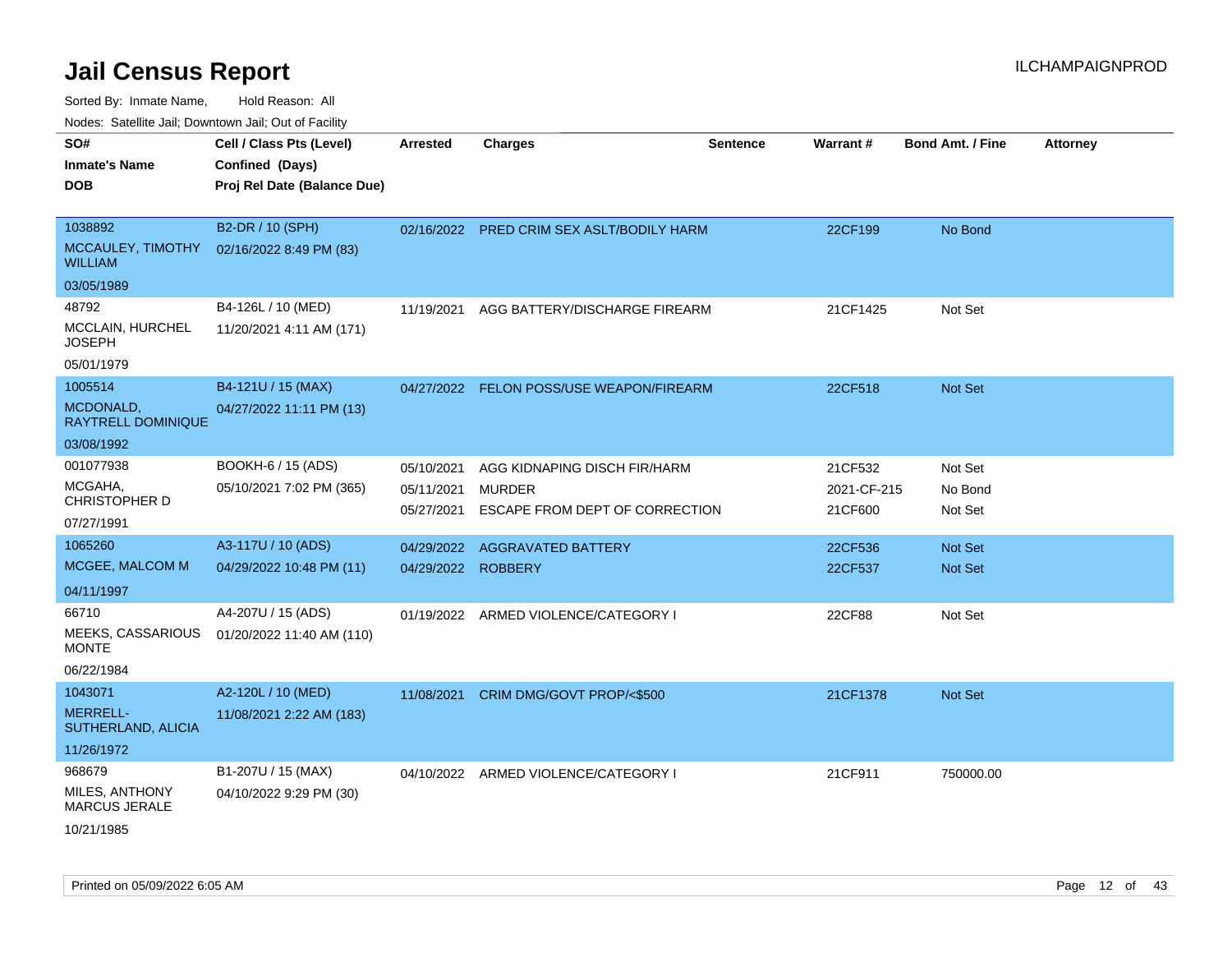| SO#                                  | Cell / Class Pts (Level)                     | Arrested   | <b>Charges</b>                              | <b>Sentence</b> | <b>Warrant#</b> | <b>Bond Amt. / Fine</b> | <b>Attorney</b> |
|--------------------------------------|----------------------------------------------|------------|---------------------------------------------|-----------------|-----------------|-------------------------|-----------------|
| <b>Inmate's Name</b>                 | Confined (Days)                              |            |                                             |                 |                 |                         |                 |
| <b>DOB</b>                           | Proj Rel Date (Balance Due)                  |            |                                             |                 |                 |                         |                 |
|                                      |                                              |            |                                             |                 |                 |                         |                 |
| 1026478                              | BOOKH-3                                      |            | 05/07/2022 DOMESTIC BATTERY                 |                 | 22CMAWOW        | Not Set                 |                 |
| <b>MILLER, ANTHONY</b>               | 05/07/2022 2:16 PM (3)                       |            | 05/07/2022 INTERF REPT DOMESTIC VIOLENCE    |                 | 22CMAWOW        | <b>Not Set</b>          |                 |
| 02/20/1994                           |                                              |            |                                             |                 |                 |                         |                 |
| 41584                                | B4-227L / 15 (MAX)                           | 12/01/2021 | ARMED HABITUAL CRIMINAL                     |                 | 21CF1467        | Not Set                 |                 |
|                                      | MILLER, JOSE LOVELL 12/02/2021 1:04 AM (159) |            |                                             |                 |                 |                         |                 |
| 10/07/1975                           |                                              |            |                                             |                 |                 |                         |                 |
| 968857                               | BOOKH-3                                      | 05/08/2022 | <b>DISORDERLY CONDUCT</b>                   |                 | 22CFAWOW        | Not Set                 |                 |
| <b>MOORE, CHARLES JR</b>             | 05/08/2022 7:54 PM (2)                       |            | 05/08/2022 AGG FLEEING POLICE/21 MPH OVER   |                 | 22CFAWOW        | Not Set                 |                 |
|                                      |                                              |            | 05/08/2022   FAILED TO SIGNAL/IMPROP SIGNAL |                 | 22TRAWOW        | Not Set                 |                 |
| 04/17/1989                           |                                              |            | 05/08/2022 FAIL OBEY STOP SIGN              |                 | 22TRAWOW        | <b>Not Set</b>          |                 |
|                                      |                                              |            | 05/08/2022 FAIL OBEY STOP SIGN              |                 | 22TRAWOW        | Not Set                 |                 |
| 1052889                              | B3-W6-24L / 10 (MED)                         |            | 03/31/2022 AGGRAVATED DOMESTIC BATTERY      |                 | 22CF375         | No Bond                 |                 |
| MOORE, JEREMIAH<br><b>THOMAS</b>     | 03/31/2022 2:39 AM (40)                      |            |                                             |                 |                 |                         |                 |
| 07/21/1996                           |                                              |            |                                             |                 |                 |                         |                 |
| 539294                               | B3-W3-12L / 10 (MED)                         | 01/11/2022 | AGG DUI/NO VALID DL                         |                 | 22CF49          | <b>Not Set</b>          |                 |
| MOSLEY, JAMES<br><b>CALVIN</b>       | 01/11/2022 9:43 PM (119)                     |            | 01/11/2022 PAROLE REVOCATION                |                 | CH2200227       | No Bond                 |                 |
| 12/11/1985                           |                                              |            |                                             |                 |                 |                         |                 |
| 001078814                            | A3-213L / 5 (MIN)                            |            | 05/05/2022 VIO BAIL BOND/CLASS 2 OFFENSE    |                 | 22CM150         | No Bond                 |                 |
| MYLES, JENTAVIOUS<br><b>KENTRAIL</b> | 05/05/2022 4:19 AM (5)                       |            |                                             |                 |                 |                         |                 |
| 10/12/2001                           |                                              |            |                                             |                 |                 |                         |                 |
| 001078517                            | B1-102L / 15 (MAX)                           |            | 10/19/2021 ATTEMPT (FIRST DEGREE MURDER)    |                 | 21CF1267        | Not Set                 |                 |
| <b>NELSON, RORY</b><br><b>DEMOND</b> | 10/19/2021 3:55 AM (203)                     |            |                                             |                 |                 |                         |                 |
| 08/14/1984                           |                                              |            |                                             |                 |                 |                         |                 |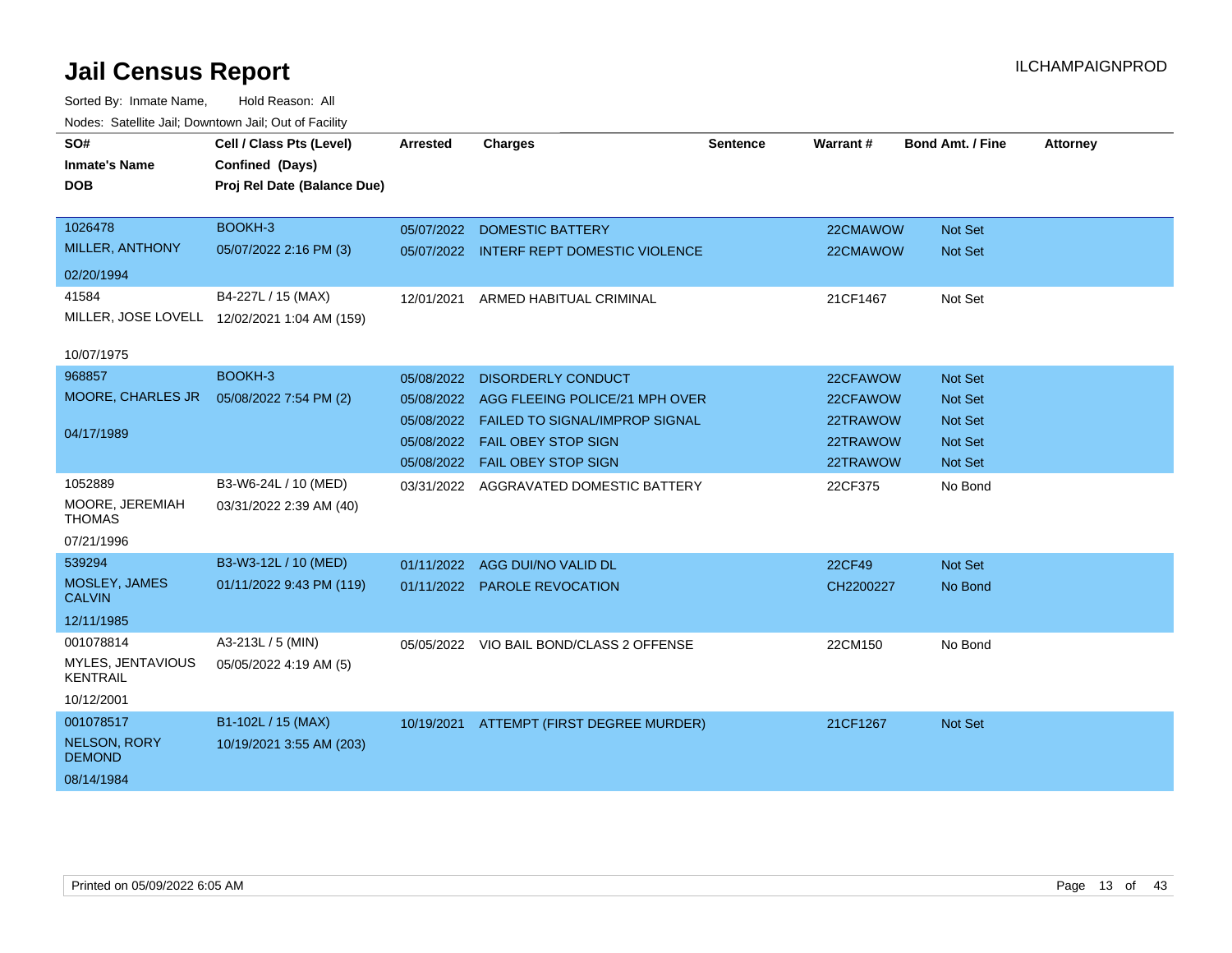| SO#                                        | Cell / Class Pts (Level)    | <b>Arrested</b> | <b>Charges</b>                            | <b>Sentence</b> | Warrant#     | <b>Bond Amt. / Fine</b> | <b>Attorney</b> |
|--------------------------------------------|-----------------------------|-----------------|-------------------------------------------|-----------------|--------------|-------------------------|-----------------|
| <b>Inmate's Name</b>                       | Confined (Days)             |                 |                                           |                 |              |                         |                 |
| <b>DOB</b>                                 | Proj Rel Date (Balance Due) |                 |                                           |                 |              |                         |                 |
|                                            |                             |                 |                                           |                 |              |                         |                 |
| 544881                                     | A3-214L / 5 (MIN)           | 05/02/2022      | <b>RESIST/OBSTRUCT WITH INJURY</b>        |                 | 22CF543      | Not Set                 |                 |
| PASCUAL, FRANCISCO 05/02/2022 11:40 PM (8) |                             | 05/02/2022      | <b>BATTERY/CAUSE BODILY HARM</b>          |                 | 20CM592      | 7500.00                 |                 |
| JUAN                                       |                             |                 | 05/02/2022 DOMESTIC BTRY/PHYSICAL CONTACT |                 | 20CM802      | 5000.00                 |                 |
| 04/20/1983                                 |                             |                 |                                           |                 |              |                         |                 |
| 001078854                                  | B2-DR / 15 (SPH)            | 02/15/2022      | ARMED VIOLENCE/CATEGORY I                 |                 | 22CF190      | Not Set                 |                 |
| PATNAUDE, MARTY<br>WW.                     | 02/15/2022 5:12 PM (84)     |                 | 02/15/2022 AGG BATTERY/DISCHARGE FIREARM  |                 | 2019JD22     | No Bond                 |                 |
| 08/26/2003                                 |                             |                 |                                           |                 |              |                         |                 |
| 61251                                      | A3-114L / 15 (ADS)          | 12/27/2021      | PRED CRIM SEX ASLT/VICTIM <13             |                 | 21CF651      | No Bond                 |                 |
| PETMECKY, JOHN<br><b>ROBERT</b>            | 12/27/2021 1:52 PM (134)    |                 |                                           |                 |              |                         |                 |
| 03/09/1983                                 |                             |                 |                                           |                 |              |                         |                 |
| 1030954                                    | B3-W4-16L / 10 (MED)        | 01/14/2022      | ARMED VIOLENCE/CATEGORY I                 |                 | 22CF76       | Not Set                 |                 |
| PETTIGREW,<br>MALCOME JAMIESON             | 01/15/2022 4:35 AM (115)    | 01/14/2022      | MFG/DEL CANNABIS/10-30 GRAMS              |                 | 2020CF9      | 15000.00                |                 |
| 02/20/1995                                 |                             |                 |                                           |                 |              |                         |                 |
| 1059394                                    | B3-W1-04L / 5 (MIN)         |                 | 02/16/2022 AGG DUI/NO VALID DL            |                 | 2020CF1396   | No Bond                 |                 |
| PHILLIPS, ISAAC<br><b>TERRELL</b>          | 02/16/2022 9:00 AM (83)     |                 |                                           |                 |              |                         |                 |
| 12/27/1996                                 | 5/15/2022 (0.00)            |                 |                                           |                 |              |                         |                 |
| 1069766                                    | A1-124L / 5 (MIN)           |                 | 04/05/2022 DUI ANY AMOUNT OF DRUG         |                 | 17-DT-0026-1 | No Bond                 |                 |
| PHILLIPS, REBEKAH<br>LOUISE                | 04/05/2022 2:44 PM (35)     |                 |                                           |                 |              |                         |                 |
| 09/06/1985                                 |                             |                 |                                           |                 |              |                         |                 |
| 1022441                                    | B2-T1-01U / 10 (SPH)        | 10/27/2021      | <b>AGG BATTERY/PEACE OFFICER</b>          |                 | 2021 CF 12   | No Bond                 |                 |
| PICKENS, DONTRELL<br><b>DEMAR</b>          | 10/27/2021 1:39 PM (195)    | 10/27/2021      | AGG BATTERY/PEACE OFFICER                 |                 | 2020 CF 1488 | No Bond                 |                 |
| 12/10/1993                                 |                             |                 |                                           |                 |              |                         |                 |
| 60613                                      | B4-226L / 10 (MED)          |                 | 04/26/2022 FELON POSS/USE WEAPON/FIREARM  |                 | 22CF513      | No Bond                 |                 |
| POINDEXTER.<br>ANTHONY DEVON               | 04/26/2022 8:49 PM (14)     |                 |                                           |                 |              |                         |                 |
| 06/14/1978                                 |                             |                 |                                           |                 |              |                         |                 |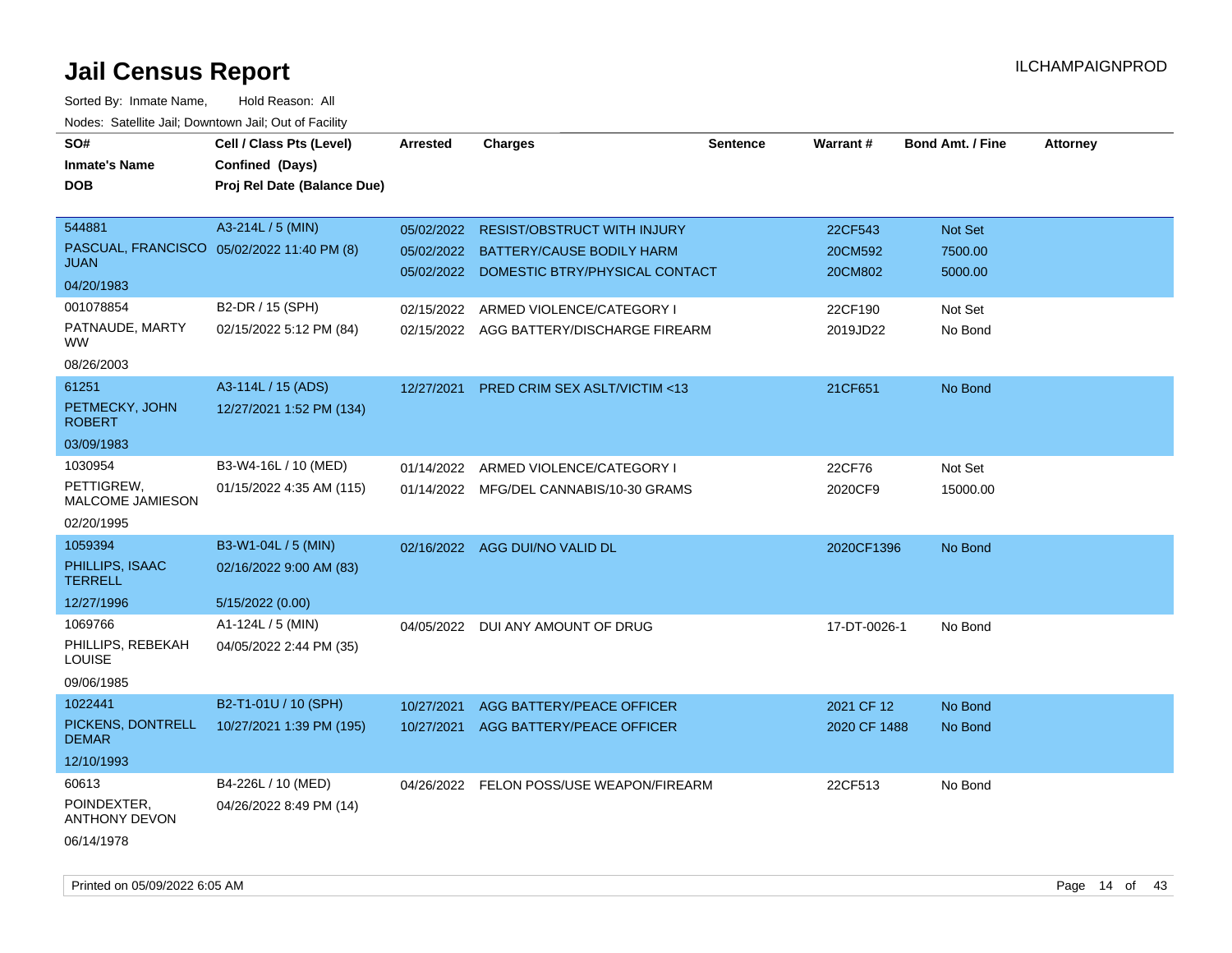Sorted By: Inmate Name, Hold Reason: All

Nodes: Satellite Jail; Downtown Jail; Out of Facility

| SO#<br><b>Inmate's Name</b><br><b>DOB</b>                            | Cell / Class Pts (Level)<br>Confined (Days)<br>Proj Rel Date (Balance Due) | <b>Arrested</b>                                             | <b>Charges</b>                                                                                                 | <b>Sentence</b> | <b>Warrant#</b>                                    | <b>Bond Amt. / Fine</b>                     | <b>Attorney</b> |
|----------------------------------------------------------------------|----------------------------------------------------------------------------|-------------------------------------------------------------|----------------------------------------------------------------------------------------------------------------|-----------------|----------------------------------------------------|---------------------------------------------|-----------------|
| 001077501<br>POORE, ANDREW LYLE 05/02/2022 3:03 AM (8)               | A3-215U / 10 (ADS)                                                         | 05/02/2022                                                  | DRIVING ON REVOKED LICENSE                                                                                     |                 | 20TR7866                                           | 20000.00                                    |                 |
| 09/13/1993                                                           |                                                                            |                                                             |                                                                                                                |                 |                                                    |                                             |                 |
| 001077908<br>POWELL, CRYSTAL<br><b>DIANE</b><br>09/08/1985           | BOOKF-2<br>05/08/2022 6:20 PM (2)                                          |                                                             | 05/08/2022 VIOLATE ORDER PROTECTION                                                                            |                 | 22CMAWOW                                           | Not Set                                     |                 |
| 54916<br>RAYBURN, JOSHUA<br><b>STEVEN</b>                            | B4-222U / 10 (MED)<br>04/29/2022 1:56 PM (11)                              |                                                             | 04/29/2022 ATTEMPT DISARM PC OFF/CORR EMP                                                                      |                 | 22CF535                                            | <b>Not Set</b>                              |                 |
| 03/09/1982                                                           |                                                                            |                                                             |                                                                                                                |                 |                                                    |                                             |                 |
| 001078482<br><b>REED, MONTRES</b><br><b>ANTRON</b><br>02/26/2004     | B1-204L / 10 (MED)<br>03/14/2022 12:06 PM (57)                             |                                                             | 03/14/2022 AGG DISCHARGE FIREARM/VEH/SCH                                                                       |                 | 22CF299                                            | 250000.00                                   |                 |
| 1026398                                                              | A3-213U / 15 (ADS)                                                         |                                                             |                                                                                                                |                 |                                                    |                                             |                 |
| ROBERTS, MICHAEL<br><b>RILEY</b>                                     | 05/05/2022 3:49 PM (5)                                                     |                                                             | 05/05/2022 FELON POSS/USE WEAPON/FIREARM                                                                       | 7y              | 2021CF1153                                         | No Bond                                     |                 |
| 11/09/1994                                                           |                                                                            |                                                             |                                                                                                                |                 |                                                    |                                             |                 |
| 001079048<br>ROBINSON, AMARI<br><b>MICHELLE TAMIRA</b><br>04/10/2004 | A1-227L / 15 (MAX)<br>04/10/2022 9:44 AM (30)                              | 04/10/2022 MURDER<br>04/10/2022<br>04/10/2022<br>04/10/2022 | AGGRAVATED BATTERY<br><b>CRIMINAL DAMAGE</b><br>AGG UNLAWFUL USE WEAPON/PERSON                                 |                 | 21CF649<br>2022-JD-014<br>2022-JD-014<br>21-JD-079 | 1000000.00<br>Not Set<br>Not Set<br>Not Set |                 |
| 1077071                                                              | <b>BOOKH-1</b>                                                             | 05/07/2022                                                  | <b>DOMESTIC BATTERY</b>                                                                                        |                 | 22CFAWOW                                           | No Bond                                     |                 |
| <b>ROBINSON,</b><br><b>MIKALONTE TROY</b><br>11/15/2000              | 05/07/2022 6:46 PM (3)                                                     | 05/07/2022<br>05/07/2022                                    | AGG BATTERY/PEACE OFFICER<br><b>CRIM TRES TO RES/PERS PRESENT</b><br>05/07/2022 CRIM DAMAGE TO PROPERTY <\$500 |                 | 2022CFAWOW<br>2022CFAWOW<br>22CMAWOW               | <b>Not Set</b><br><b>Not Set</b><br>Not Set |                 |
| 979485<br>RODRIGUEZ, JOSHUA<br><b>ANTHONY</b><br>04/06/1990          | B2-T4-16L / 15 (SPH)<br>03/12/2021 1:57 PM (424)                           | 03/12/2021                                                  | PRED CRIM SEX ASLT/VICTIM <13                                                                                  |                 | 21CF282                                            | Not Set                                     |                 |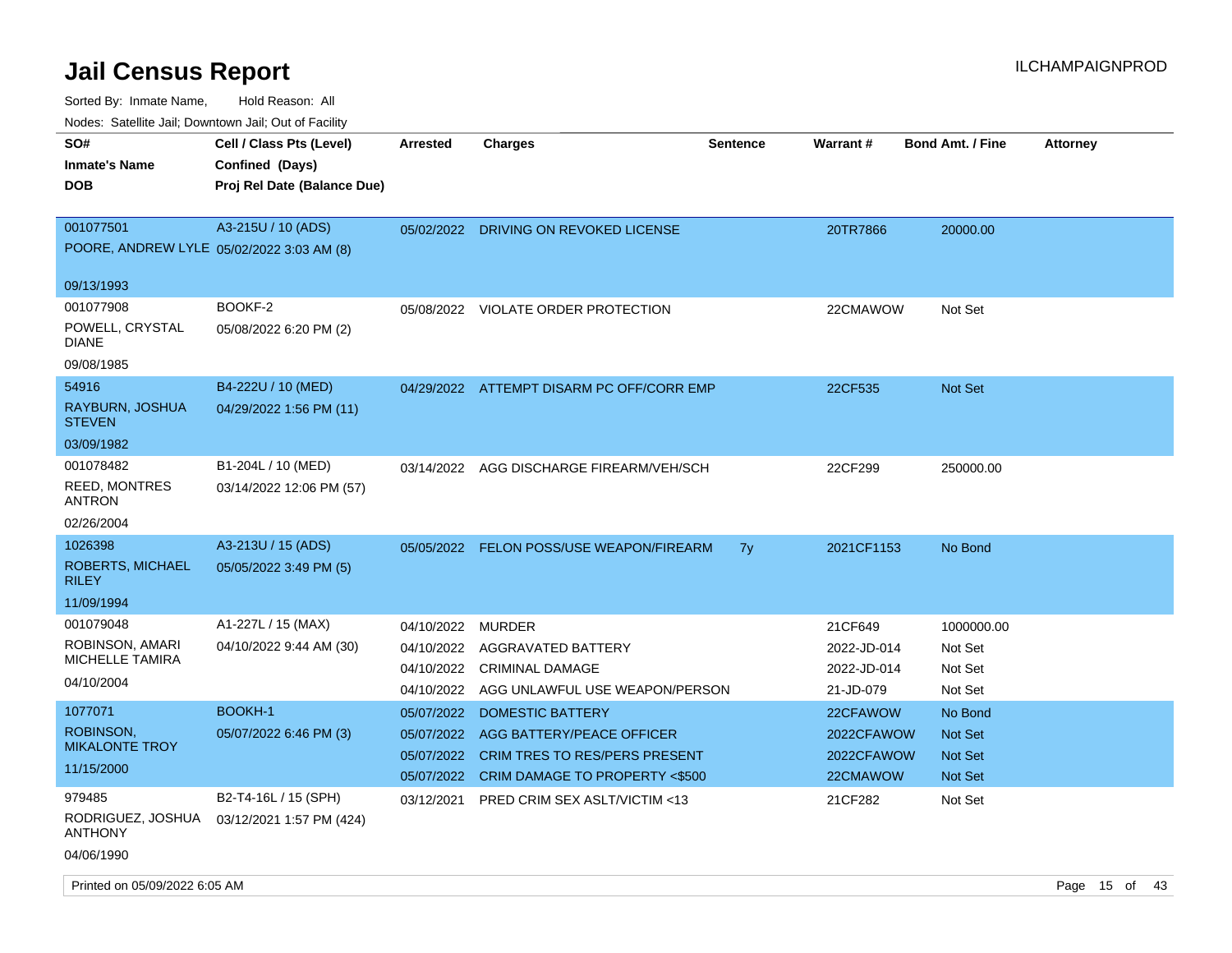Sorted By: Inmate Name, Hold Reason: All Nodes: Satellite Jail; Downtown Jail; Out of Facility

| SO#                                     | Cell / Class Pts (Level)    | Arrested   | <b>Charges</b>                            | <b>Sentence</b> | <b>Warrant#</b> | <b>Bond Amt. / Fine</b> | <b>Attorney</b> |
|-----------------------------------------|-----------------------------|------------|-------------------------------------------|-----------------|-----------------|-------------------------|-----------------|
| <b>Inmate's Name</b>                    | Confined (Days)             |            |                                           |                 |                 |                         |                 |
| <b>DOB</b>                              | Proj Rel Date (Balance Due) |            |                                           |                 |                 |                         |                 |
|                                         |                             |            |                                           |                 |                 |                         |                 |
| 61330                                   | B4-224L / 15 (MAX)          | 12/01/2021 | <b>ARMED HABITUAL CRIMINAL</b>            |                 | 21CF1473        | Not Set                 |                 |
| <b>RUFFIN, JONATHON</b><br><b>CECIL</b> | 12/01/2021 5:34 AM (160)    | 12/01/2021 | <b>PAROLE REVOCATION</b>                  |                 | CH2107545       | No Bond                 |                 |
| 05/10/1984                              |                             |            |                                           |                 |                 |                         |                 |
| 001077681                               | B3-W7-26L / 10 (MED)        | 04/08/2022 | CRIM DMG/GOVT PROP/<\$500                 |                 | 22CM101         | Not Set                 |                 |
| SALES, ANDREW                           | 04/08/2022 6:03 PM (32)     | 04/11/2022 | ELEC HRSMT/OBSCENE/FORC FEL               |                 | 21CF406         | Not Set                 |                 |
| KEVIN                                   |                             |            | 04/11/2022 AGGRAVATED DOMESTIC BATTERY    |                 | 21CF247         | Not Set                 |                 |
| 02/25/1979                              |                             |            |                                           |                 |                 |                         |                 |
| 1071161                                 | B4-124L / 15 (MAX)          | 08/18/2021 | DELIVERY OF OR POSSESSION OF W/INT        |                 | 21CF1008        | No Bond                 |                 |
| SANDERS, MARKELL<br>LAMAR               | 08/18/2021 6:18 PM (265)    |            |                                           |                 |                 |                         |                 |
| 02/02/2000                              |                             |            |                                           |                 |                 |                         |                 |
| 001077310                               | BOOKH-3                     |            | 05/08/2022  FAIL TO REPORT ADDRESS CHANGE |                 | 19CF215         | 2000.00                 |                 |
| SCHNELLBECHER,<br><b>KENNETH CHASE</b>  | 05/08/2022 7:33 PM (2)      |            |                                           |                 |                 |                         |                 |
| 08/03/1999                              |                             |            |                                           |                 |                 |                         |                 |
| 001078441                               | BOOKF-3 / 15 (ADS)          | 10/01/2021 | <b>ARMED HABITUAL CRIMINAL</b>            |                 | 21CF1182        | <b>Not Set</b>          |                 |
| SINGLETON, CORRIE<br><b>DERRELL</b>     | 10/01/2021 12:36 PM (221)   |            | 12/20/2021 SPEEDING 26-34 MPH OVER LIMIT  |                 | 2021TR2701      | 1000.00                 |                 |
| 05/07/1983                              |                             |            |                                           |                 |                 |                         |                 |
| 001078608                               | A3-115U / 5 (ADS)           |            | 04/28/2022 MFG/DEL CANNABIS/30-500 GRAMS  |                 | 22CF520         | No Bond                 |                 |
| SOMERS, DYLAN<br><b>THOMAS</b>          | 04/28/2022 4:49 AM (12)     |            |                                           |                 |                 |                         |                 |
| 05/18/2000                              |                             |            |                                           |                 |                 |                         |                 |
| 001079138                               | BOOKH-3                     |            | 05/08/2022 DISORDERLY CONDUCT             |                 | 22CFAWOW        | Not Set                 |                 |
| SOSBE, GAVIN<br><b>CHARLES</b>          | 05/08/2022 8:26 PM (2)      |            |                                           |                 |                 |                         |                 |
| 08/29/2002                              |                             |            |                                           |                 |                 |                         |                 |
| 975068                                  | B1-205U / 15 (MAX)          | 04/26/2022 | DRVG ON SUSP LICENSE/FTA                  |                 | 19TR17004       | 690.00                  |                 |
| SPEARMAN, JOE<br>DEMARKUS TERREL        | 04/26/2022 3:34 PM (14)     |            | 04/26/2022 ARMED VIOLENCE/CATEGORY I      |                 | 22CF515         | No Bond                 |                 |
| 12/15/1989                              |                             |            |                                           |                 |                 |                         |                 |

Printed on 05/09/2022 6:05 AM **Page 16** of 43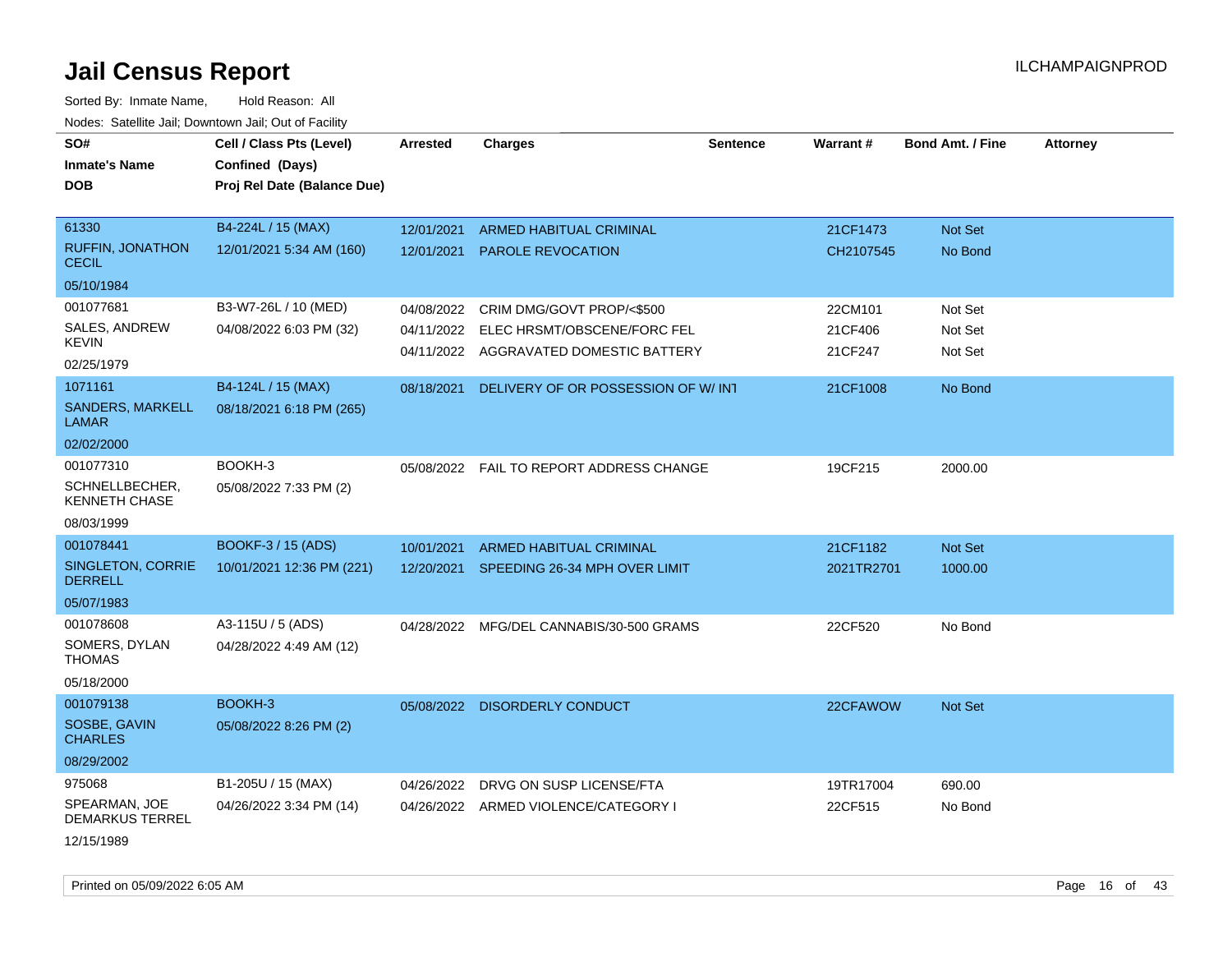| ivouss. Satellite Jali, Downtown Jali, Out of Facility |                                              |                     |                                               |                 |            |                         |                 |
|--------------------------------------------------------|----------------------------------------------|---------------------|-----------------------------------------------|-----------------|------------|-------------------------|-----------------|
| SO#                                                    | Cell / Class Pts (Level)                     | <b>Arrested</b>     | <b>Charges</b>                                | <b>Sentence</b> | Warrant#   | <b>Bond Amt. / Fine</b> | <b>Attorney</b> |
| Inmate's Name                                          | Confined (Days)                              |                     |                                               |                 |            |                         |                 |
| <b>DOB</b>                                             | Proj Rel Date (Balance Due)                  |                     |                                               |                 |            |                         |                 |
|                                                        |                                              |                     |                                               |                 |            |                         |                 |
| 001077770                                              | A1-124U / 5 (MIN)                            |                     | 01/06/2022 RESIDENTIAL BURGLARY               |                 | 21CF319    | <b>Not Set</b>          |                 |
|                                                        | STOFFLE, KELLY ANNE 01/06/2022 3:14 PM (124) |                     |                                               |                 |            |                         |                 |
| 04/12/1989                                             |                                              |                     |                                               |                 |            |                         |                 |
| 38305                                                  | B2-T2-06L / 10 (SPH)                         | 03/18/2020          | <b>CRIMINAL SEXUAL ABUSE</b>                  |                 | 20CF-343   | 500000.00               |                 |
| STOVER, JOSH<br>ANDREW                                 | 03/18/2020 10:24 AM (783)                    |                     |                                               |                 |            |                         |                 |
| 08/18/1973                                             |                                              |                     |                                               |                 |            |                         |                 |
| 001079142                                              | BOOKH-7                                      | 05/09/2022          | <b>DRIVING RVK/SUSP DUI/SSS 4-9</b>           |                 | 2022CFAWOW | <b>Not Set</b>          |                 |
| <b>SWAIM, BRANDON</b><br>JAMES                         | 05/09/2022 4:57 AM (1)                       |                     | 05/09/2022 RESIST/OBSTRUCTING A PEACE OFFICEF |                 | 2022CMAWOW | <b>Not Set</b>          |                 |
| 05/17/1981                                             |                                              |                     |                                               |                 |            |                         |                 |
| 001078742                                              | A2-222L / 5 (MIN)                            | 04/01/2022 BURGLARY |                                               |                 | 22CF33     | 10000.00                |                 |
|                                                        | TAYLOR, ERIKA LYNN 04/01/2022 10:15 AM (39)  |                     |                                               |                 |            |                         |                 |
| 04/09/1996                                             |                                              |                     |                                               |                 |            |                         |                 |
| 1066794                                                | B3-W7-28L / 5 (MIN)                          |                     | 04/15/2022 VIO ORDER/PRIOR VIO OF ORDER       |                 | 2021CF1061 | 150000.00               |                 |
| TAYLOR, STANLEY<br>JAMES                               | 04/15/2022 9:27 AM (25)                      |                     |                                               |                 |            |                         |                 |
| 01/05/1994                                             |                                              |                     |                                               |                 |            |                         |                 |
| 1041645                                                | BOOKF-2                                      |                     | 05/08/2022 DOMESTIC BATTERY                   |                 | 2022CMAWOW | Not Set                 |                 |
| TAYLOR-GWIN,<br>JASMINE YVETT                          | 05/09/2022 1:30 AM (1)                       |                     |                                               |                 |            |                         |                 |
| 10/20/1994                                             |                                              |                     |                                               |                 |            |                         |                 |
| 32058                                                  | B4-123U / 15 (MAX)                           | 06/14/2021          | <b>AGG DISCH FIREARM</b>                      |                 | 21CF690    | <b>Not Set</b>          |                 |
| THOMPSON, STEVEN<br>ONEAL                              | 06/14/2021 6:44 AM (330)                     |                     |                                               |                 |            |                         |                 |
| 03/14/1969                                             |                                              |                     |                                               |                 |            |                         |                 |
| 993660                                                 | A3-215L / 10 (MED)                           | 05/04/2022 BURGLARY |                                               |                 | 22CF544    | Not Set                 |                 |
| TORRES-NEGRON.<br>JUAN CARLOS                          | 05/04/2022 4:34 AM (6)                       |                     |                                               |                 |            |                         |                 |
| 11/18/1983                                             |                                              |                     |                                               |                 |            |                         |                 |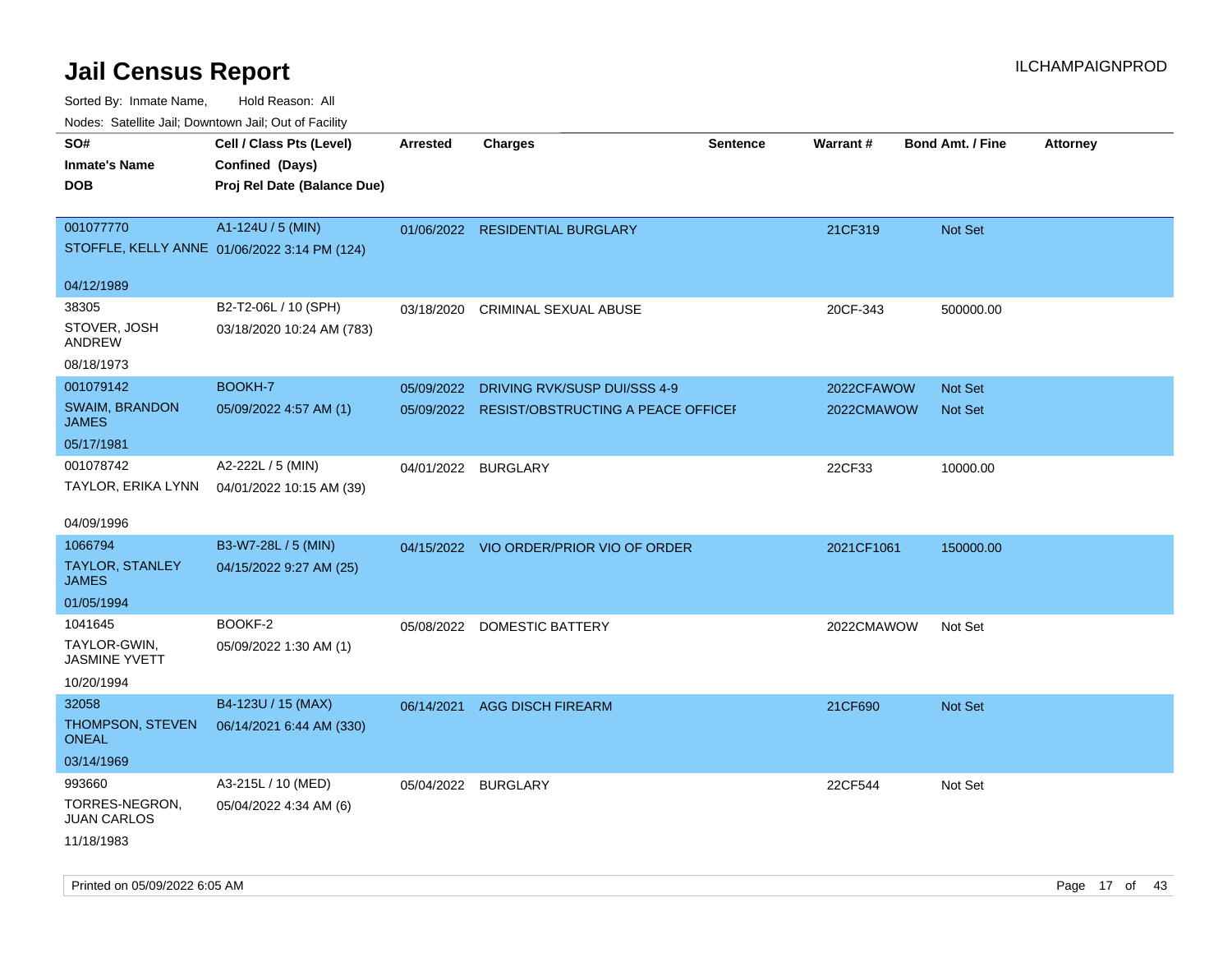| SO#                                          | Cell / Class Pts (Level)    | Arrested   | <b>Charges</b>                            | <b>Sentence</b> | Warrant#   | <b>Bond Amt. / Fine</b> | <b>Attorney</b> |
|----------------------------------------------|-----------------------------|------------|-------------------------------------------|-----------------|------------|-------------------------|-----------------|
| <b>Inmate's Name</b>                         | Confined (Days)             |            |                                           |                 |            |                         |                 |
| <b>DOB</b>                                   | Proj Rel Date (Balance Due) |            |                                           |                 |            |                         |                 |
|                                              |                             |            |                                           |                 |            |                         |                 |
| 001078792                                    | B4-122U / 15 (MAX)          | 01/24/2022 | <b>FUGITIVE FROM JUSTICE</b>              |                 | 22CF99     | Not Set                 |                 |
| <b>TRAMBLE, TOM</b><br><b>MARCUS</b>         | 01/24/2022 10:24 AM (106)   |            | 01/24/2022 ARMED VIOLENCE/CATEGORY I      |                 | 22CF101    | Not Set                 |                 |
| 02/28/1985                                   |                             |            |                                           |                 |            |                         |                 |
| 1071272                                      | BOOKH-4 / 10 (ADS)          |            | 05/04/2022 AGGRAVATED BATTERY             |                 | 22CF549    | Not Set                 |                 |
| TSHINGUTA,<br><b>GERTRUDE KABONGO</b>        | 05/04/2022 10:38 AM (6)     |            |                                           |                 |            |                         |                 |
| 06/04/1976                                   |                             |            |                                           |                 |            |                         |                 |
| 1076325                                      | B1-105U / 15 (MAX)          | 03/25/2022 | AGG UUW/LOADED/NO FCCA/FOID               |                 | 2020CF742  | 25000.00                |                 |
| <b>TURNER, PRINTISS</b>                      | 03/25/2022 3:15 PM (46)     | 03/25/2022 | <b>MURDER</b>                             |                 | 2021CF1071 | 1500000.00              |                 |
| VASHAWN-DEMAN,                               |                             | 03/25/2022 | <b>DOMESTIC BATTERY</b>                   |                 | 20CM468    | 1000.00                 |                 |
| 11/10/2001                                   |                             | 03/25/2022 | AGG UUW/LOADED/NO FCCA/FOID               |                 | 21CF1520   | 50000.00                |                 |
|                                              |                             | 03/28/2022 | <b>FUGITIVE FROM JUSTICE</b>              |                 | 22CF360    | 50000.00                |                 |
| 50548                                        | B3-W4-14L / 10 (MED)        | 03/29/2022 | AGG UNLAWFUL USE OF WEAPON/VEH            |                 | 21CF1067   | No Bond                 |                 |
| VINEYARD, SHORNOR<br>JAMAL                   | 03/29/2022 8:51 AM (42)     |            |                                           |                 |            |                         |                 |
| 12/14/1979                                   | 5/19/2022 (0.00)            |            |                                           |                 |            |                         |                 |
| 39204                                        | BOOKH-7                     | 05/08/2022 | POSSESSING A CONTROLLED SUBSTANC          |                 | 22CFAWOW   | <b>Not Set</b>          |                 |
| <b>VOGEL, ALLEN RENO</b>                     | 05/08/2022 4:50 PM (2)      | 05/08/2022 | <b>POSS DRUG PARAPHERNALIA</b>            |                 | 22CFAWOW   | <b>Not Set</b>          |                 |
|                                              |                             | 05/08/2022 | <b>RESIST/OBSTRUCTING A PEACE OFFICEF</b> |                 | 19CM638    | 1000.00                 |                 |
| 07/18/1974                                   |                             | 05/08/2022 | PUBLIC INDECENCY/LEWD EXPOSURE            |                 | 22CM72     | 1000.00                 |                 |
| 1076520                                      | B4-222L / 15 (MAX)          |            | 04/20/2022 ARMED VIOLENCE/CATEGORY I      |                 | 22CF485    | Not Set                 |                 |
| WARNER-UDUEBOR,<br><b>JAESEN CHI</b>         | 04/20/2022 2:56 PM (20)     |            |                                           |                 |            |                         |                 |
| 04/11/2001                                   |                             |            |                                           |                 |            |                         |                 |
| 001079139                                    | BOOKF-2                     | 05/08/2022 | <b>DOMESTIC BATTERY</b>                   |                 | 22CMAWOW   | <b>Not Set</b>          |                 |
| <b>WASHINGTON,</b><br><b>AHJINAE TAKEYIA</b> | 05/08/2022 11:26 PM (2)     |            |                                           |                 |            |                         |                 |
| 03/18/1998                                   |                             |            |                                           |                 |            |                         |                 |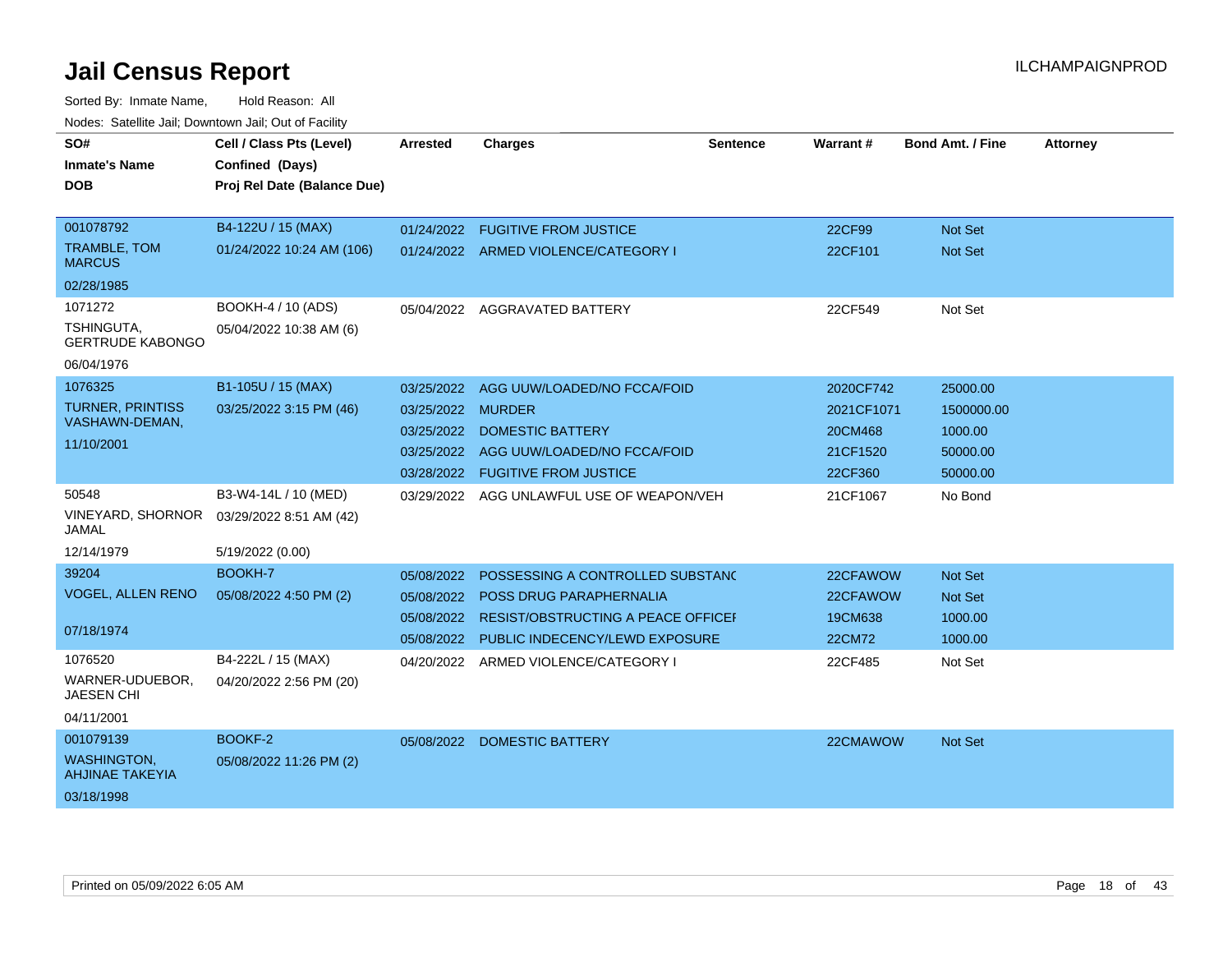Sorted By: Inmate Name, Hold Reason: All

Nodes: Satellite Jail; Downtown Jail; Out of Facility

| SO#                                           | Cell / Class Pts (Level)    | Arrested   | <b>Charges</b>                            | Sentence | <b>Warrant#</b> | <b>Bond Amt. / Fine</b> | <b>Attorney</b> |
|-----------------------------------------------|-----------------------------|------------|-------------------------------------------|----------|-----------------|-------------------------|-----------------|
| <b>Inmate's Name</b>                          | Confined (Days)             |            |                                           |          |                 |                         |                 |
| <b>DOB</b>                                    | Proj Rel Date (Balance Due) |            |                                           |          |                 |                         |                 |
|                                               |                             |            |                                           |          |                 |                         |                 |
| 1070737                                       | A1-126L / 15 (MAX)          |            | 10/14/2021 AGG KIDNAPG/<13/INTEL DISABL   | (DHS)    | 2020CF418       | 250000.00               |                 |
| <b>WASHINGTON,</b><br><b>JASTINA VIRGINIA</b> | 10/14/2021 12:02 PM (208)   |            |                                           |          |                 |                         |                 |
| 04/11/2000                                    |                             |            |                                           |          |                 |                         |                 |
| 977140                                        | B1-203L / 10 (MED)          | 10/24/2021 | ARMED HABITUAL CRIMINAL                   |          | 21CF1289        | Not Set                 |                 |
| <b>WEBSTER, DERRIAL</b><br><b>DEVON</b>       | 10/24/2021 2:46 AM (198)    |            |                                           |          |                 |                         |                 |
| 01/14/1990                                    |                             |            |                                           |          |                 |                         |                 |
| 001078328                                     | B1-105L / 15 (MAX)          | 08/30/2021 | FELON POSS/USE WEAPON/FIREARM             |          | 21CF1045        | Not Set                 |                 |
| <b>WHITE, JUSTIN</b><br><b>STEVEN</b>         | 08/30/2021 10:48 AM (253)   |            |                                           |          |                 |                         |                 |
| 10/25/1995                                    |                             |            |                                           |          |                 |                         |                 |
| 001077235                                     | B4-221U / 10 (MED)          | 04/26/2022 | POSSESSING A CONTROLLED SUBSTANC          |          | 22CF507         | Not Set                 |                 |
| WHITLEY, CHARLES                              | 04/26/2022 6:11 PM (14)     | 04/26/2022 | POSS AMT CON SUB EXCEPT(A)/(D)            |          | 20CF1077        | 940.00                  |                 |
|                                               |                             | 04/26/2022 | <b>WARRANT OUT OF COUNTY</b>              |          | 20TR10761       | 3000.00                 |                 |
| 09/03/1975                                    |                             | 04/26/2022 | WARRANT OUT OF COUNTY                     |          | 20TR10760       | 3000.00                 |                 |
|                                               |                             | 04/26/2022 | WARRANT OUT OF COUNTY                     |          | 20CM646         | 5000.00                 |                 |
| 638552                                        | B2-T2-08L / 5 (SPH)         | 10/07/2021 | CHILD PORNOGRAPHY/PHOTOGRAPH              |          | 2021CF1207      | No Bond                 |                 |
| <b>WILLIAMS, MICHAEL</b><br><b>JAMES</b>      | 10/07/2021 12:20 PM (215)   |            |                                           |          |                 |                         |                 |
| 03/29/1964                                    |                             |            |                                           |          |                 |                         |                 |
| 1066370                                       | B1-101L / 15 (MAX)          | 07/28/2021 | ARMED VIOLENCE/CATEGORY III               |          | 2021 CF 882     | Not Set                 |                 |
| <b>WILLIAMS, REONTE</b><br><b>REMIR</b>       | 07/28/2021 5:40 AM (286)    |            |                                           |          |                 |                         |                 |
| 05/14/1999                                    |                             |            |                                           |          |                 |                         |                 |
| 1051953                                       | A1-226L / 10 (MED)          | 02/02/2022 | DOMESTIC BATTERY/OTHER PRIOR              | 8y (DOC) | 22CF144         | Not Set                 |                 |
| <b>WINSTON, ALYSSIA</b><br><b>LETEECE</b>     | 02/02/2022 4:29 AM (97)     |            | 03/28/2022 AGG ROBBERY/INDICATE ARM W/FIR | 8y (DOC) | 22CF353         | <b>Not Set</b>          |                 |
| 03/17/1996                                    |                             |            |                                           |          |                 |                         |                 |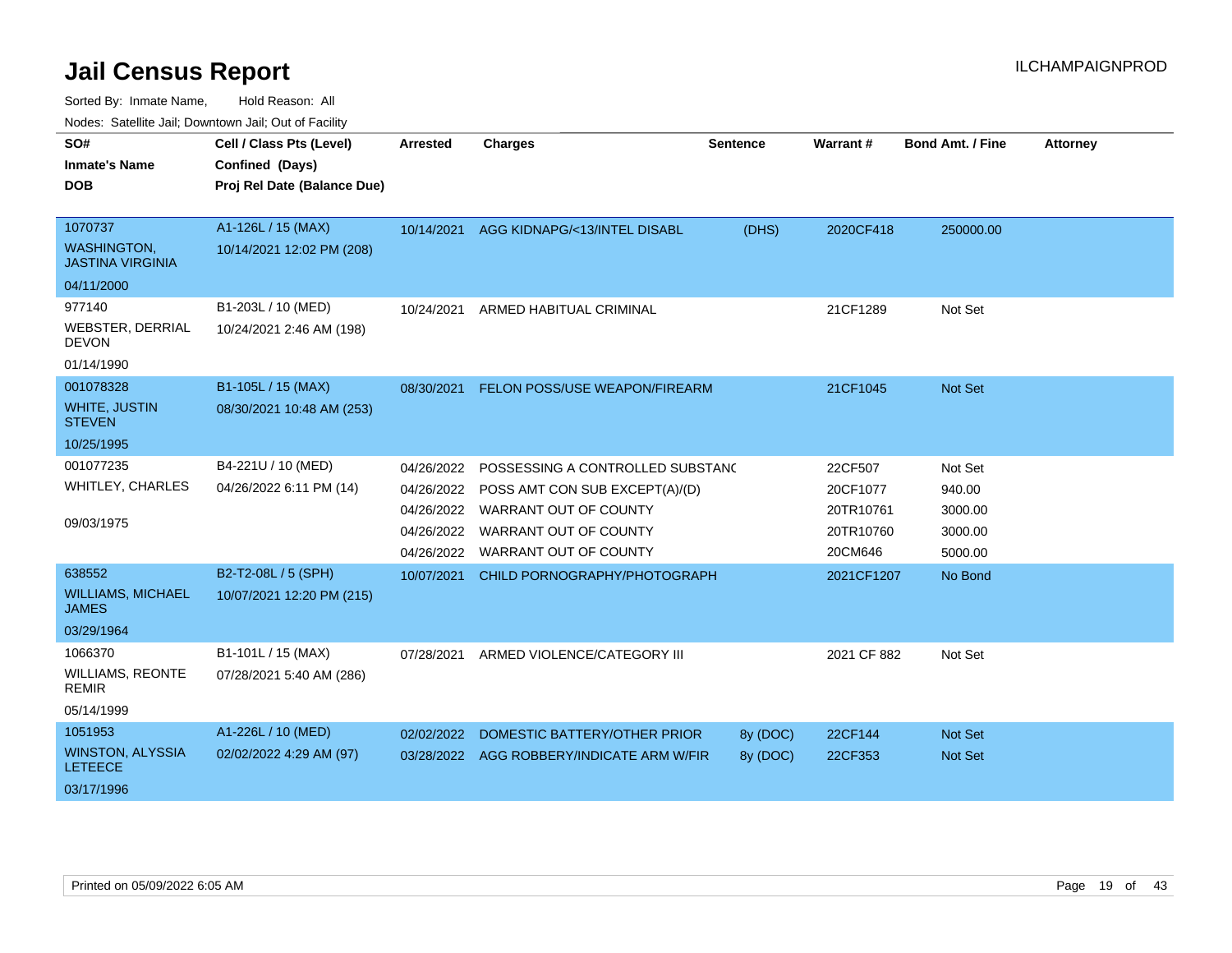| SO#<br><b>Inmate's Name</b><br><b>DOB</b> | Cell / Class Pts (Level)<br>Confined (Days)<br>Proj Rel Date (Balance Due) | Arrested   | Charges                                  | <b>Sentence</b> | Warrant# | <b>Bond Amt. / Fine</b> | <b>Attorney</b> |
|-------------------------------------------|----------------------------------------------------------------------------|------------|------------------------------------------|-----------------|----------|-------------------------|-----------------|
| 001077731                                 | B1-201U / 15 (MAX)                                                         |            | 04/12/2022 ATTEMPT (FIRST DEGREE MURDER) |                 | 22CF428  | 1500000.00              |                 |
| YOUNG, AARON<br><b>BLAKE</b>              | 04/12/2022 12:53 PM (28)                                                   |            |                                          |                 |          |                         |                 |
| 03/04/2000                                |                                                                            |            |                                          |                 |          |                         |                 |
| <b>Total Satellite Jail: 147</b>          |                                                                            | Males: 120 | Females: 27<br>Unknown: 0                |                 |          |                         |                 |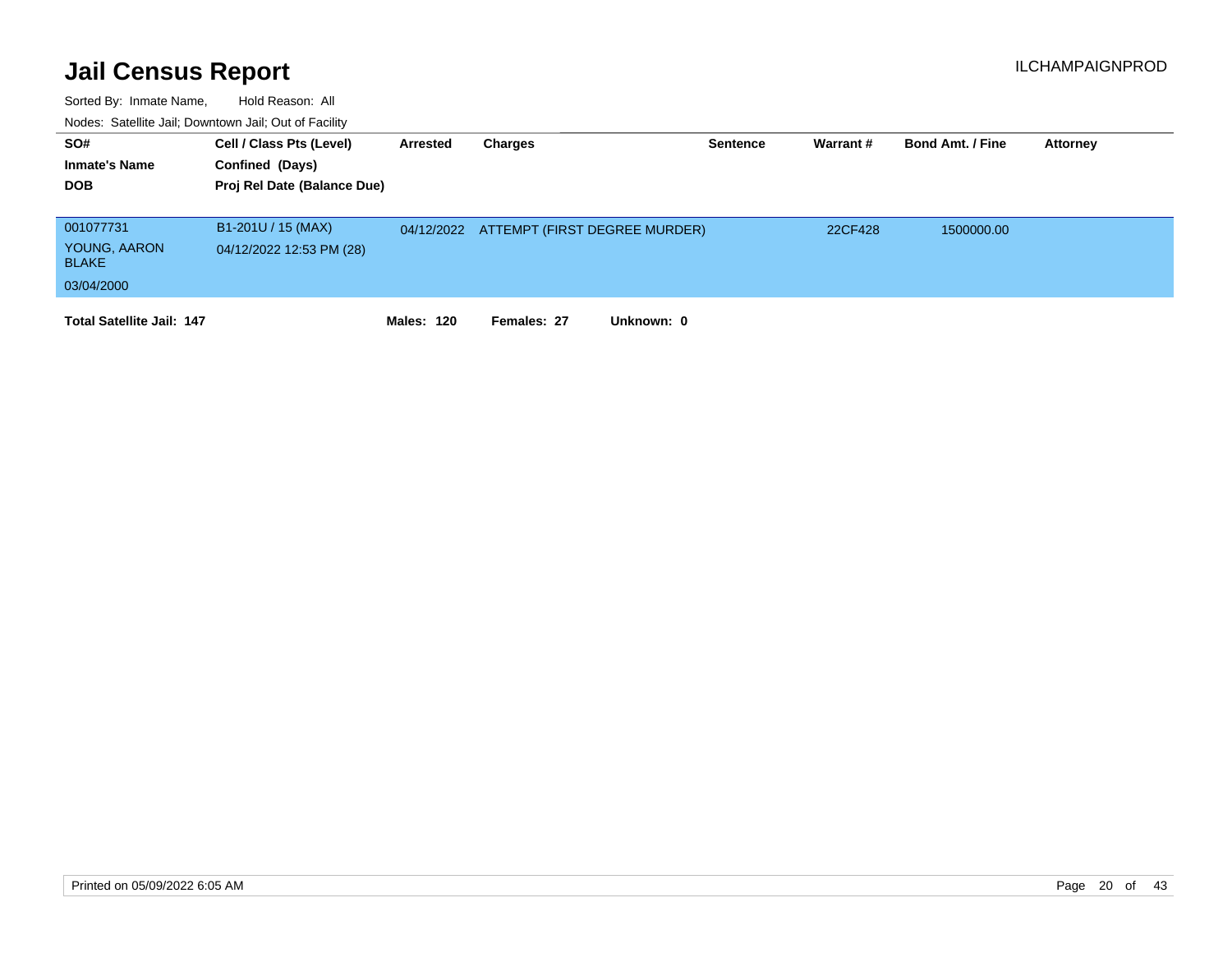| <b>Downtown Jail</b>                                      |                                             |                 |                                           |                 |            |                         |                 |
|-----------------------------------------------------------|---------------------------------------------|-----------------|-------------------------------------------|-----------------|------------|-------------------------|-----------------|
| SO#                                                       | Cell / Class Pts (Level)                    | <b>Arrested</b> | <b>Charges</b>                            | <b>Sentence</b> | Warrant#   | <b>Bond Amt. / Fine</b> | <b>Attorney</b> |
| <b>Inmate's Name</b>                                      | Confined (Days)                             |                 |                                           |                 |            |                         |                 |
| <b>DOB</b>                                                | Proj Rel Date (Balance Due)                 |                 |                                           |                 |            |                         |                 |
|                                                           |                                             |                 |                                           |                 |            |                         |                 |
| 952871                                                    | G3U / 5 (MIN)                               |                 | 03/13/2022 METH DELIVERY/5<15 GRAMS       |                 | 22CF300    | No Bond                 |                 |
| AUTEBERRY, JOSHUA 03/13/2022 7:24 PM (58)<br><b>DAVID</b> |                                             |                 |                                           |                 |            |                         |                 |
| 12/28/1984                                                |                                             |                 |                                           |                 |            |                         |                 |
| 001078218                                                 | D1 / 5 (ADS)                                | 03/23/2022      | CRIMINAL TRESPASS TO LAND                 |                 | 21CM340    | 1000.00                 |                 |
| <b>BAKER, REED ALLEN</b>                                  | 03/23/2022 6:55 PM (48)                     | 03/23/2022      | <b>DISORDERLY CONDUCT</b>                 |                 | 20OV0267   | 1000.00                 |                 |
|                                                           |                                             |                 | 03/24/2022 RETAIL THEFT                   |                 | 20CM658    | 5000.00                 |                 |
| 07/28/1981                                                |                                             |                 |                                           |                 |            |                         |                 |
| 517915                                                    | G6L / 5 (MIN)                               | 08/03/2021      | <b>BURGLARY</b>                           |                 | 21CF289    | 20000.00                |                 |
| <b>BOXLEY, CHARLES</b><br><b>OMAR</b>                     | 08/03/2021 2:18 PM (280)                    | 08/03/2021      | <b>BURGLARY</b>                           |                 | 21CF679    | 20000.00                |                 |
|                                                           |                                             | 08/03/2021      | FORGERY/ISSUE/DELIVER DOCUMENT            |                 |            | No Bond                 |                 |
| 01/10/1985                                                |                                             |                 |                                           |                 |            |                         |                 |
| 47897                                                     | E2L / 15 (ADS)                              | 01/19/2022      | <b>PAROLE REVOCATION</b>                  |                 | VA2201139  | No Bond                 |                 |
| <b>BRANAMAN</b><br><b>CLIFFORD EARL</b>                   | 01/19/2022 9:21 PM (111)                    | 01/19/2022      | <b>VIOLATE ORDER PROTECTION</b>           |                 | 22CF85     | Not Set                 |                 |
| 03/09/1975                                                |                                             |                 | 01/19/2022 DRVG REVOKED/2+/PERS INJ/DEATH |                 | 22CF84     | Not Set                 |                 |
| 995432                                                    | 12/10 (ADS)                                 |                 |                                           |                 |            |                         |                 |
| <b>BROWN, JAVON</b>                                       |                                             | 12/20/2021      | FAIL TO RPT WKLY/NO FIXED ADDR            |                 | 21CF1559   | Not Set                 |                 |
| <b>SHANTEZ</b>                                            | 12/20/2021 2:06 AM (141)                    |                 |                                           |                 |            |                         |                 |
| 10/14/1991                                                |                                             |                 |                                           |                 |            |                         |                 |
| 001078900                                                 | J7L / 15 (ADS)                              | 03/02/2022      | MURDER/INTENT TO KILL/INJURE              |                 | 22CF252    | Not Set                 |                 |
| BYRD, ANDREW<br><b>DARNELL</b>                            | 03/02/2022 11:59 PM (69)                    |                 |                                           |                 |            |                         |                 |
| 12/30/2003                                                |                                             |                 |                                           |                 |            |                         |                 |
| 001078092                                                 | H2U / 10 (ADS)                              | 12/27/2021      | AGG BATTERY/PUBLIC PLACE                  |                 | 2021CF1042 | 5000.00                 |                 |
| <b>WILLIAM</b>                                            | CHOUNARD, STANLEY 12/27/2021 10:47 PM (134) |                 |                                           |                 |            |                         |                 |
| 06/25/1986                                                |                                             |                 |                                           |                 |            |                         |                 |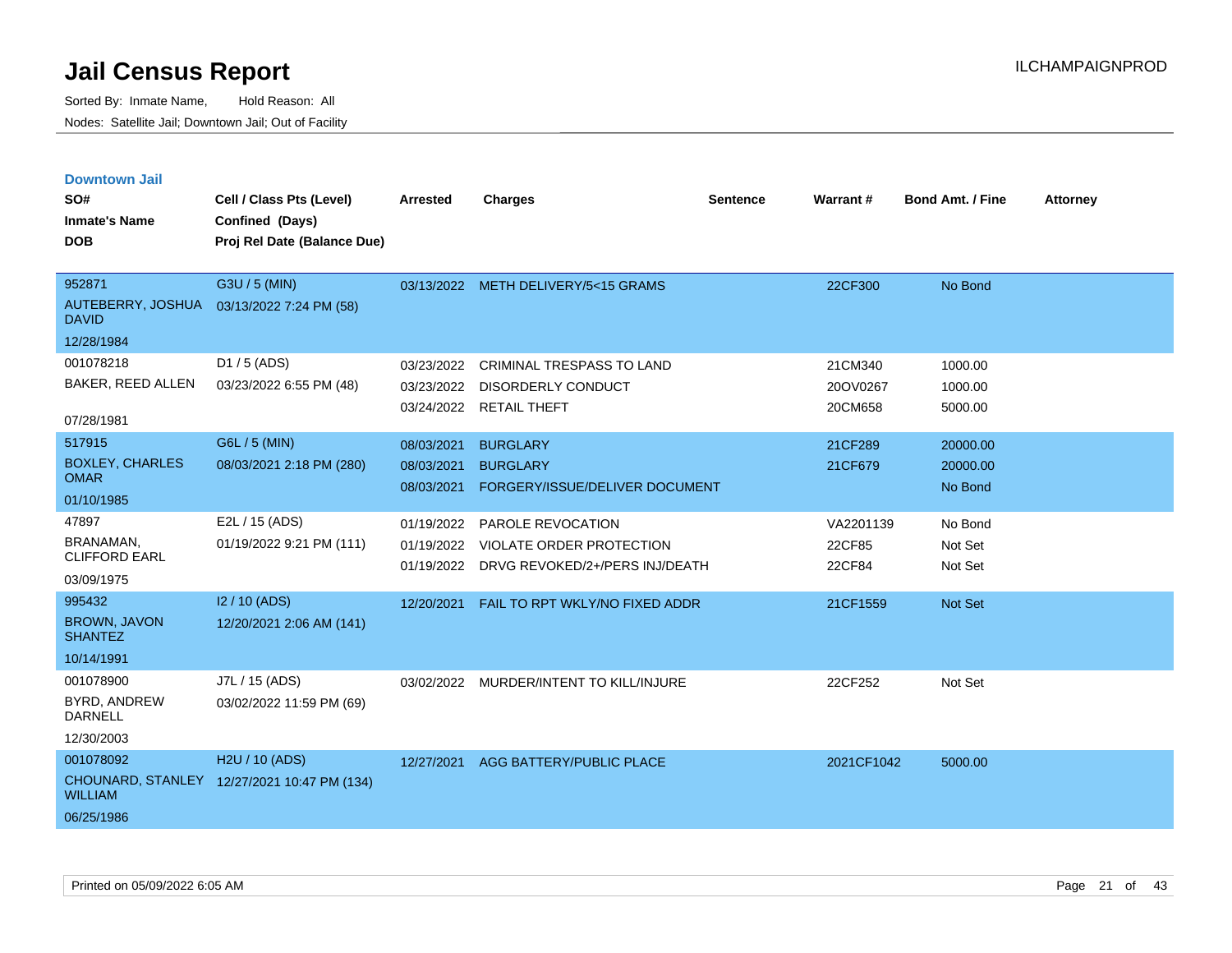| soupois catomic can, Dominomii can, Cat or Faomt<br>SO# | Cell / Class Pts (Level)    | <b>Arrested</b> | <b>Charges</b>                           | <b>Sentence</b> | Warrant#    | <b>Bond Amt. / Fine</b> | <b>Attorney</b> |
|---------------------------------------------------------|-----------------------------|-----------------|------------------------------------------|-----------------|-------------|-------------------------|-----------------|
| <b>Inmate's Name</b>                                    | Confined (Days)             |                 |                                          |                 |             |                         |                 |
| <b>DOB</b>                                              | Proj Rel Date (Balance Due) |                 |                                          |                 |             |                         |                 |
|                                                         |                             |                 |                                          |                 |             |                         |                 |
| 56241                                                   | E1L / 5 (MIN)               |                 | 01/13/2022 VIOLATE ORDER/PRIOR DOM BTRY  |                 | 22CF59      | Not Set                 |                 |
| <b>CLARK, DAMON</b>                                     | 01/13/2022 4:36 AM (117)    |                 | 04/04/2022 CIVIL FTA WARRANT             |                 | 2007D200    | 100000.00               |                 |
| <b>GILLMORE</b>                                         |                             |                 |                                          |                 |             |                         |                 |
| 12/21/1976                                              |                             |                 |                                          |                 |             |                         |                 |
| 001078838                                               | D <sub>2</sub> / 15 (ADS)   | 02/12/2022      | PRED CRIM SEX ASLT/BODILY HARM           |                 | 21CF30      | 150000.00               |                 |
| CLAYTON, KAREEM<br><b>JAMAL</b>                         | 02/12/2022 8:55 AM (87)     |                 |                                          |                 |             |                         |                 |
| 02/03/1974                                              |                             |                 |                                          |                 |             |                         |                 |
| 1075361                                                 | $15/5$ (ADS)                | 04/16/2021      | <b>BURGLARY</b>                          |                 | 21CF414     | Not Set                 |                 |
| <b>COWART, TORREY</b><br><b>BENJAMEN, Junior</b>        | 04/16/2021 9:17 PM (389)    |                 |                                          |                 |             |                         |                 |
| 11/22/1987                                              |                             |                 |                                          |                 |             |                         |                 |
| 1074319                                                 | K1 / 15 (SPH)               | 10/12/2021      | AGGRAVATED CRUELTY TO ANIMALS            |                 | 21CF1238    | Not Set                 |                 |
| CRAIG, DAVUCCI<br><b>DAVION</b>                         | 10/12/2021 11:36 AM (210)   | 10/14/2021      | <b>MURDER</b>                            |                 | 21CF1239    | Not Set                 |                 |
| 08/02/2001                                              |                             |                 |                                          |                 |             |                         |                 |
| 571307                                                  | J3L / 15 (ADS)              | 09/14/2020      | <b>CRIM SEXUAL ABUSE/CONSENT</b>         |                 | 2020CF1026  | <b>Not Set</b>          |                 |
| <b>DOMINGO-</b><br>CASTANEDA,                           | 09/14/2020 11:19 PM (603)   |                 | 09/14/2020 PRED CRIM SEX ASLT/VICTIM <13 |                 | 2020CF1025  | Not Set                 |                 |
| 09/29/1989                                              |                             |                 |                                          |                 |             |                         |                 |
| 527379                                                  | D6 / 15 (ADS)               | 10/25/2021      | ARMED HABITUAL CRIMINAL                  |                 | 21CF1297    | Not Set                 |                 |
| DRAKE, MARCELL<br><b>DEON</b>                           | 10/25/2021 5:05 PM (197)    | 10/27/2021      | AGG DOMESTIC BATTERY/STRANGLE            |                 | 21CF1245    | Not Set                 |                 |
| 04/20/1987                                              |                             |                 |                                          |                 |             |                         |                 |
| 527081                                                  | F1L / 10 (MED)              | 09/06/2021      | ARSON/REAL/PERSONAL PROP>\$150           |                 | 2021 CF 797 | 25000.00                |                 |
| <b>FERGUSON,</b><br><b>CHRISTOPHER</b>                  | 09/06/2021 1:18 PM (246)    |                 |                                          |                 |             |                         |                 |
| 12/21/1981                                              |                             |                 |                                          |                 |             |                         |                 |
| 524764                                                  | G3L / 5 (MIN)               | 09/18/2021      | METH DELIVERY/15<100 GRAMS               |                 | 21CF627     | 50000.00                |                 |
| <b>FISCUS, ROBERT</b><br>LOWELL                         | 09/18/2021 10:50 AM (234)   |                 |                                          |                 |             |                         |                 |
| 02/17/1986                                              |                             |                 |                                          |                 |             |                         |                 |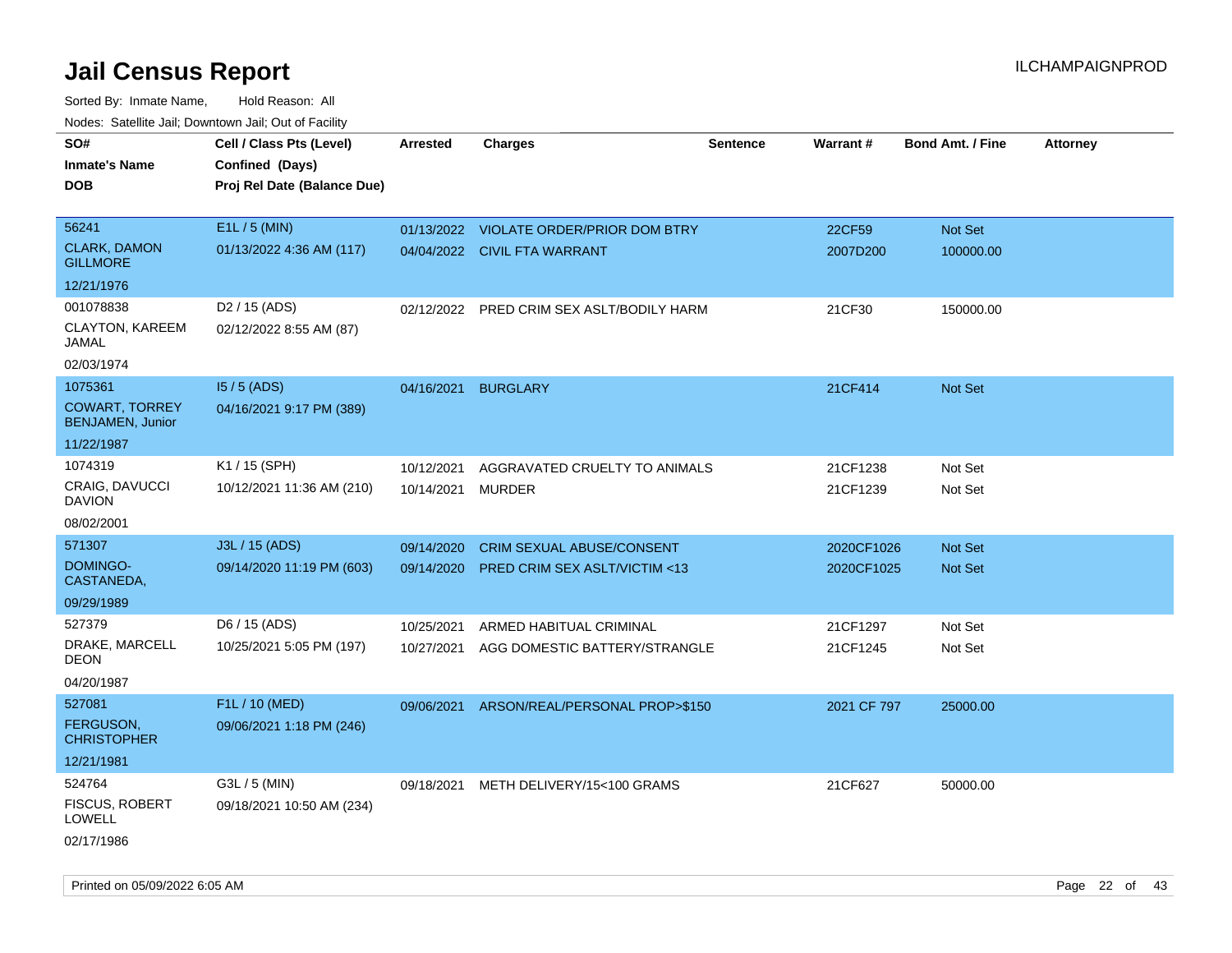Sorted By: Inmate Name, Hold Reason: All Nodes: Satellite Jail; Downtown Jail; Out of Facility

| <b>Houce.</b> Catellite ball, Downtown ball, Out of Fability |                                             |                  |                                           |                 |                 |                         |                 |
|--------------------------------------------------------------|---------------------------------------------|------------------|-------------------------------------------|-----------------|-----------------|-------------------------|-----------------|
| SO#                                                          | Cell / Class Pts (Level)                    | Arrested         | <b>Charges</b>                            | <b>Sentence</b> | <b>Warrant#</b> | <b>Bond Amt. / Fine</b> | <b>Attorney</b> |
| <b>Inmate's Name</b>                                         | Confined (Days)                             |                  |                                           |                 |                 |                         |                 |
| <b>DOB</b>                                                   | Proj Rel Date (Balance Due)                 |                  |                                           |                 |                 |                         |                 |
|                                                              |                                             |                  |                                           |                 |                 |                         |                 |
| 1068917                                                      | H6U / 5 (ADS)                               |                  | 08/11/2021 VIO ORDER/PRIOR VIO OF ORDER   |                 | 21CF965         | <b>Not Set</b>          |                 |
| <b>GARCIA, JUAN</b><br><b>CARLOS</b>                         | 08/11/2021 9:24 PM (272)                    |                  |                                           |                 |                 |                         |                 |
| 10/21/1997                                                   |                                             |                  |                                           |                 |                 |                         |                 |
| 32913                                                        | I1 / 15 (ADS)                               | 12/03/2021       | PRED CRIM SEX ASLT/VICTIM <13             |                 | 21CF1481        | Not Set                 |                 |
| GROB, WARREN A,<br>Junior                                    | 12/03/2021 4:24 PM (158)                    |                  |                                           |                 |                 |                         |                 |
| 12/07/1950                                                   |                                             |                  |                                           |                 |                 |                         |                 |
| 001078868                                                    | K3 / 5 (ADS)                                |                  | 02/24/2022 STALKING/CAUSE FEAR FOR SAFETY |                 | 22CF227         | 150000.00               |                 |
| HARRIS-MINER,<br><b>NICHOLAS</b>                             | 02/24/2022 3:56 PM (75)                     |                  |                                           |                 |                 |                         |                 |
| 07/08/1998                                                   |                                             |                  |                                           |                 |                 |                         |                 |
| 987949                                                       | B1 / 10 (SPH)                               | 03/29/2022       | <b>FELON POSS/FIREARM</b>                 |                 | 22CF365         | Not Set                 |                 |
| HOLT, TERRELL<br>VALENTINO                                   | 03/29/2022 12:53 AM (42)                    |                  |                                           |                 |                 |                         |                 |
| 02/17/1991                                                   |                                             |                  |                                           |                 |                 |                         |                 |
| 501278                                                       | H4U / 5 (ADS)                               |                  | 04/18/2022 INDIRECT CIVIL CONTEMPT        |                 |                 | 987.00                  |                 |
| HURSEY, DANIEL<br><b>SCOTT</b>                               | 04/18/2022 9:26 AM (22)                     |                  |                                           |                 |                 |                         |                 |
| 08/30/1987                                                   | 5/17/2022 (0.00)                            |                  |                                           |                 |                 |                         |                 |
| 518711                                                       | G5L / 5 (MIN)                               | 01/30/2022 THEFT |                                           |                 | 22CF133         | Not Set                 |                 |
| INGERSON, LUCUS<br><b>JAMES</b>                              | 01/30/2022 4:57 PM (100)                    |                  |                                           |                 |                 |                         |                 |
| 09/16/1979                                                   |                                             |                  |                                           |                 |                 |                         |                 |
| 001078766                                                    | $13/5$ (ADS)                                | 02/08/2022       | <b>AGGRAVATED BATTERY</b>                 |                 | 22CF160         | <b>Not Set</b>          |                 |
| <b>JOHNSON, IYONZI</b>                                       | 02/08/2022 11:56 AM (91)                    | 02/08/2022       | <b>BURGLARY</b>                           |                 | 22CF63          | 3000.00                 |                 |
| 07/16/1994                                                   |                                             |                  |                                           |                 |                 |                         |                 |
| 1073894                                                      | H1L / 5 (ADS)                               | 04/07/2022       | PROBATION VIOLATION                       |                 | 2021CF920       | Not Set                 |                 |
|                                                              | JOKICH, ANTON VEGO  04/07/2022 5:40 PM (33) |                  |                                           |                 |                 |                         |                 |

05/30/1969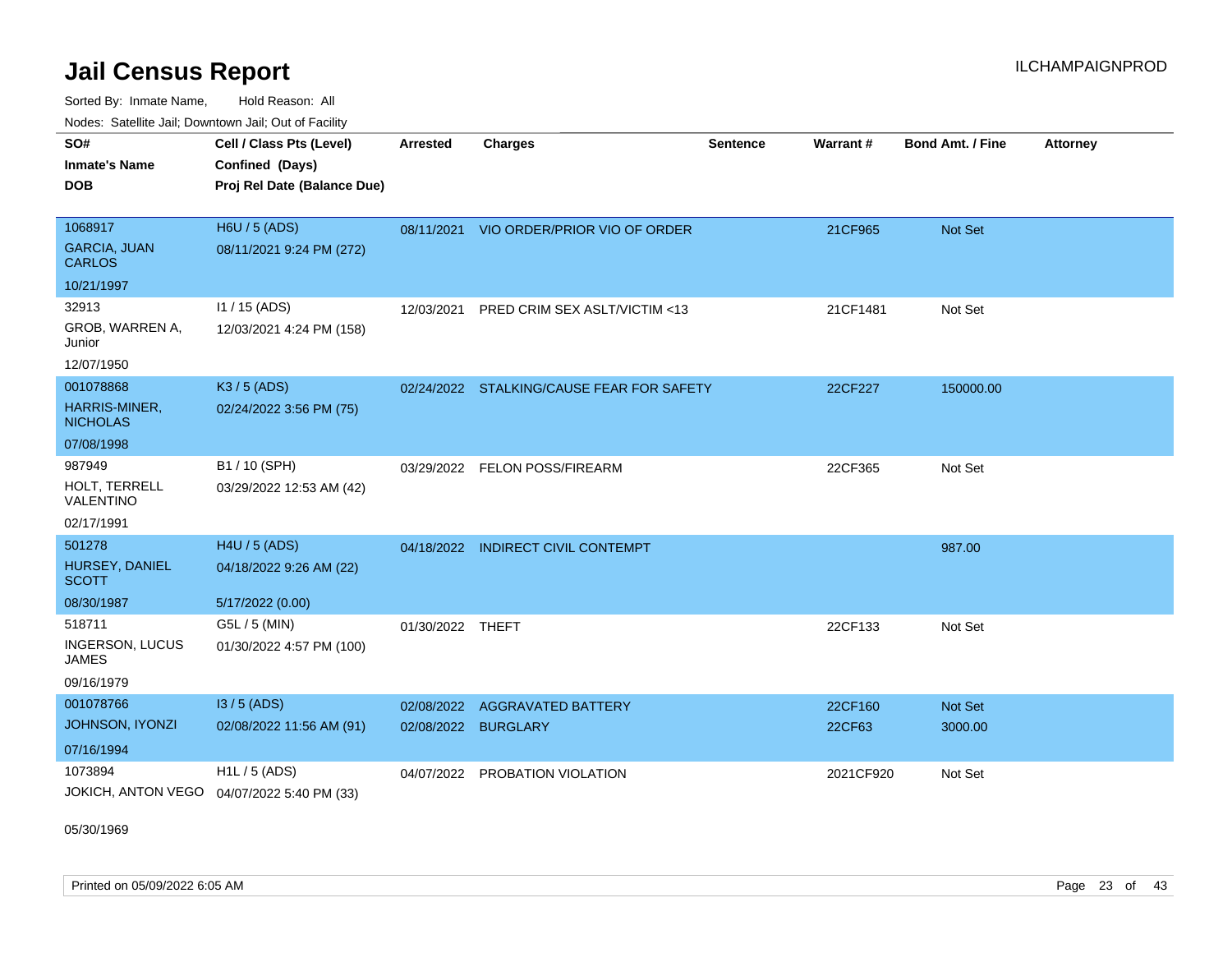| SO#<br><b>Inmate's Name</b><br><b>DOB</b>             | Cell / Class Pts (Level)<br>Confined (Days)<br>Proj Rel Date (Balance Due) | <b>Arrested</b>                                 | <b>Charges</b>                                        | <b>Sentence</b> | Warrant#                      | <b>Bond Amt. / Fine</b>       | <b>Attorney</b> |
|-------------------------------------------------------|----------------------------------------------------------------------------|-------------------------------------------------|-------------------------------------------------------|-----------------|-------------------------------|-------------------------------|-----------------|
| 001078818<br>KINSEL, EVERAL<br><b>MICHAEL WILLIAM</b> | D3 / 10 (MED)<br>02/04/2022 7:37 PM (95)                                   |                                                 | 02/04/2022 DOMESTIC BATTERY/OTHER PRIOR               |                 | 22CF148                       | Not Set                       |                 |
| 10/16/1985<br>527447                                  | J1L / 10 (ADS)                                                             | 02/22/2022                                      | <b>BURGLARY</b>                                       |                 | 22CF224                       | Not Set                       |                 |
| KIRKWOOD, TYLER<br><b>JAMES</b><br>10/04/1985         | 02/22/2022 10:47 AM (77)                                                   | 02/22/2022<br>02/23/2022 BURGLARY<br>04/05/2022 | AGG BATTERY/GREAT BODILY HARM<br>RESIDENTIAL BURGLARY |                 | 22CF223<br>22CF152<br>22CF383 | Not Set<br>Not Set<br>Not Set |                 |
| 001077710                                             | G9U / 5 (MIN)                                                              |                                                 | 03/31/2022 AGG DOMESTIC BATTERY/STRANGLE              |                 | 21CF212                       | No Bond                       |                 |
| LANGE, DEVONTAE<br>AND'RE                             | 03/31/2022 2:21 PM (40)                                                    |                                                 | 03/31/2022 AGG BATTERY/PUBLIC PLACE                   |                 | 21CF279                       | No Bond                       |                 |
| 03/05/1994                                            |                                                                            |                                                 |                                                       |                 |                               |                               |                 |
| 29681<br>LENOIR, JOHN<br><b>CHRISTOPHER</b>           | J2L / 15 (ADS)<br>07/14/2020 12:51 PM (665)                                | 07/14/2020                                      | PREDATORY CRIMINAL SEX ASSLT/CHILD                    |                 | 20CF-781                      | 250000.00                     |                 |
| 04/20/1966                                            |                                                                            |                                                 |                                                       |                 |                               |                               |                 |
| 001078797<br>LEVIN, DANIEL DAVID                      | 14 / 10 (ADS)<br>01/26/2022 3:00 PM (104)                                  |                                                 | 01/26/2022 VIO STALKING NO CONTACT ORDER              |                 | 22CM31                        | Not Set                       |                 |
| 08/08/1984                                            |                                                                            |                                                 |                                                       |                 |                               |                               |                 |
| 1063030<br>02/22/1991                                 | D4 / 15 (ADS)<br>MASON, RYAN ONEIAL 12/21/2021 9:30 AM (140)               | 12/20/2021<br>12/22/2021                        | <b>MURDER</b><br>PAROLE REVOCATION                    |                 | 21CF1571<br>CH2107979         | Not Set<br>Not Set            |                 |
| 1076591                                               | G8U / 5 (MIN)                                                              | 02/22/2022                                      | DELIVERY OF OR POSSESSION OF W/IN14y (DOC)            |                 | 20CF961                       | 500000.00                     |                 |
| <b>MATTHEWS,</b><br><b>CHRISTIAN ANTHONY</b>          | 02/22/2022 7:42 PM (77)                                                    |                                                 | 02/23/2022 MAIL FRAUD                                 |                 | 2:21CR173                     | No Bond                       |                 |
| 03/15/1989                                            |                                                                            |                                                 |                                                       |                 |                               |                               |                 |
| 40235<br>MERRIWEATHER,<br><b>MARCUS TODD</b>          | G1L / 5 (MIN)<br>10/04/2021 4:41 PM (218)                                  | 10/04/2021                                      | AGG DUI/4                                             |                 | 2021CF1145                    | 35000.00                      |                 |
| 11/28/1967                                            |                                                                            |                                                 |                                                       |                 |                               |                               |                 |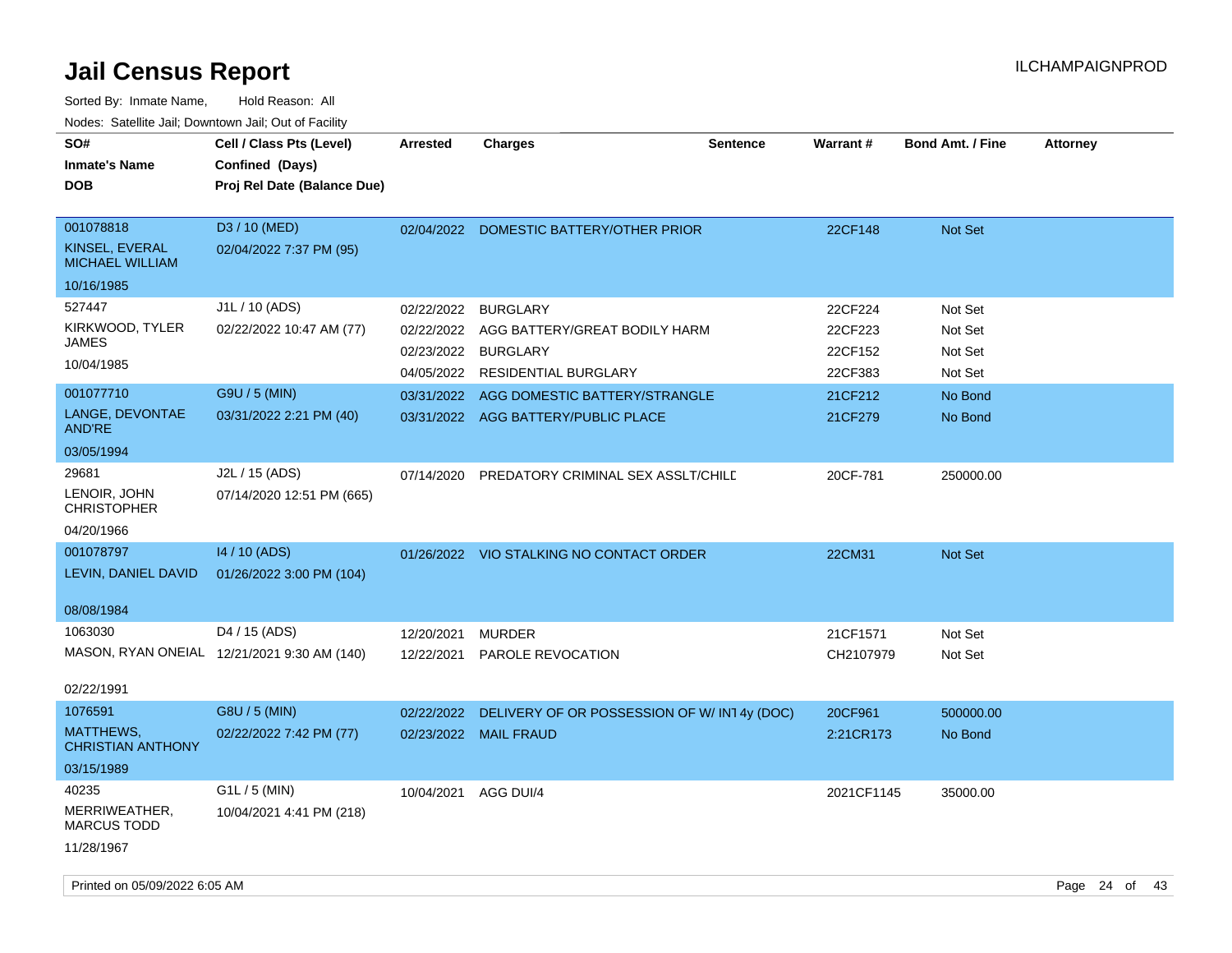| ivouss. Saleline Jali, Downtown Jali, Out of Facility |                             |                    |                                          |                 |                 |                         |                 |
|-------------------------------------------------------|-----------------------------|--------------------|------------------------------------------|-----------------|-----------------|-------------------------|-----------------|
| SO#                                                   | Cell / Class Pts (Level)    | <b>Arrested</b>    | <b>Charges</b>                           | <b>Sentence</b> | <b>Warrant#</b> | <b>Bond Amt. / Fine</b> | <b>Attorney</b> |
| <b>Inmate's Name</b>                                  | Confined (Days)             |                    |                                          |                 |                 |                         |                 |
| <b>DOB</b>                                            | Proj Rel Date (Balance Due) |                    |                                          |                 |                 |                         |                 |
|                                                       |                             |                    |                                          |                 |                 |                         |                 |
| 1040273                                               | E5U / 15 (ADS)              | 09/30/2021         | PRED CRIM SEX ASLT/VICTIM <13            |                 | 21CF329         | 500000.00               |                 |
| METCALFE, LANELL<br><b>JARON</b>                      | 09/30/2021 11:32 PM (222)   |                    |                                          |                 |                 |                         |                 |
| 09/22/1988                                            |                             |                    |                                          |                 |                 |                         |                 |
| 1042168                                               | G2L / 5 (MIN)               | 02/26/2022         | AGG DUI/4                                |                 | 22CF238         | Not Set                 |                 |
| MONTALVO, ANTONIO                                     | 02/26/2022 6:14 AM (73)     |                    |                                          |                 |                 |                         |                 |
|                                                       |                             |                    |                                          |                 |                 |                         |                 |
| 05/03/1976                                            |                             |                    |                                          |                 |                 |                         |                 |
| 001078993                                             | J5L / 10 (ADS)              | 03/29/2022         | AGG ASLT PEACE OFF/FIRE/ER WRK           |                 | <b>22CM87</b>   | <b>Not Set</b>          |                 |
| MURPHY, JUSTIN RAY                                    | 03/29/2022 6:40 PM (42)     |                    |                                          |                 |                 |                         |                 |
|                                                       |                             |                    |                                          |                 |                 |                         |                 |
| 03/12/1997                                            |                             |                    |                                          |                 |                 |                         |                 |
| 001078357                                             | A2L / 15 (SPH)              | 09/17/2021         | ARMED ROBBERY/ARMED W/FIREARM            |                 | 21CF1230        | Not Set                 |                 |
| PETTIGREW, CAREY<br><b>CORNITRIAS DEOBLO</b>          | 09/17/2021 9:56 AM (235)    | 09/17/2021         | ARMED ROBBERY/ARMED W/FIREARM            |                 | 22-CF-7         | 500000.00               |                 |
| 08/31/1986                                            |                             | 09/17/2021         | ARMED ROBBERY/ARMED W/FIREARM            |                 | 21CF1128        | Not Set                 |                 |
|                                                       |                             | 09/17/2021         | ARMED ROBBERY/ARMED W/FIREARM            |                 | 21CF1129        | Not Set                 |                 |
| 1008308                                               | F2L / 10 (MED)              | 01/30/2022         | AGG BTRY/GREAT BOD HARM/60+              |                 | 22CF131         | No Bond                 |                 |
| PETTIGREW, MARIO<br><b>TRAVINIO</b>                   | 01/30/2022 6:15 AM (100)    | 01/30/2022 ASSAULT |                                          |                 | 19CM364         | 4000.00                 |                 |
| 08/11/1992                                            |                             |                    |                                          |                 |                 |                         |                 |
| 1070610                                               | J6L / 10 (ADS)              | 03/03/2022         | AGG BATTERY/PUBLIC PLACE                 |                 | 21CF930         | Not Set                 |                 |
| PHILLIS, AARON<br><b>MONTRELL</b>                     | 03/03/2022 2:49 PM (68)     |                    | 03/03/2022 AGG BATTERY/GREAT BODILY HARM |                 | 21CF482         | 5000.00                 |                 |
| 03/26/1999                                            |                             |                    |                                          |                 |                 |                         |                 |
| 001078005                                             | E4L / 10 (MED)              | 03/08/2022         | HOME INVASION/CAUSE INJURY               |                 | 22CF280         | Not Set                 |                 |
| PINEX, MARCHELLO D                                    | 03/08/2022 2:54 AM (63)     |                    | 03/08/2022 AGGRAVATED BATTERY/STRANGLE   |                 | 19CR605101      | No Bond                 |                 |
|                                                       |                             |                    |                                          |                 |                 |                         |                 |
| 12/25/1991                                            |                             |                    |                                          |                 |                 |                         |                 |
| 001077783                                             | H5U / 10 (ADS)              |                    | 01/05/2022 AGGRAVATED BATTERY            |                 | 21CF325         | Not Set                 |                 |
| RIVERA, DARYL<br><b>ANTONIO</b>                       | 01/05/2022 4:20 PM (125)    |                    |                                          |                 |                 |                         |                 |
| 11/14/1981                                            |                             |                    |                                          |                 |                 |                         |                 |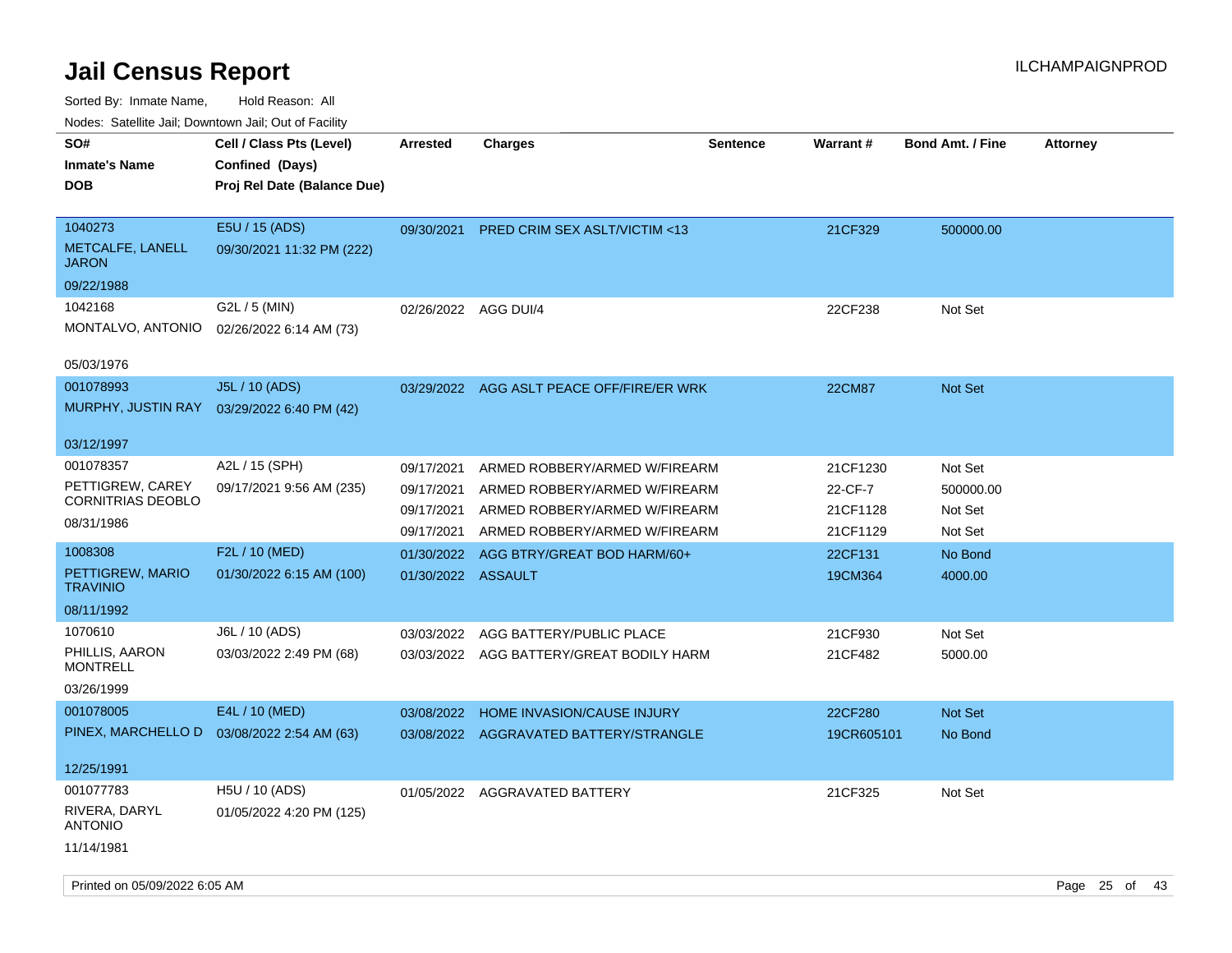Sorted By: Inmate Name, Hold Reason: All Nodes: Satellite Jail; Downtown Jail; Out of Facility

| SO#<br><b>Inmate's Name</b><br><b>DOB</b>                         | Cell / Class Pts (Level)<br>Confined (Days)<br>Proj Rel Date (Balance Due) | <b>Arrested</b>                        | <b>Charges</b>                                                                                         | <b>Sentence</b> | Warrant#                           | <b>Bond Amt. / Fine</b>               | <b>Attorney</b> |
|-------------------------------------------------------------------|----------------------------------------------------------------------------|----------------------------------------|--------------------------------------------------------------------------------------------------------|-----------------|------------------------------------|---------------------------------------|-----------------|
| 1072114<br>ROBINSON, DONNELL<br><b>LEVON</b><br>10/23/2000        | A1U / 15 (SPH)<br>01/17/2021 2:40 PM (478)                                 | 01/17/2021<br>01/17/2021<br>02/17/2021 | ATTEMPT (FIRST DEGREE MURDER)<br>ARMED ROBBERY/NO FIREARM<br><b>AGGRAVATED BATTERY</b>                 | 4y (DOC)        | 2021CF65<br>2020CF824              | Not Set<br>75000.00<br>250000.00      |                 |
| 1064798<br><b>STENNIS, BRUCE</b><br><b>DEONTAY</b><br>08/12/1998  | B3 / 15 (ADS)<br>01/17/2022 1:29 PM (113)                                  | 01/17/2022                             | <b>MURDER</b><br>01/17/2022 MFG/DEL 1<15 GR COCAINE/ANLG                                               |                 | 2021CF695<br>21CF520               | 1500000.00<br>50000.00                |                 |
| 1056971<br><b>TRAVIS, DENZEL</b><br><b>DANTRELL</b><br>03/21/1993 | B <sub>2</sub> / 10 (SPH)<br>08/07/2021 7:36 AM (276)                      | 08/07/2021<br>08/08/2021               | <b>FELON POSS/USE WEAPON/FIREARM</b><br>AGG BATTERY/PUBLIC PLACE                                       |                 | 21CF948<br>2020CF647               | No Bond<br>25000.00                   |                 |
| 30108<br>VANDYKE, DARYL<br><b>ANTHONY</b><br>10/04/1965           | J4L / 15 (ADS)<br>07/30/2021 8:29 PM (284)                                 | 07/30/2021                             | <b>MURDER</b>                                                                                          |                 | 21CF902                            | 2000000.00                            |                 |
| 968681<br><b>WADE, DEMETRIUS</b><br><b>DARYL</b><br>01/07/1987    | E6L / 15 (ADS)<br>08/27/2021 2:25 AM (256)                                 | 08/27/2021<br>08/27/2021               | AGG CRIM SX AB/VIC 13<18/TRUST<br><b>INDIRECT CRIMINAL CONTEMPT</b>                                    | 3y (DOC)        | 2020CF499<br>2021CC16              | 250000.00<br>No Bond                  |                 |
| 1070971<br><b>WEIR, CLINTON</b><br><b>HOWARD</b><br>03/15/1983    | $H3L / 5$ (ADS)<br>12/08/2021 3:45 AM (153)                                | 12/07/2021<br>12/07/2021               | <b>IDENTITY THEFT/&lt;\$300</b><br><b>RECKLESS DRIVING</b>                                             |                 | 20CF922<br>19TR2348                | Not Set<br>Not Set                    |                 |
| 54212<br><b>WHITLOCK, GEORGE</b><br><b>ABRAM</b><br>11/10/1978    | E3U / 10 (ADS)<br>12/21/2021 1:20 PM (140)                                 | 12/21/2021<br>12/21/2021<br>12/21/2021 | RECEIVE/POSS/SELL STOLEN VEH<br><b>VIOLATE ORDER PROTECTION</b><br>ARMED VIOLENCE/CATEGORY I           |                 | 2021CF669<br>2021CM391<br>21CF1576 | 10000.00<br>1000.00<br><b>Not Set</b> |                 |
| 963324<br>WILLIAMS, HERMAN<br>RASHAAD<br>12/01/1988               | K <sub>2</sub> / 10 (ADS)<br>04/24/2022 6:46 PM (16)                       | 04/24/2022<br>04/24/2022               | AGG BTRY/PREGNANT/HANDICAPPED<br><b>CIVIL FTA WARRANT</b><br>04/24/2022 POSS AMT CON SUB EXCEPT(A)/(D) |                 | 16CF1327<br>07F10<br>19CF273       | 150000.00<br>110000.00<br>150000.00   |                 |

Printed on 05/09/2022 6:05 AM Page 26 of 43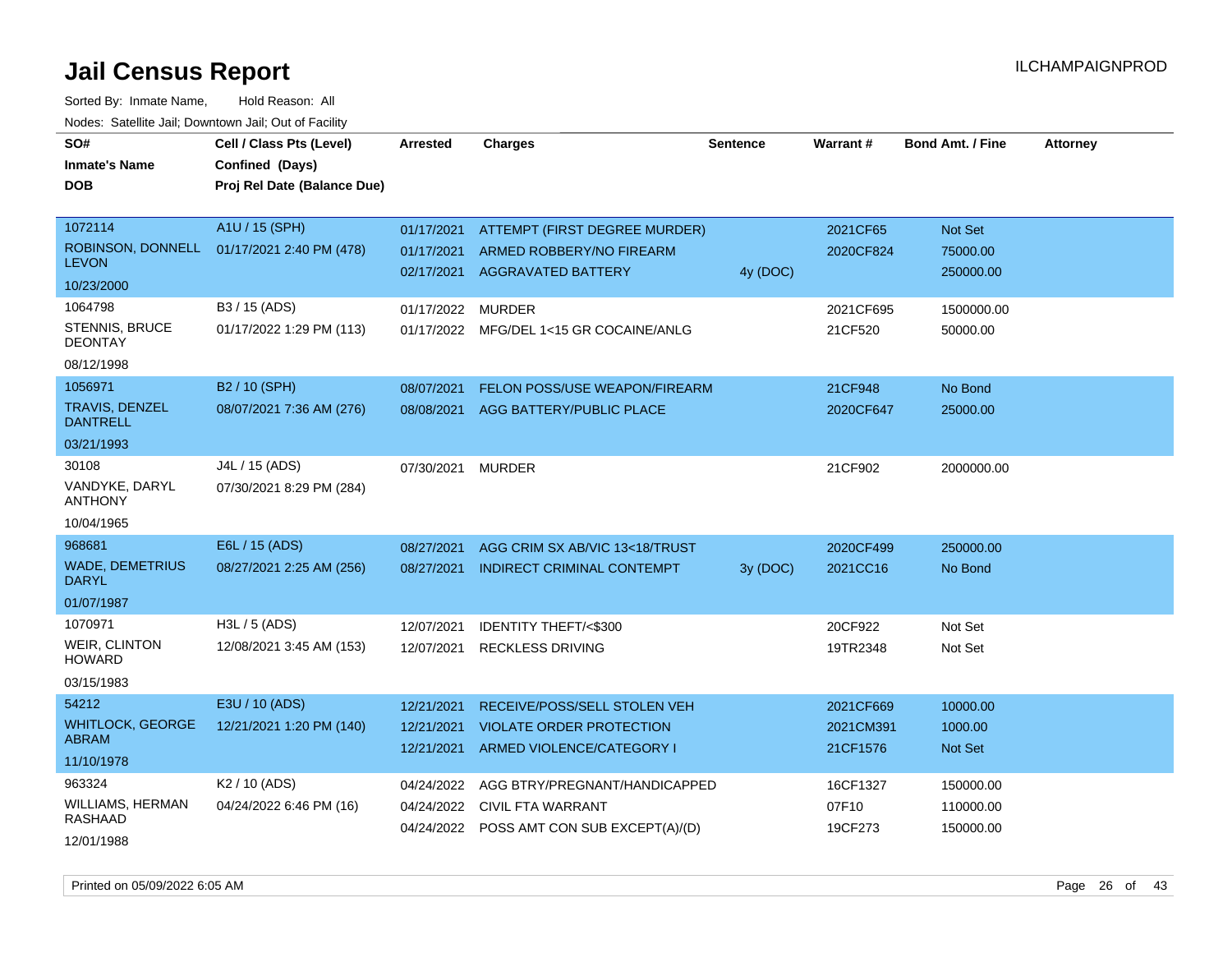| SO#<br><b>Inmate's Name</b><br><b>DOB</b>                           | Cell / Class Pts (Level)<br>Confined (Days)<br>Proj Rel Date (Balance Due) | Arrested   | Charges                        | <b>Sentence</b> | <b>Warrant#</b> | <b>Bond Amt. / Fine</b> | <b>Attorney</b> |
|---------------------------------------------------------------------|----------------------------------------------------------------------------|------------|--------------------------------|-----------------|-----------------|-------------------------|-----------------|
| 1058072<br><b>WILLIAMS, KENNETH</b><br><b>BERNARD</b><br>10/04/1985 | A2U / 15 (SPH)<br>02/25/2021 3:24 PM (439)                                 | 02/25/2021 | <b>ARMED HABITUAL CRIMINAL</b> |                 |                 | <b>Not Set</b>          |                 |
| 001078995<br>ZINK, PRESTIN L<br>08/19/1997                          | $G1U / 5$ (MIN)<br>03/29/2022 11:33 PM (42)                                | 03/29/2022 | METH DELIVERY<5 GRAMS          |                 | 22CF371         | Not Set                 |                 |
| <b>Total Downtown Jail: 49</b>                                      |                                                                            | Males: 49  | Unknown: 0<br>Females: 0       |                 |                 |                         |                 |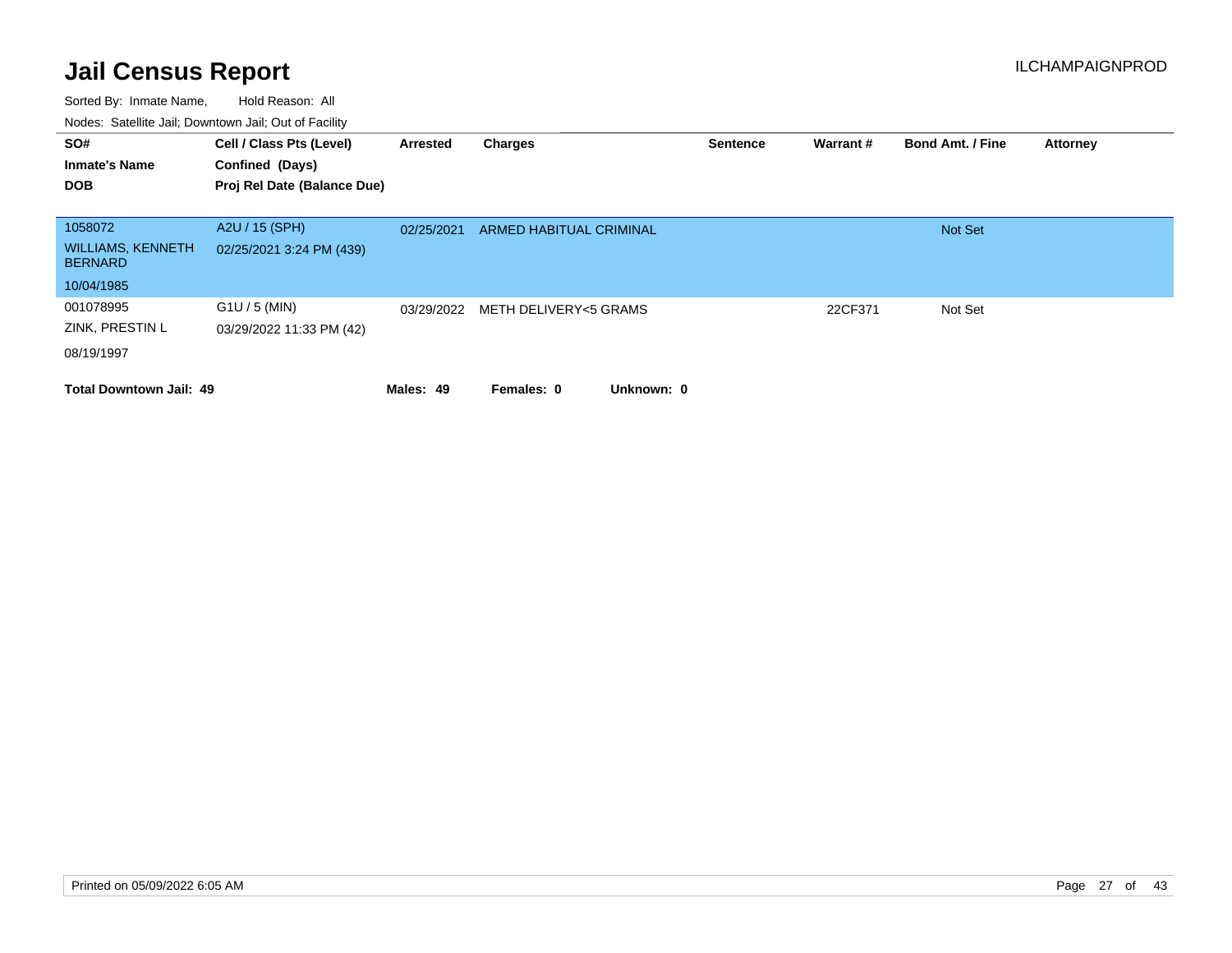|  | <b>Out of Facility</b> |  |
|--|------------------------|--|
|  |                        |  |
|  |                        |  |

| SO#<br><b>Inmate's Name</b>              | Cell / Class Pts (Level)<br>Confined (Days)   | <b>Arrested</b>          | <b>Charges</b>                                               | <b>Sentence</b> | Warrant #               | <b>Bond Amt. / Fine</b> | <b>Attorney</b> |
|------------------------------------------|-----------------------------------------------|--------------------------|--------------------------------------------------------------|-----------------|-------------------------|-------------------------|-----------------|
| <b>DOB</b>                               | Proj Rel Date (Balance Due)                   |                          |                                                              |                 |                         |                         |                 |
| 983810                                   | <b>KAN / 15 (MAX)</b>                         | 12/14/2021               | <b>ARMED HABITUAL CRIMINAL</b>                               |                 | 21CF1526                | Not Set                 |                 |
| AKINS, KEVIN IVAN                        | 12/14/2021 5:34 PM (147)                      |                          |                                                              |                 |                         |                         |                 |
| 09/23/1990                               |                                               |                          |                                                              |                 |                         |                         |                 |
| 001078621                                | KAN / 10 (MED)                                | 12/23/2021               | <b>RESIDENTIAL BURGLARY</b>                                  | 4y (DOC)        | 21CF1582                | Not Set                 |                 |
|                                          | BAILEY, DANIEL SCOTT 12/23/2021 9:44 AM (138) |                          |                                                              |                 |                         |                         |                 |
| 05/09/1999                               |                                               |                          |                                                              |                 |                         |                         |                 |
| 548350                                   | <b>EHD</b>                                    |                          | 03/29/2022 AGG DUI/NO VALID DL                               |                 | 2020CF268               | Not Set                 |                 |
| <b>BAILEY, NORBERT</b><br><b>WILLIAM</b> | 03/29/2022 9:11 AM (42)                       |                          |                                                              |                 |                         |                         |                 |
| 02/14/1992                               | 5/23/2022 (0.00)                              |                          |                                                              |                 |                         |                         |                 |
| 001077899                                | KAN / 5 (MIN)                                 | 03/20/2022               | <b>BURGLARY</b>                                              |                 | 21CF593                 | 20000.00                |                 |
| BARKSDALE, RAY<br><b>SHAWN</b>           | 03/20/2022 2:40 PM (51)                       | 03/20/2022               | POSSESSION OF METH/5<15 GRAMS                                |                 | 21CF655                 | 20000.00                |                 |
| 10/31/1990                               |                                               | 03/20/2022               | POSS STOLEN VEHICLE                                          |                 | 21CF505                 | 20000.00                |                 |
| 516062                                   | <b>KAN / 15 (MAX)</b>                         | 02/22/2021               | AGG DISCH FIR/VEH/PC OFF/FRMAN                               |                 | 21CF210                 | No Bond                 |                 |
| BENNETT, JOHN<br><b>MICHAEL</b>          | 02/22/2021 10:47 AM (442)                     | 02/22/2021               | <b>PHONE HARASSMENT/2+</b>                                   |                 | 20CF194                 | 5000.00                 |                 |
| 04/30/1986                               |                                               |                          |                                                              |                 |                         |                         |                 |
| 33993                                    | KAN / 10 (MED)                                | 06/14/2021               | AGGRAVATED DOMESTIC BATTERY                                  |                 | 21CF688                 | Not Set                 |                 |
| <b>BOOKER, STEPHON</b><br><b>MONTELL</b> | 06/14/2021 7:42 PM (330)                      | 06/14/2021               | POSSESSING A CONTROLLED SUBSTANC                             |                 | 21CF657                 | Not Set                 |                 |
| 06/11/1971                               |                                               | 06/14/2021               | PAROLE REVOCATION                                            |                 | CH2103612               | No Bond                 |                 |
| 35366                                    | <b>EHD</b>                                    |                          |                                                              |                 |                         |                         |                 |
| <b>BRADLEY, EARNEST</b>                  | 04/05/2022 8:58 AM (35)                       | 04/05/2022<br>04/05/2022 | DRIVING RVK/SUSP DUI/SSS 4-9<br>DRIVING RVK/SUSP DUI/SSS 4-9 |                 | 2020CF1405<br>2021CF361 | Not Set<br>Not Set      |                 |
| <b>ANGELO VALENTIN</b>                   |                                               |                          |                                                              |                 |                         |                         |                 |
| 07/30/1968                               | 6/2/2022(0.00)                                |                          |                                                              |                 |                         |                         |                 |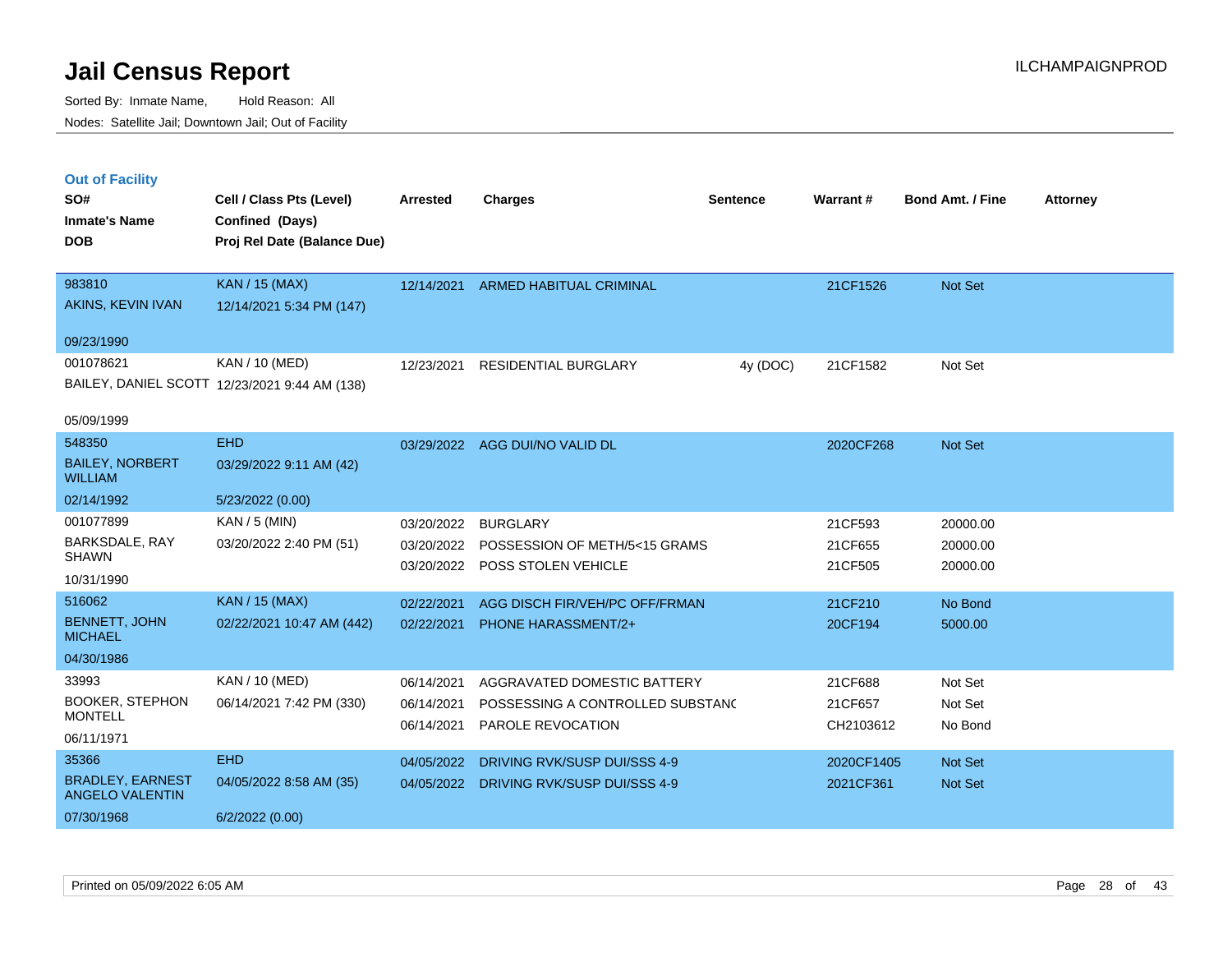Sorted By: Inmate Name, Hold Reason: All Nodes: Satellite Jail; Downtown Jail; Out of Facility

| SO#<br><b>Inmate's Name</b><br><b>DOB</b>          | Cell / Class Pts (Level)<br>Confined (Days)<br>Proj Rel Date (Balance Due) | <b>Arrested</b> | <b>Charges</b>                            | <b>Sentence</b> | Warrant#    | <b>Bond Amt. / Fine</b> | <b>Attorney</b> |
|----------------------------------------------------|----------------------------------------------------------------------------|-----------------|-------------------------------------------|-----------------|-------------|-------------------------|-----------------|
| 1074315<br><b>BRIGGS, PATRICK</b><br><b>MONTAY</b> | <b>KAN / 15 (MAX)</b><br>08/03/2021 4:56 PM (280)                          | 07/27/2021      | AGG DISCHARGE FIREARM/VEH/SCH             |                 | 21CF927     | <b>Not Set</b>          |                 |
| 08/05/2001                                         |                                                                            |                 |                                           |                 |             |                         |                 |
| 001078880                                          | KAN / 15 (MAX)                                                             | 02/25/2022      | <b>PAROLE REVOCATION</b>                  |                 | HN-2200660  | No Bond                 |                 |
| <b>BROACH, CAREU</b>                               | 02/25/2022 3:58 PM (74)                                                    | 02/25/2022      | ARMED VIOLENCE/CATEGORY I                 |                 | 22CF237     | Not Set                 |                 |
| 02/27/2003                                         |                                                                            | 02/25/2022      | AGG DISCHARGE FIREARM/BLDG/SCH            |                 | 22600096201 | No Bond                 |                 |
| 001079000<br><b>BROCK, TONY LAMAR</b>              | <b>KAN / 15 (MAX)</b><br>04/01/2022 9:02 AM (39)                           |                 | 04/01/2022 MURDER/STRONG PROB KILL/INJURE |                 | 22CF102     | 2000000.00              |                 |
| 04/01/2004                                         |                                                                            |                 |                                           |                 |             |                         |                 |
| 001078065<br><b>BROWN, CHARMAN</b><br>LAKEEF       | KAN / 10 (ADS)<br>06/17/2021 12:32 PM (327)                                | 06/17/2021      | AGG BATTERY/DISCHARGE FIREARM             |                 | 21CF704     | 1000000.00              |                 |
| 11/30/2002                                         |                                                                            |                 |                                           |                 |             |                         |                 |
| 001078008                                          | <b>KAN / 15 (MAX)</b>                                                      |                 | 02/15/2022 AGG BATTERY/DISCHARGE FIREARM  |                 | 21CF1090    | 500000.00               |                 |
| <b>BROWN, CODY</b><br><b>RUSSELL</b>               | 02/15/2022 9:17 AM (84)                                                    |                 |                                           |                 |             |                         |                 |
| 02/15/2004                                         |                                                                            |                 |                                           |                 |             |                         |                 |
| 1038554                                            | KAN / 15 (MAX)                                                             | 08/18/2021      | ARMED HABITUAL CRIMINAL                   |                 | 21CF1162    | Not Set                 |                 |
| <b>BROWN, CORRION</b><br><b>DEVONTAE</b>           | 08/18/2021 5:40 PM (265)                                                   | 08/18/2021      | DELIVERY OF OR POSSESSION OF W/INT        |                 | 21CF1009    | No Bond                 |                 |
| 04/19/1995                                         |                                                                            |                 |                                           |                 |             |                         |                 |
| 1067476                                            | <b>KAN / 10 (MED)</b>                                                      | 11/13/2021      | AGG DOMESTIC BATTERY/STRANGLE             |                 | 20CF575     | 5000.00                 |                 |
| <b>BROWN, JAMES</b><br><b>BRONELL</b>              | 11/13/2021 2:35 AM (178)                                                   | 11/13/2021      | <b>RESIDENTIAL BURGLARY</b>               |                 | 21CF385     | 25000.00                |                 |
| 01/08/1996                                         |                                                                            |                 |                                           |                 |             |                         |                 |
| 1028357                                            | KAN / 15 (MAX)                                                             | 03/23/2022      | DOMESTIC BATTERY/OTHER PRIOR              |                 | 22CF348     | Not Set                 |                 |
| <b>BROWN, MARCUS</b><br><b>RICKELL</b>             | 03/23/2022 7:13 PM (48)                                                    | 03/23/2022      | <b>FELON POSS/USE WEAPON/FIREARM</b>      |                 | 22CF349     | No Bond                 |                 |

01/06/1995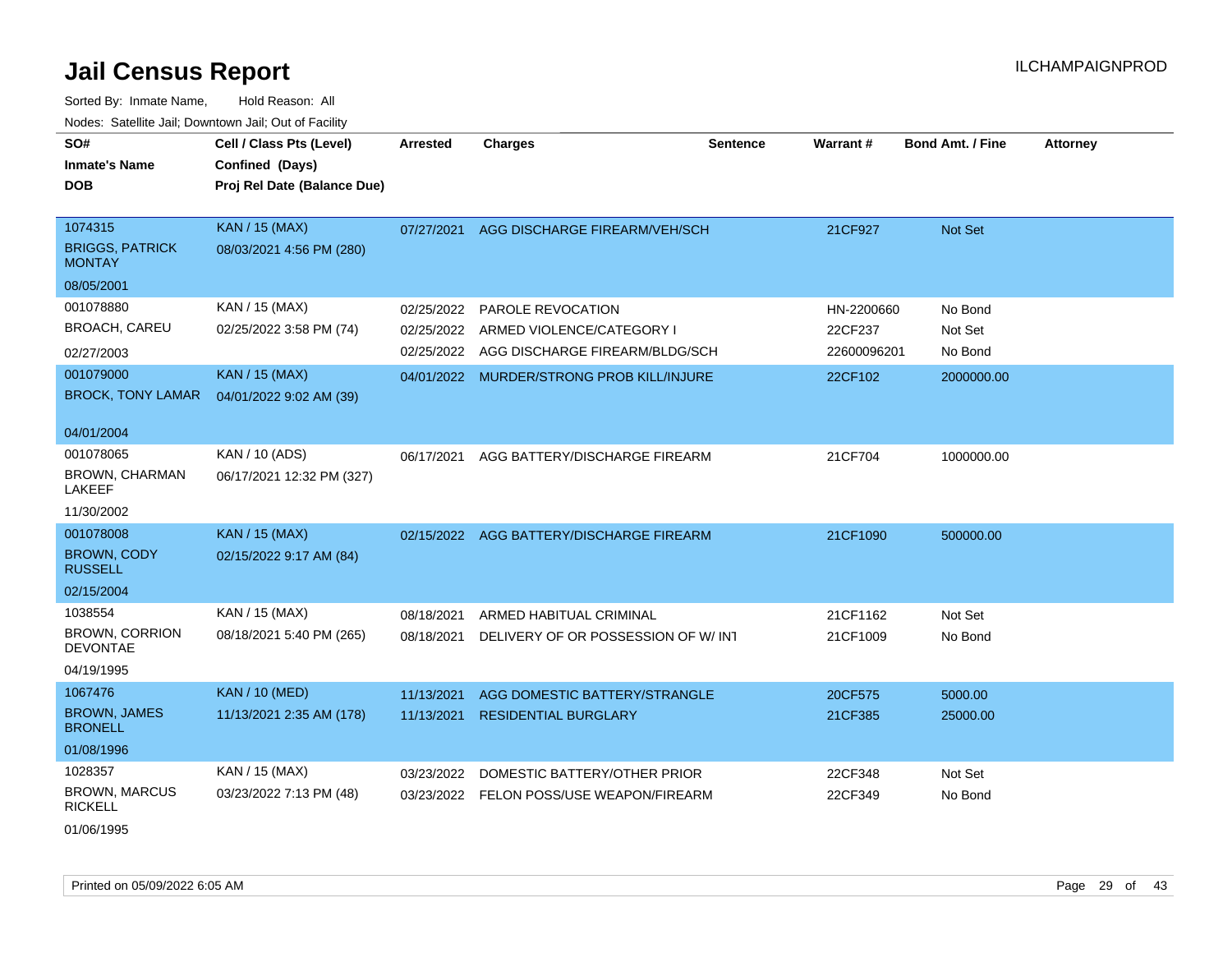| Noues. Salemie Jan, Downtown Jan, Out of Facility |                                              |                 |                                          |                 |            |                         |          |
|---------------------------------------------------|----------------------------------------------|-----------------|------------------------------------------|-----------------|------------|-------------------------|----------|
| SO#                                               | Cell / Class Pts (Level)                     | <b>Arrested</b> | <b>Charges</b>                           | <b>Sentence</b> | Warrant#   | <b>Bond Amt. / Fine</b> | Attorney |
| <b>Inmate's Name</b>                              | Confined (Days)                              |                 |                                          |                 |            |                         |          |
| <b>DOB</b>                                        | Proj Rel Date (Balance Due)                  |                 |                                          |                 |            |                         |          |
|                                                   |                                              |                 |                                          |                 |            |                         |          |
| 1038579                                           | <b>KAN / 15 (MAX)</b>                        | 08/18/2021      | FELON POSS/USE WEAPON/FIREARM            |                 | 21CF1010   | Not Set                 |          |
| <b>BROWN, MARKEL</b><br><b>RIKKI</b>              | 08/18/2021 2:05 PM (265)                     |                 |                                          |                 |            |                         |          |
| 01/06/1995                                        |                                              |                 |                                          |                 |            |                         |          |
| 1003006                                           | KAN / 15 (MAX)                               | 08/19/2021      | FELON POSS/USE MACHINE GUN               |                 | 21CF1011   | No Bond                 |          |
| <b>BROWN, ROCKEITH</b><br><b>JAVONTE</b>          | 08/19/2021 12:55 AM (264)                    |                 |                                          |                 |            |                         |          |
| 07/23/1991                                        |                                              |                 |                                          |                 |            |                         |          |
| 1068812                                           | <b>KAN / 15 (MAX)</b>                        | 12/21/2021      | FELON POSS/USE FIREARM PRIOR             |                 | 21CF1568   | Not Set                 |          |
| <b>BRYANT, DANNY</b><br><b>EUGENE</b>             | 12/21/2021 1:50 PM (140)                     | 12/21/2021      | AGG DISCHARGE FIREARM/OCC VEH            |                 | 21CF741    | <b>Not Set</b>          |          |
| 11/22/1989                                        |                                              |                 |                                          |                 |            |                         |          |
| 987334                                            | KAN / 15 (MAX)                               | 03/10/2021      | ATTEMPT (FIRST DEGREE MURDER)            |                 | 19CF689    | Not Set                 |          |
| CAIN, ISAIAH<br><b>DEPRIEST</b>                   | 03/10/2021 2:22 PM (426)                     |                 |                                          |                 |            |                         |          |
| 12/23/1990                                        |                                              |                 |                                          |                 |            |                         |          |
| 001077954                                         | <b>KAN / 10 (MED)</b>                        | 12/21/2021      | <b>RESIDENTIAL BURGLARY</b>              |                 | 21CF1570   | Not Set                 |          |
|                                                   | CALKINS, STEVEN RAY 12/21/2021 6:35 AM (140) |                 |                                          |                 |            |                         |          |
| 01/01/1992                                        |                                              |                 |                                          |                 |            |                         |          |
| 992962                                            | KAN / 15 (ADS)                               | 05/25/2021      | MURDER/INTENT TO KILL/INJURE             |                 | 2018CF1045 | 1000000.00              |          |
| CAMPBELL, KEITH<br><b>KNAQEEB</b>                 | 05/25/2021 1:19 PM (350)                     |                 |                                          |                 |            |                         |          |
| 07/22/1991                                        |                                              |                 |                                          |                 |            |                         |          |
| 001078953                                         | <b>KAN / 10 (MED)</b>                        |                 | 03/15/2022 POSSESSION OF STOLEN FIREARM  |                 | 2022CF319  | Not Set                 |          |
| CAMPBELL,<br><b>MOHAMMED BURNELL</b>              | 03/15/2022 10:50 PM (56)                     |                 |                                          |                 |            |                         |          |
| 09/25/1991                                        |                                              |                 |                                          |                 |            |                         |          |
| 1045467                                           | KAN / 15 (MAX)                               | 04/01/2022      | MFG/DEL CANNABIS/30-500 GRAMS            |                 | 20CF87     | 100000.00 / 34.00       |          |
| CARPENTER-MOORE,<br>JOSEPH CARL, Junior           | 04/02/2022 5:22 PM (38)                      |                 | 04/01/2022 MFG/DEL CANNABIS/30-500 GRAMS |                 | 19CF1770   | 100000.00 / 34.00       |          |
| 04/18/1992                                        |                                              |                 |                                          |                 |            |                         |          |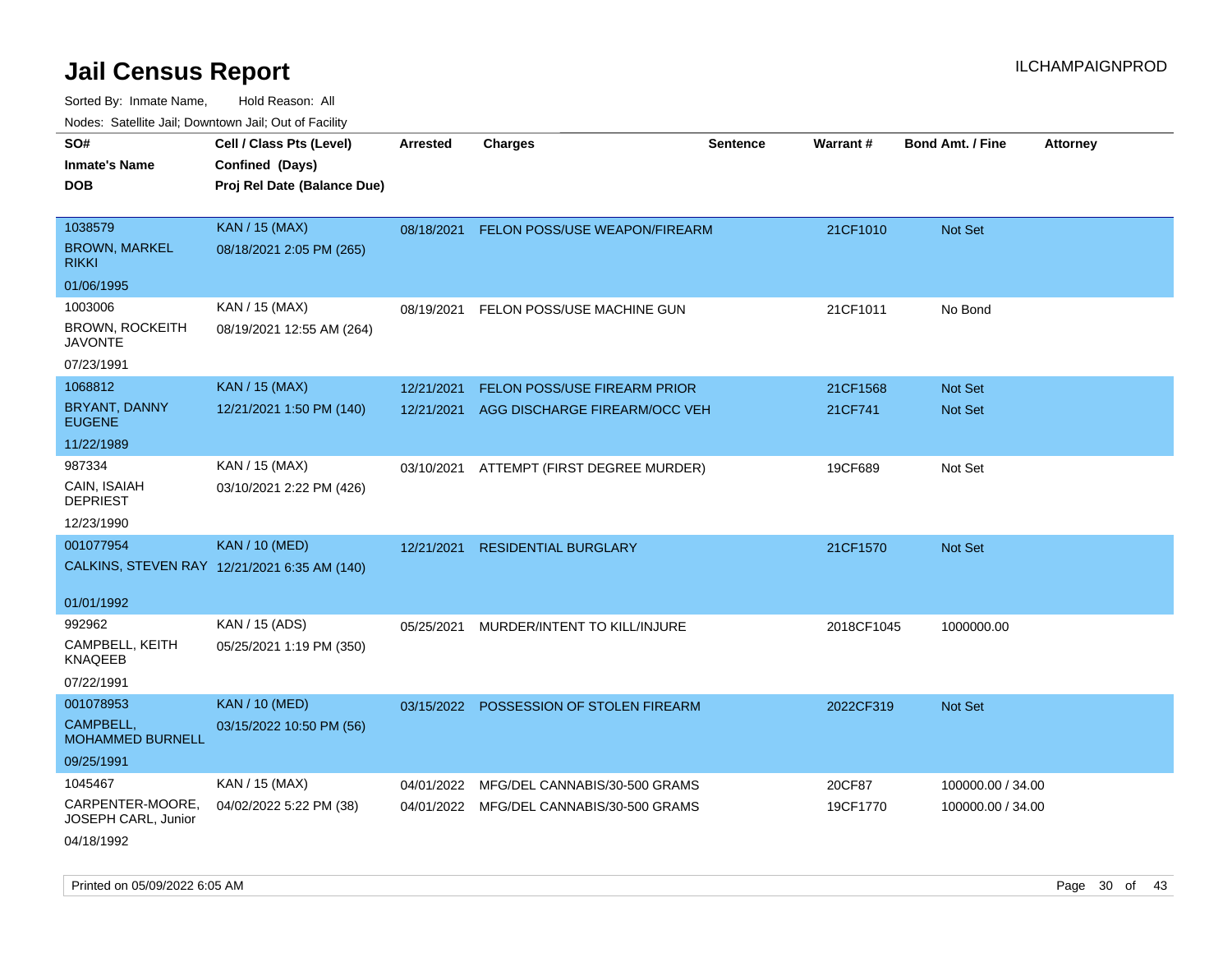| SO#<br><b>Inmate's Name</b><br><b>DOB</b>     | Cell / Class Pts (Level)<br>Confined (Days)<br>Proj Rel Date (Balance Due) | <b>Arrested</b> | <b>Charges</b>                                 | <b>Sentence</b> | <b>Warrant#</b> | <b>Bond Amt. / Fine</b> | <b>Attorney</b> |
|-----------------------------------------------|----------------------------------------------------------------------------|-----------------|------------------------------------------------|-----------------|-----------------|-------------------------|-----------------|
| 001078576<br>CARTER, DEMONDRE<br><b>DAVON</b> | <b>KAN / 15 (MAX)</b><br>11/09/2021 6:01 PM (182)                          | 11/09/2021      | UNLAWFUL USE OF A WEAPON                       |                 | 21CF1383        | Not Set                 |                 |
| 05/27/2001                                    |                                                                            |                 |                                                |                 |                 |                         |                 |
| 1064838                                       | KAN / 15 (MAX)                                                             | 04/13/2022      | <b>VIOLATE OP/OTHER PRIOR</b>                  |                 | 2022CM68        | 5000.00                 |                 |
| CARTER, JAMAL                                 | 04/13/2022 6:34 PM (27)                                                    | 04/13/2022      | DRIVING DURING SUSPENSION                      |                 | 2022MT403       | 200.00                  |                 |
| <b>ANTONIO</b>                                |                                                                            | 04/13/2022      | FELON POSS/USE WEAPON/FIREARM                  |                 | 2022CF464       | Not Set                 |                 |
| 09/25/1997                                    |                                                                            |                 | 04/18/2022 CRIMINAL TRESPASS TO PROPERTY       |                 | 2020CF1015      | Not Set                 |                 |
| 1064992                                       | <b>KAN / 15 (MAX)</b>                                                      | 09/20/2021      | ARMED VIOLENCE/CATEGORY I                      |                 | 21CF1137        | Not Set                 |                 |
| CARTER, KEJUAN<br><b>JAVONTE</b>              | 09/20/2021 11:42 PM (232)                                                  |                 |                                                |                 |                 |                         |                 |
| 06/27/1998                                    |                                                                            |                 |                                                |                 |                 |                         |                 |
| 001078729<br>CARTER, TROY<br><b>DEMON</b>     | KAN / 15 (ADS)<br>01/02/2022 10:29 AM (128)                                |                 | 01/02/2022 MURDER/INTENT TO KILL/INJURE        |                 | 20CF396         | 1000000.00              |                 |
| 01/02/2004                                    |                                                                            |                 |                                                |                 |                 |                         |                 |
| 957936                                        | <b>KAN / 15 (MAX)</b>                                                      |                 | 03/10/2022 DELIVERY OF OR POSSESSION OF W/ INT |                 | 22CF295         | Not Set                 |                 |
| CAVETTE, JUSTIN<br><b>EUGENE</b>              | 03/10/2022 12:10 PM (61)                                                   |                 |                                                |                 |                 |                         |                 |
| 08/02/1988                                    |                                                                            |                 |                                                |                 |                 |                         |                 |
| 1048488                                       | KAN / 10 (ADS)                                                             |                 | 12/30/2021 ARMED VIOLENCE/CATEGORY I           |                 | 2022CF4         | Not Set                 |                 |
| COLSON, WAYNE<br>ARTHUR, Third                | 12/30/2021 8:27 AM (131)                                                   |                 |                                                |                 |                 |                         |                 |
| 10/14/1995                                    |                                                                            |                 |                                                |                 |                 |                         |                 |
| 975008                                        | <b>EHD</b>                                                                 | 05/03/2022      | DUI ALC/INTOX COMPOUND/DRUG                    |                 | 2020DT282       | <b>Not Set</b>          |                 |
| COOK, MICHAEL<br><b>EDWARD</b>                | 05/03/2022 10:15 AM (7)                                                    |                 | 05/03/2022 DRIVING RVK/SUSP DUI/SSS 2ND        |                 | 2021CF729       | Not Set                 |                 |
| 02/13/1963                                    | 5/16/2022 (0.00)                                                           |                 |                                                |                 |                 |                         |                 |
| 57733                                         | KAN / 15 (SPH)                                                             | 02/25/2020      | <b>HOMICIDE</b>                                |                 | 2020-CF250      | No Bond                 |                 |
| CRAIG, ANTOINE<br>DARRELL<br>10/09/1982       | 02/25/2020 4:08 PM (805)                                                   | 02/25/2020      | FELON POSS/USE WEAPON/FIREARM                  |                 | 19CF-1827       | No Bond                 |                 |
|                                               |                                                                            |                 |                                                |                 |                 |                         |                 |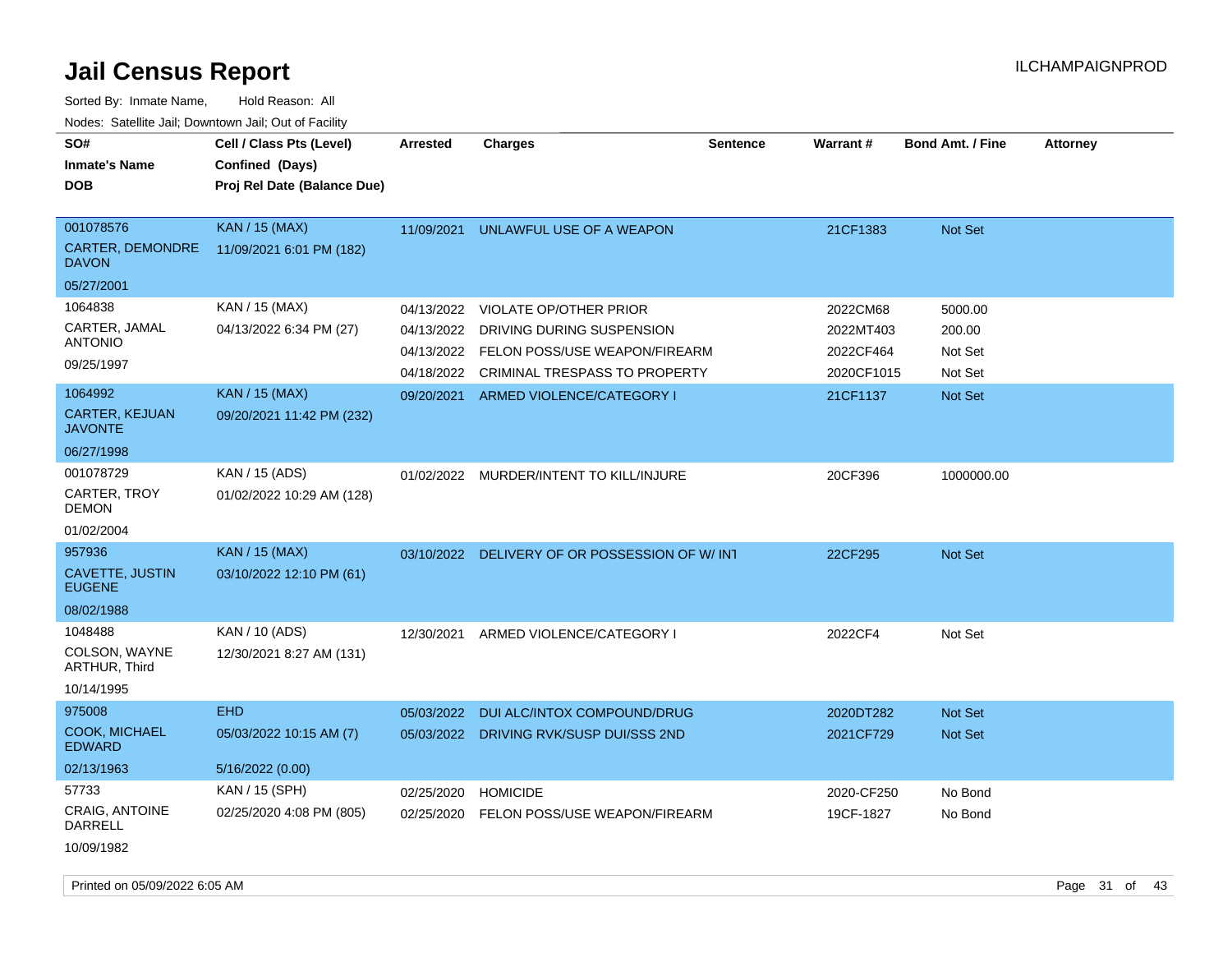| SO#                                       | Cell / Class Pts (Level)    | <b>Arrested</b>          | <b>Charges</b>                                          | <b>Sentence</b> | Warrant#             | <b>Bond Amt. / Fine</b> | <b>Attorney</b> |
|-------------------------------------------|-----------------------------|--------------------------|---------------------------------------------------------|-----------------|----------------------|-------------------------|-----------------|
| <b>Inmate's Name</b>                      | Confined (Days)             |                          |                                                         |                 |                      |                         |                 |
| DOB                                       | Proj Rel Date (Balance Due) |                          |                                                         |                 |                      |                         |                 |
|                                           |                             |                          |                                                         |                 |                      |                         |                 |
| 001077939                                 | <b>KAN / 10 (MED)</b>       | 05/10/2021               | FIREARM/FOID INVALID/NOT ELIG                           |                 | 21CF526              | No Bond                 |                 |
| <b>CROSS, PATRICK</b><br><b>DONTRELLE</b> | 05/10/2021 7:31 PM (365)    | 06/02/2021               | POSS STOLEN VEHICLE > \$25,000                          |                 | 21CF612              | Not Set                 |                 |
| 11/07/2001                                |                             |                          |                                                         |                 |                      |                         |                 |
| 25022                                     | EHD / 10 (MED)              |                          | 02/17/2022 AGG DUI/2/PASS<16                            |                 | 2021CF560            | No Bond                 |                 |
| CRUMP, ROBERT<br><b>ANTHONY</b>           | 02/17/2022 11:48 AM (82)    |                          |                                                         |                 |                      |                         |                 |
| 02/06/1966                                |                             |                          |                                                         |                 |                      |                         |                 |
| 001077214                                 | <b>KAN / 15 (MAX)</b>       | 12/20/2021               | <b>MURDER</b>                                           |                 | 21CF1572             | Not Set                 |                 |
| DAVIS-MURDOCK,<br><b>ERION VASSHAD</b>    | 12/21/2021 10:13 AM (140)   |                          |                                                         |                 |                      |                         |                 |
| 06/22/1998                                |                             |                          |                                                         |                 |                      |                         |                 |
| 001078538                                 | KAN / 10 (ADS)              | 10/26/2021               | <b>CRIM SEX ASSAULT/FORCE</b>                           |                 | 21CF1301             | Not Set                 |                 |
| DAWKINS, LEN                              | 10/26/2021 8:18 PM (196)    |                          |                                                         |                 |                      |                         |                 |
| 03/23/1987                                |                             |                          |                                                         |                 |                      |                         |                 |
| 64070                                     | <b>KAN / 10 (MED)</b>       | 02/18/2022 BURGLARY      |                                                         |                 | 21CF1176             | 20000.00                |                 |
| DECKER, ANTHONY V                         | 02/18/2022 6:52 PM (81)     |                          |                                                         |                 |                      |                         |                 |
|                                           |                             |                          |                                                         |                 |                      |                         |                 |
| 11/27/1982                                |                             |                          |                                                         |                 |                      |                         |                 |
| 001078223                                 | $KAN / 5$ (MIN)             | 11/09/2021               | AGG DUI/NO VALID DL                                     |                 | 21CF1382             | Not Set                 |                 |
| DIEGO-MATEO,<br><b>JOAQUIN</b>            | 11/09/2021 10:52 PM (182)   |                          |                                                         |                 |                      |                         |                 |
| 01/23/2002                                |                             |                          |                                                         |                 |                      |                         |                 |
| 1061304                                   | <b>KAN / 15 (MAX)</b>       | 10/11/2021               | <b>ARMED HABITUAL CRIMINAL</b>                          |                 | 21CF1226             | No Bond                 |                 |
| DORRIS, KEMION<br><b>DAETOCE</b>          | 10/11/2021 7:30 PM (211)    | 10/11/2021<br>10/11/2021 | ARMED HABITUAL CRIMINAL<br><b>HOME INVASION/FIREARM</b> |                 | 21CF1227<br>21CF1228 | No Bond<br>No Bond      |                 |
| 11/19/1997                                |                             |                          |                                                         |                 |                      |                         |                 |
| 959292                                    | KAN / 15 (ADS)              | 04/01/2021               | ATTEMPT (FIRST DEGREE MURDER)                           |                 | 2020CF565            | 2000000.00              |                 |
| DUNCAN, COREYON<br><b>ANTHONY</b>         | 04/01/2021 8:46 PM (404)    | 12/17/2021               | <b>MURDER</b>                                           |                 | 21CF1542             | Not Set                 |                 |
| 01/17/1989                                |                             |                          |                                                         |                 |                      |                         |                 |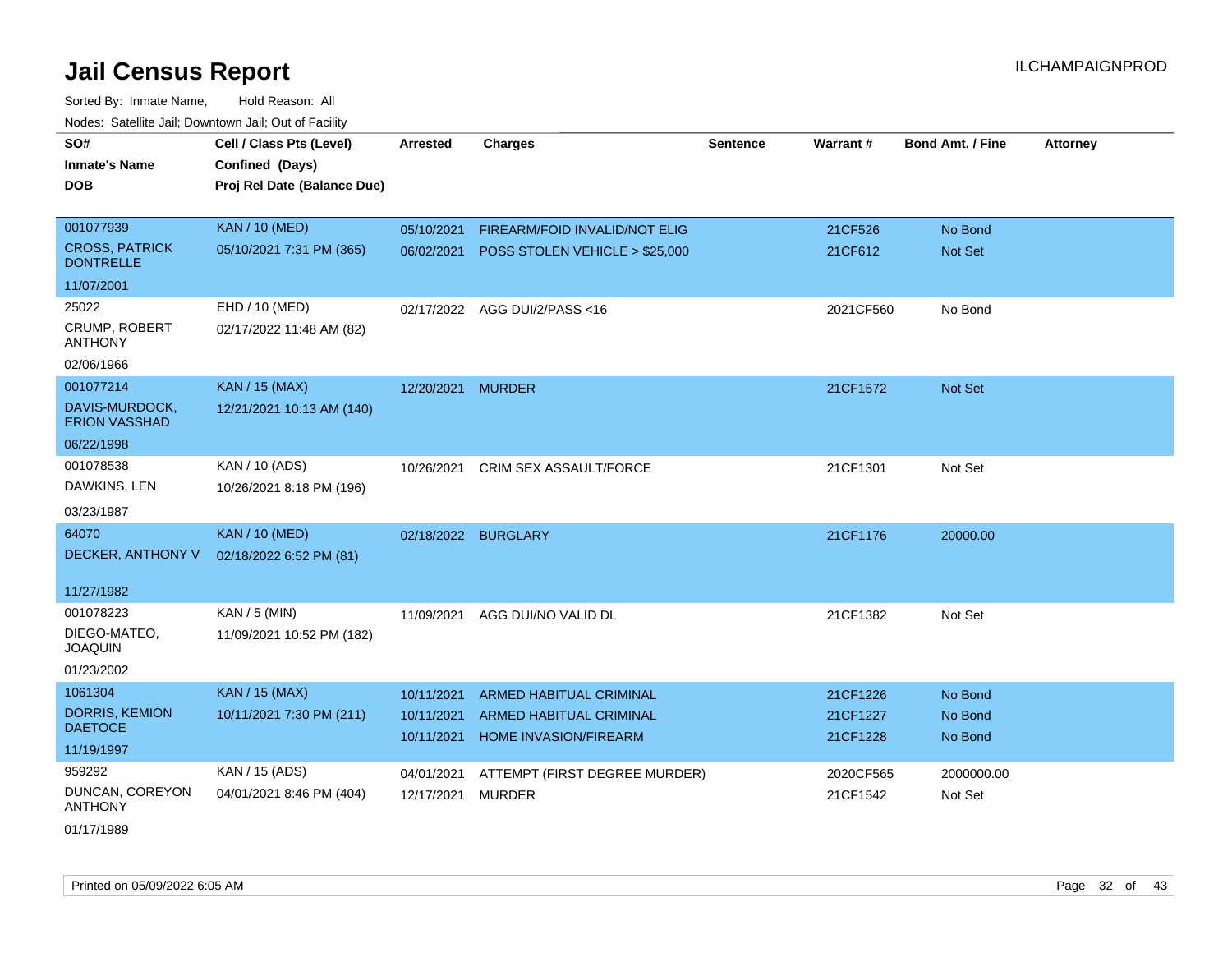Sorted By: Inmate Name, Hold Reason: All

Nodes: Satellite Jail; Downtown Jail; Out of Facility

| SO#<br><b>Inmate's Name</b>                | Cell / Class Pts (Level)<br>Confined (Days) | <b>Arrested</b> | <b>Charges</b>                          | <b>Sentence</b> | Warrant#   | <b>Bond Amt. / Fine</b> | <b>Attorney</b> |
|--------------------------------------------|---------------------------------------------|-----------------|-----------------------------------------|-----------------|------------|-------------------------|-----------------|
| <b>DOB</b>                                 | Proj Rel Date (Balance Due)                 |                 |                                         |                 |            |                         |                 |
| 665841                                     | <b>EHD</b>                                  |                 | 05/03/2022 DRIVING RVK/SUSP DUI/SSS 2ND |                 | 2021CF1492 | Not Set                 |                 |
| <b>EVELAND, JEREMY</b><br><b>DOUGLAS</b>   | 05/03/2022 8:55 AM (7)                      |                 |                                         |                 |            |                         |                 |
| 12/03/1973                                 | 6/15/2022 (0.00)                            |                 |                                         |                 |            |                         |                 |
| 1053207                                    | KAN / 15 (SPH)                              |                 | 06/06/2019 MURDER/INTENT TO KILL/INJURE |                 | 2019-CF849 | 2000000.00              |                 |
| FAUST, JAQUAVEON<br>LAVELL                 | 06/06/2019 2:24 PM (1,069)                  |                 |                                         |                 |            |                         |                 |
| 07/25/1996                                 |                                             |                 |                                         |                 |            |                         |                 |
| 001079018                                  | <b>EHD</b>                                  |                 | 04/05/2022 DRIVING RVK/SUSP DUI/SSS 4-9 |                 | 2022CF22   | Not Set                 |                 |
| FINLEY, KEITH DAVID                        | 04/05/2022 10:38 AM (35)                    |                 |                                         |                 |            |                         |                 |
| 08/23/1963                                 | 10/1/2022 (0.00)                            |                 |                                         |                 |            |                         |                 |
| 1075614                                    | KAN / 15 (MAX)                              | 03/19/2022      | AGGRAVATED DOMESTIC BATTERY             |                 | 22CF333    | Not Set                 |                 |
| GANT, TEVIN<br><b>ODELROW</b>              | 03/19/2022 5:29 PM (52)                     |                 | 03/19/2022 PAROLE REVOCATION            |                 | CM2201590  | No Bond                 |                 |
| 03/03/1991                                 |                                             |                 |                                         |                 |            |                         |                 |
| 001078438                                  | <b>EHD</b>                                  |                 | 05/03/2022 AGG DUI/NO VALID DL          |                 | 2021CF1178 | Not Set                 |                 |
| <b>GARCIA, DAVID</b><br><b>QUERO</b>       | 05/03/2022 11:02 AM (7)                     |                 |                                         |                 |            |                         |                 |
| 07/13/1998                                 | 5/11/2022 (0.00)                            |                 |                                         |                 |            |                         |                 |
| 1013012                                    | KAN / 15 (MAX)                              | 07/08/2021      | ATTEMPT (FIRST DEGREE MURDER)           |                 | 2021CF790  | 1000000.00              |                 |
| GARY, XAVIER LAMAR                         | 07/08/2021 9:24 AM (306)                    | 07/08/2021      | FELON POSS/USE FIREARM PRIOR            |                 | 2020CF650  | 25000.00                |                 |
| 12/14/1991                                 |                                             | 07/08/2021      | FELON POSS/USE FIREARM PRIOR            |                 | 21CF798    | Not Set                 |                 |
| 1065946                                    | <b>KAN / 10 (MED)</b>                       | 09/04/2021      | AGG BATTERY/DISCHARGE FIREARM           |                 | 21CF1057   | 750000.00               |                 |
| <b>GODBOLT, DESMOND</b><br><b>DEVONTAE</b> | 09/04/2021 1:17 AM (248)                    | 09/04/2021      | RESIST/OBSTRUCTING A PEACE OFFICEI      |                 | 21CM407    | Not Set                 |                 |
| 11/15/1997                                 |                                             |                 |                                         |                 |            |                         |                 |
| 1070118                                    | KAN / 15 (MAX)                              | 08/31/2021      | AGGRAVATED DOMESTIC BATTERY             |                 | 21CF1049   | No Bond                 |                 |
| GRAHAM, CORTEZ<br><b>LAMON</b>             | 08/31/2021 9:32 PM (252)                    | 09/02/2021      | PROBATION VIOLATION                     |                 | 21CF55     | Not Set                 |                 |

03/31/1976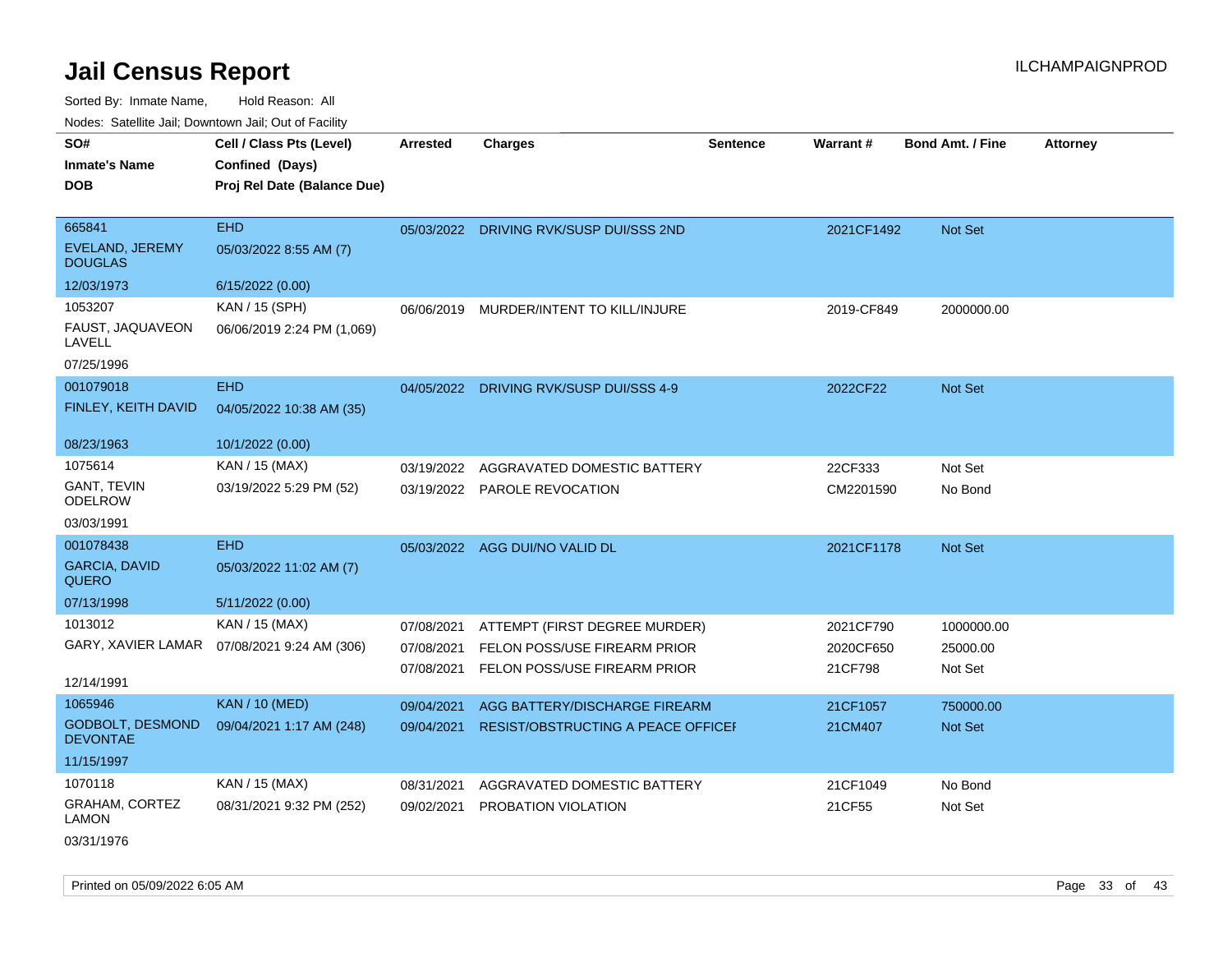| SO#                                           | Cell / Class Pts (Level)                     | <b>Arrested</b>      | <b>Charges</b>                        | <b>Sentence</b> | Warrant#   | <b>Bond Amt. / Fine</b> | <b>Attorney</b> |
|-----------------------------------------------|----------------------------------------------|----------------------|---------------------------------------|-----------------|------------|-------------------------|-----------------|
| <b>Inmate's Name</b>                          | Confined (Days)                              |                      |                                       |                 |            |                         |                 |
| <b>DOB</b>                                    | Proj Rel Date (Balance Due)                  |                      |                                       |                 |            |                         |                 |
|                                               |                                              |                      |                                       |                 |            |                         |                 |
| 1076506                                       | <b>KAN / 15 (MAX)</b>                        | 09/17/2021           | AGG UUW/PERSON/CM THREAT VIOL         |                 | 21CF1131   | <b>Not Set</b>          |                 |
|                                               | GRAY, JAMARH EMERE 09/17/2021 10:41 AM (235) | 09/20/2021           | <b>DOMESTIC BATTERY</b>               |                 | 21CM430    | Not Set                 |                 |
|                                               |                                              |                      |                                       |                 |            |                         |                 |
| 06/21/2003                                    |                                              |                      |                                       |                 |            |                         |                 |
| 1055117                                       | <b>EHD</b>                                   |                      | 02/15/2022 AGG BATTERY/PUBLIC PLACE   |                 | 2021CM47   | Not Set                 |                 |
| GREAM, JOHN<br><b>ROBERT LEE</b>              | 02/15/2022 10:44 AM (84)                     |                      |                                       |                 |            |                         |                 |
| 08/23/1996                                    |                                              |                      |                                       |                 |            |                         |                 |
| 001078871                                     | <b>KAN / 5 (MIN)</b>                         | 02/22/2022           | <b>RESIDENTIAL BURGLARY</b>           |                 | 2020JD14   | No Bond                 |                 |
| <b>HARRIS, MARTELL</b>                        | 02/22/2022 3:44 PM (77)                      | 02/22/2022           | <b>INDIRECT CRIMINAL CONTEMPT</b>     |                 | 2020CC9    | 20000.00                |                 |
| <b>TE'SHAWN</b>                               |                                              | 02/22/2022           | <b>ESCAPE/VIOLATE ELEC MONITORING</b> |                 | 22CF316    | 150000.00               |                 |
| 07/02/2003                                    |                                              |                      |                                       |                 |            |                         |                 |
| 1037683                                       | <b>EHD</b>                                   | 02/23/2022           | AGG DUI/LIC SUSP OR REVOKED           |                 | 2020CF350  | Not Set                 |                 |
| HARRISON, HAROLD<br><b>RAY</b>                | 02/23/2022 10:01 AM (76)                     | 02/23/2022 AGG DUI/3 |                                       |                 | 2020CF1351 | Not Set                 |                 |
| 11/30/1963                                    | 5/22/2022 (0.00)                             |                      |                                       |                 |            |                         |                 |
| 1073611                                       | <b>KAN / 5 (MIN)</b>                         | 02/09/2021           | DELIVERY OF OR POSSESSION OF W/INT    |                 | 21CF160    | Not Set                 |                 |
| <b>HAYES, CAMERON</b><br><b>TAYLOR MALEEK</b> | 02/09/2021 3:10 PM (455)                     | 02/09/2021           | MFG 15>100 GR ECSTASY/ANALOG          |                 | 21CF121    | 500000.00               |                 |
| 08/10/1998                                    |                                              |                      |                                       |                 |            |                         |                 |
| 1045186                                       | KAN / 15 (MAX)                               | 08/16/2021           | ARMED VIOLENCE/CATEGORY I             |                 | 21CF934    | 1000000.00              |                 |
| HOLBROOK, JOHNNIE                             | 08/16/2021 11:07 AM (267)                    | 08/16/2021           | FELON POSS/USE WEAPON/FIREARM         |                 | 19CF968    | Not Set                 |                 |
| <b>MATHIS</b>                                 |                                              | 08/16/2021           | AGG FLEEING POLICE/21 MPH OVER        |                 | 21CF988    | Not Set                 |                 |
| 07/19/1996                                    |                                              | 08/16/2021           | FELON POSS/USE WEAPON/FIREARM         |                 | 21CF989    | Not Set                 |                 |
|                                               |                                              | 03/30/2022           | <b>MURDER</b>                         |                 |            | 2000000.00              |                 |
| 972300                                        | <b>KAN / 10 (MED)</b>                        | 12/22/2021           | <b>RESIDENTIAL BURGLARY</b>           |                 | 18CF1691   | 25000.00                |                 |
| HOLT, MICHAEL<br><b>TERRELL</b>               | 12/22/2021 8:36 AM (139)                     | 12/22/2021           | AGG CRIM SEX ABUSE/VICTIM <9          |                 | 19CF1277   | 250000.00               |                 |
| 12/25/1989                                    |                                              |                      |                                       |                 |            |                         |                 |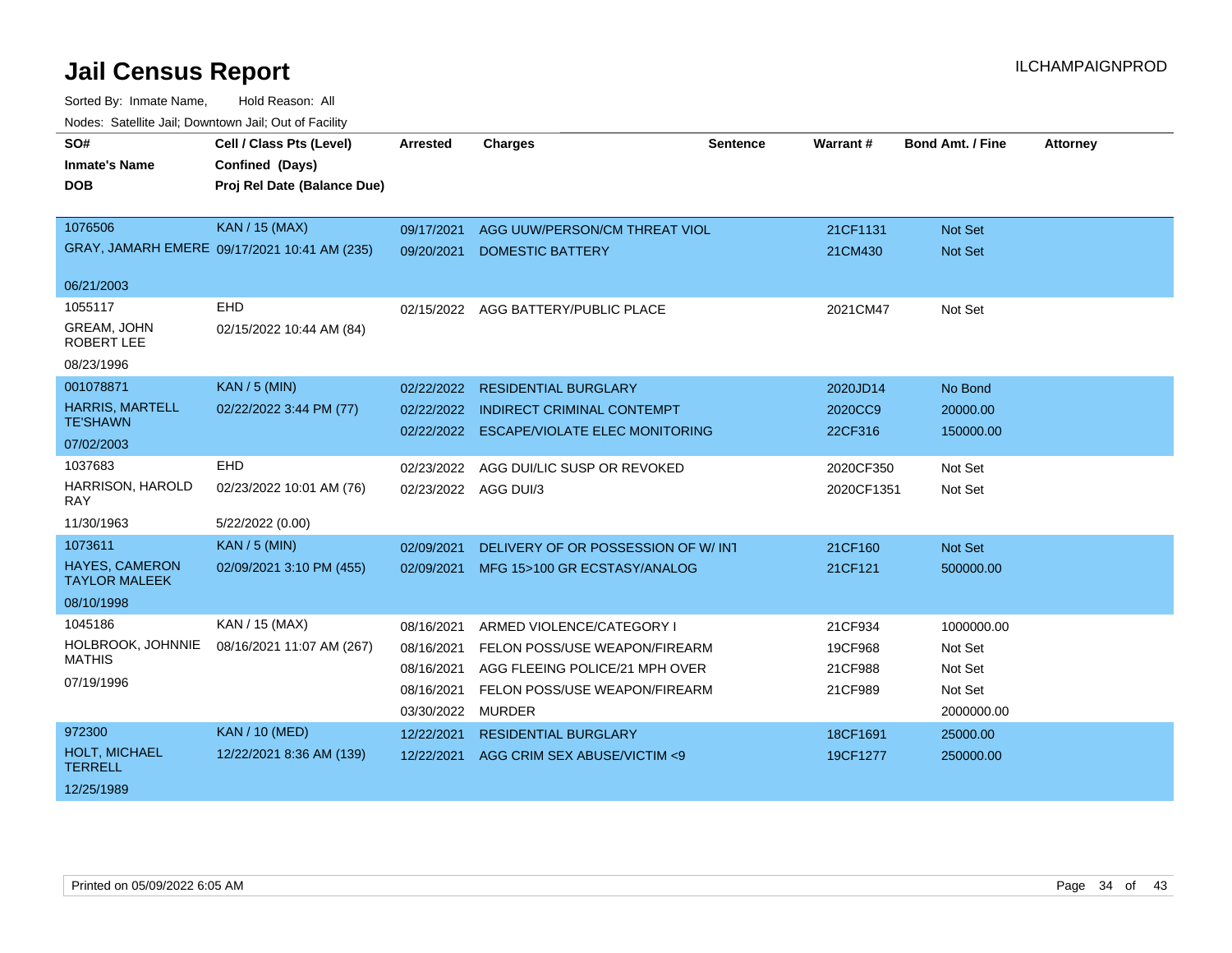| SO#<br><b>Inmate's Name</b><br><b>DOB</b>                                     | Cell / Class Pts (Level)<br>Confined (Days)<br>Proj Rel Date (Balance Due) | <b>Arrested</b>                        | <b>Charges</b>                                                                                 | <b>Sentence</b> | Warrant#                         | <b>Bond Amt. / Fine</b>          | <b>Attorney</b> |  |
|-------------------------------------------------------------------------------|----------------------------------------------------------------------------|----------------------------------------|------------------------------------------------------------------------------------------------|-----------------|----------------------------------|----------------------------------|-----------------|--|
| 001078146<br>HUNT, TEIGAN<br><b>JAZAIREO</b><br>05/14/2003                    | <b>KAN / 15 (MAX)</b><br>07/09/2021 12:41 PM (305)                         | 07/09/2021<br>07/09/2021               | AGG BATTERY/DISCHARGE FIREARM<br>ARMED ROBBERY/ARMED W/FIREARM                                 |                 | 21CF795<br>21CF806               | 1000000.00<br>Not Set            |                 |  |
| 989743<br>JACKSON, STEVE<br>ALLEN<br>06/04/1991                               | KAN / 15 (ADS)<br>04/13/2021 2:45 AM (392)                                 | 04/13/2021                             | AGGRAVATED DOMESTIC BATTERY                                                                    |                 | 21CF399                          | Not Set                          |                 |  |
| 001078788<br><b>JOHNSON, BRENTON</b><br>ZAE.<br>08/07/1987                    | KAN / 5 (ADS)<br>01/21/2022 8:33 PM (109)                                  |                                        | 01/21/2022 AGGRAVATED BATTERY                                                                  |                 | 22CF93                           | Not Set                          |                 |  |
| 57271<br><b>KEYS, CAPREE</b><br><b>REMONE</b>                                 | EHD<br>03/08/2022 9:17 AM (63)                                             | 03/08/2022<br>03/08/2022               | DRIVING RVK/SUSP DUI/SSS 4-9<br>DRIVING RVK/SUSP DUI/SSS 4-9                                   |                 | 2021CF34<br>2020CF1116           | Not Set<br>Not Set               |                 |  |
| 11/23/1982<br>1064445<br><b>LARUE, TERENCE</b><br><b>TRAMEL</b><br>12/23/1998 | 9/3/2022 (0.00)<br><b>KAN / 15 (MAX)</b><br>04/23/2021 11:18 AM (382)      | 04/23/2021<br>04/23/2021<br>04/23/2021 | AGG DISCHARGE FIREARM/OCC VEH<br>POSSESS 15<100 GRAMS COCAINE<br>FELON POSS/USE FIREARM/PAROLE |                 | 2021CF295<br>19CF1052<br>21CF899 | 500000.00<br>10000.00<br>Not Set |                 |  |
| 001078237<br>LAWS, TERON<br><b>RAMONTE</b><br>04/03/2001                      | KAN / 15 (ADS)<br>08/03/2021 6:29 PM (280)                                 | 08/03/2021                             | AGG DISCHARGE FIREARM/OCC VEH                                                                  |                 | 21CF928                          | No Bond                          |                 |  |
| 001078470<br>LEE, AMAHRION<br><b>JA'MERE</b><br>11/05/2002                    | <b>KAN / 15 (MAX)</b><br>10/10/2021 1:23 PM (212)                          | 10/10/2021                             | MURDER/INTENT TO KILL/INJURE                                                                   |                 | 21CF1221                         | <b>Not Set</b>                   |                 |  |
| 1052425<br>LEO, MICHAEL JAMES                                                 | <b>EHD</b><br>04/26/2022 9:13 AM (14)                                      | 04/26/2022                             | DRIVING ON SUSPENDED LICENSE                                                                   |                 | 2021TR9328                       | Not Set                          |                 |  |
| 04/09/1994<br>Printed on 05/09/2022 6:05 AM                                   | 5/25/2022 (0.00)                                                           |                                        |                                                                                                |                 |                                  |                                  | Page 35 of 43   |  |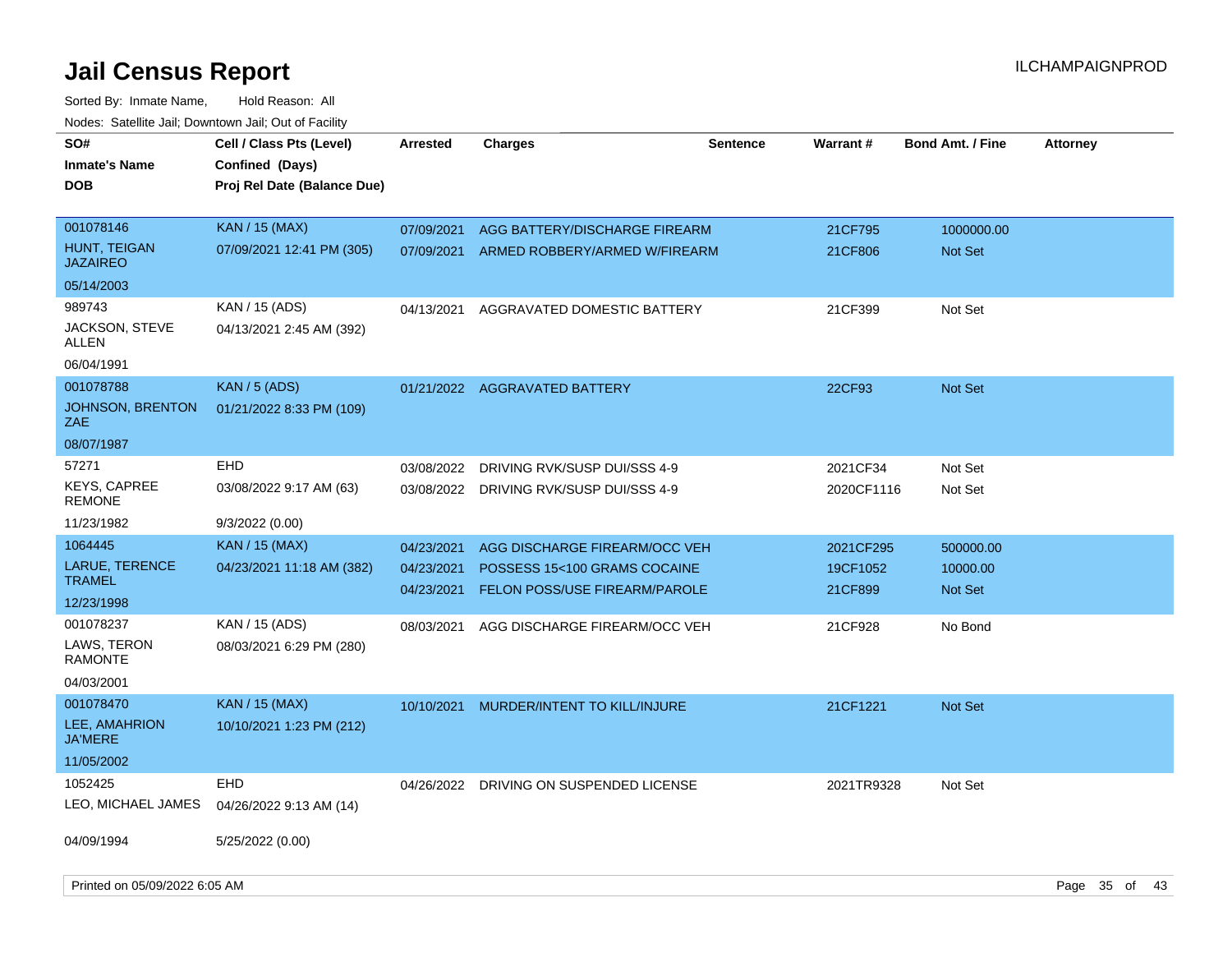| rougs. Calcing Jan, Downtown Jan, Out of Facility |                                           |                      |                                         |                 |           |                         |                 |
|---------------------------------------------------|-------------------------------------------|----------------------|-----------------------------------------|-----------------|-----------|-------------------------|-----------------|
| SO#                                               | Cell / Class Pts (Level)                  | <b>Arrested</b>      | <b>Charges</b>                          | <b>Sentence</b> | Warrant#  | <b>Bond Amt. / Fine</b> | <b>Attorney</b> |
| <b>Inmate's Name</b>                              | Confined (Days)                           |                      |                                         |                 |           |                         |                 |
| <b>DOB</b>                                        | Proj Rel Date (Balance Due)               |                      |                                         |                 |           |                         |                 |
|                                                   |                                           |                      |                                         |                 |           |                         |                 |
| 1005717                                           | <b>KAN / 5 (MIN)</b>                      | 03/31/2022 AGG DUI/3 |                                         |                 | 22CF372   | 100000.00               |                 |
| LEWIS, ORLANDO<br><b>DESHONE</b>                  | 03/31/2022 1:56 PM (40)                   | 03/31/2022 AGG DUI/3 |                                         |                 | 22CF373   | 100000.00               |                 |
| 01/31/1987                                        |                                           |                      |                                         |                 |           |                         |                 |
| 56792                                             | <b>KAN / 10 (MED)</b>                     | 02/02/2021           | ARMED HABITUAL CRIMINAL                 |                 | 2021CF141 | 500000.00               |                 |
| LILLARD, LAWRENCE<br><b>TYRONE</b>                | 02/02/2021 2:11 PM (462)                  | 02/22/2021           | DRIVING ON REVOKED LICENSE              |                 | 21TR426   | 5000.00                 |                 |
| 10/20/1982                                        |                                           |                      |                                         |                 |           |                         |                 |
| 001077850                                         | <b>EHD</b>                                |                      | 05/04/2022 DRIVING RVK/SUSP DUI/SSS 4-9 |                 | 2021CF303 | Not Set                 |                 |
| <b>MALDONADO-</b><br><b>GUITIERREZ, FELIX</b>     | 05/04/2022 10:11 AM (6)                   |                      |                                         |                 |           |                         |                 |
| 06/19/1977                                        | 10/30/2022 (0.00)                         |                      |                                         |                 |           |                         |                 |
| 001078896                                         | KAN / 15 (MAX)                            |                      | 03/01/2022 ARMED HABITUAL CRIMINAL      |                 | 22CF239   | Not Set                 |                 |
| MANN, DAVID<br>WILBERT, Junior                    | 03/01/2022 4:35 AM (70)                   |                      |                                         |                 |           |                         |                 |
| 04/02/1976                                        |                                           |                      |                                         |                 |           |                         |                 |
| 1004137                                           | <b>KAN / 15 (MAX)</b>                     |                      | 02/14/2022 AGG CRIM SEX ABUSE/VIC 13-17 |                 | 22CF165   | 250000.00               |                 |
|                                                   | MCDONALD, DAVON D 02/14/2022 4:21 PM (85) |                      |                                         |                 |           |                         |                 |
|                                                   |                                           |                      |                                         |                 |           |                         |                 |
| 11/08/1992                                        |                                           |                      |                                         |                 |           |                         |                 |
| 001078575                                         | KAN / 10 (MED)                            | 11/09/2021           | <b>GUNRUNNING</b>                       |                 | 21CF1330  | 750000.00               |                 |
| MCLAURIN, KEYON A                                 | 11/09/2021 12:41 PM (182)                 |                      |                                         |                 |           |                         |                 |
| 11/19/2002                                        |                                           |                      |                                         |                 |           |                         |                 |
| 1011046                                           | <b>KAN / 15 (ADS)</b>                     | 04/10/2021           | ATTEMPT (FIRST DEGREE MURDER)           |                 | 21CF392   | <b>Not Set</b>          |                 |
| <b>MILES, DARRION</b><br><b>ANTONIO KEVONTA</b>   | 04/11/2021 12:46 AM (394)                 | 03/24/2022 MURDER    |                                         |                 | 22CF346   | Not Set                 |                 |
| 03/18/1990                                        |                                           |                      |                                         |                 |           |                         |                 |
| 1075635                                           | KAN / 10 (ADS)                            | 05/11/2021           | AGG DISCHARGE FIREARM/OCC VEH           |                 | 21CF538   | Not Set                 |                 |
| MILES, DEVLON VON,                                | 05/11/2021 10:39 PM (364)                 | 05/11/2021           | MFG/DEL CANNABIS/30-500 GRAMS           |                 | 20CF1402  | 100000.00               |                 |
| Junior                                            |                                           | 02/23/2022 MURDER    |                                         |                 | 22CF219   | Not Set                 |                 |
| 11/04/2000                                        |                                           |                      |                                         |                 |           |                         |                 |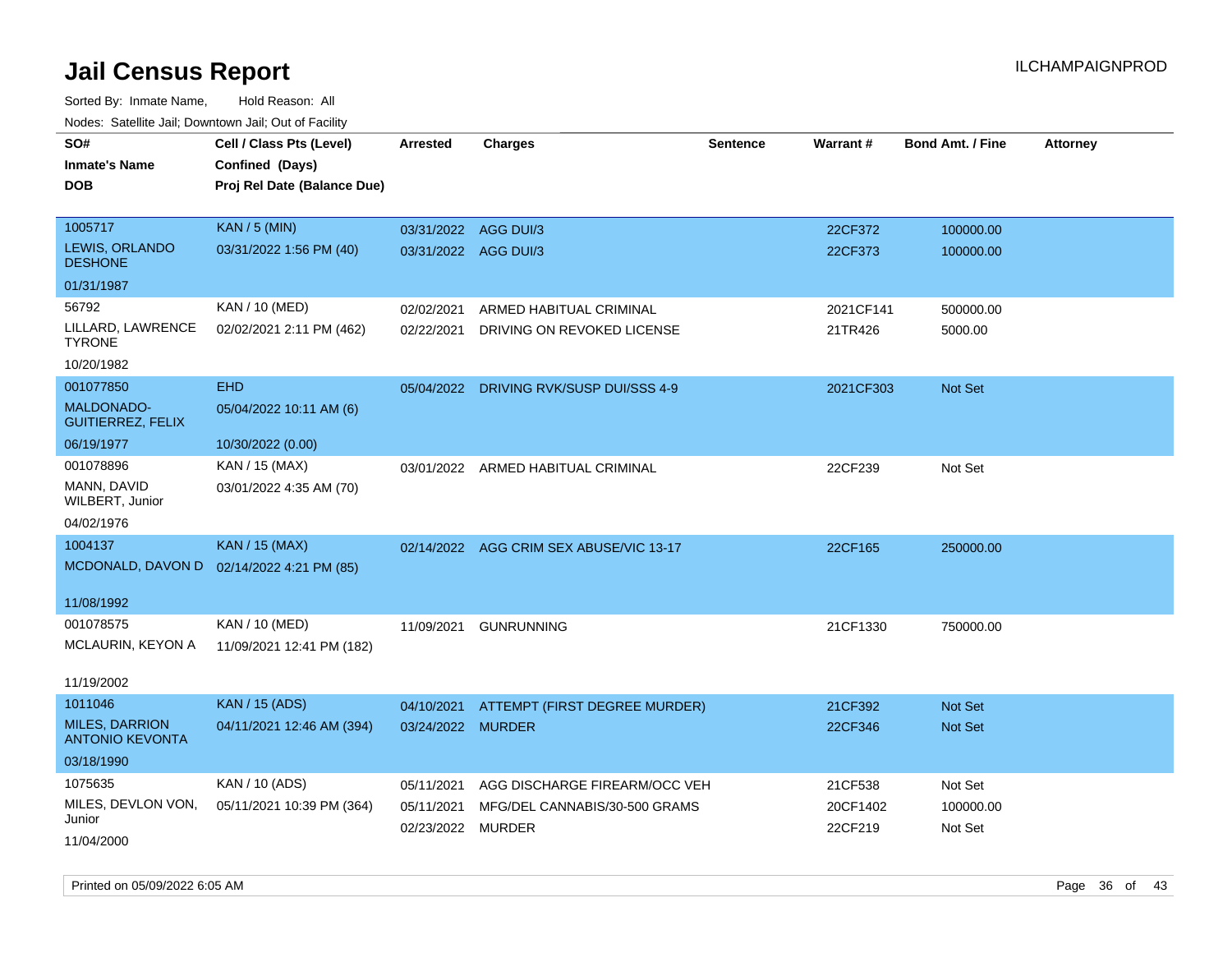Sorted By: Inmate Name, Hold Reason: All Nodes: Satellite Jail; Downtown Jail; Out of Facility

| roaco. Calcinio dan, Domntomn dan, Out or Fabilit |                                               |                 |                                           |                 |             |                         |                 |
|---------------------------------------------------|-----------------------------------------------|-----------------|-------------------------------------------|-----------------|-------------|-------------------------|-----------------|
| SO#<br><b>Inmate's Name</b>                       | Cell / Class Pts (Level)<br>Confined (Days)   | <b>Arrested</b> | <b>Charges</b>                            | <b>Sentence</b> | Warrant#    | <b>Bond Amt. / Fine</b> | <b>Attorney</b> |
| <b>DOB</b>                                        | Proj Rel Date (Balance Due)                   |                 |                                           |                 |             |                         |                 |
|                                                   |                                               |                 |                                           |                 |             |                         |                 |
| 001077278                                         | KAN / 15 (MAX)                                | 10/06/2020      | MURDER/INTENT TO KILL/INJURE              |                 | 2020CF146   | 2000000.00              |                 |
| MILLER, D'ANDRE                                   | 10/06/2020 12:49 PM (581)                     | 10/06/2020      | AGG FLEEING POLICE/21 MPH OVER            |                 | 2019CF1171  | 50000.00                |                 |
| 09/08/1986                                        |                                               |                 |                                           |                 |             |                         |                 |
| 001078712                                         | KAN / 10 (MED)                                | 12/23/2021      | AGG DISCH FIREARM/1ST AID PERS            |                 | 21CF1581    | Not Set                 |                 |
| MONTGOMERY,<br><b>RASHARD MYKI</b>                | 12/23/2021 4:27 PM (138)                      |                 |                                           |                 |             |                         |                 |
| 11/05/2001                                        |                                               |                 |                                           |                 |             |                         |                 |
| 1026477                                           | <b>KAN / 15 (ADS)</b>                         | 09/21/2021      | AGG DISCHARGE FIREARM/OCC VEH             |                 | 21CF1138    | Not Set                 |                 |
| NEWBILL, DEVONTRE<br><b>LAMONT</b>                | 09/21/2021 2:27 AM (231)                      | 09/22/2021      | PROBATION VIOLATION                       |                 | 20CF577     | Not Set                 |                 |
| 11/22/1993                                        |                                               |                 |                                           |                 |             |                         |                 |
| 1072907                                           | <b>KAN</b>                                    | 07/14/2021      | ATTEMPT (FIRST DEGREE MURDER)             | 10y (DOC)       | 2021-CF-832 | 2000000.00              |                 |
|                                                   | NIKOLAEV, YEVGENIY 07/14/2021 10:10 PM (300)  | 07/14/2021      | CRIMINAL DAMAGE <\$500/SCHOOL             |                 | 2021CF840   | 5000.00                 |                 |
| 10/06/1983                                        |                                               |                 |                                           |                 |             |                         |                 |
| 001078063                                         | <b>KAN / 15 (MAX)</b>                         | 06/15/2021      | AGG CRIM SEX ASSAULT/WEAPON               |                 | 2021CF678   | 1000000.00              |                 |
|                                                   | PERRY, ROBERT Junior 06/15/2021 4:37 PM (329) | 06/15/2021      | <b>ROBBERY</b>                            |                 | 2021CF159   | 25000.00                |                 |
| 12/21/1990                                        |                                               |                 |                                           |                 |             |                         |                 |
| 1059512                                           | KAN / 10 (MED)                                |                 | 04/12/2022 DOMESTIC BATTERY               | 2y (DOC)        | 2019-CF-589 | Not Set                 |                 |
| PHILLIPS, LAMAR<br><b>DESHAWN</b>                 | 04/12/2022 5:15 PM (28)                       |                 | 04/12/2022 RESIST/OBSTRUCT WITH INJURY    |                 | 22CF451     | Not Set                 |                 |
| 04/02/1996                                        |                                               |                 |                                           |                 |             |                         |                 |
| 1015033                                           | <b>KAN / 10 (MED)</b>                         | 03/05/2022      | POSSESSION OF STOLEN FIREARM              |                 | 21CF1172    | 500000.00               |                 |
| PICKENS, DANTE<br><b>DEVON</b>                    | 03/05/2022 4:01 AM (66)                       |                 | 03/05/2022 POSS AMT CON SUB EXCEPT(A)/(D) |                 | 20CF109     | 20000.00                |                 |
| 01/05/1993                                        |                                               |                 |                                           |                 |             |                         |                 |
| 001078799                                         | KAN / 10 (MED)                                |                 | 01/27/2022 FIREARM/FOID INVALID/NOT ELIG  |                 | 22CF116     | Not Set                 |                 |
| PURNELL, MARKISE<br><b>MONROE</b>                 | 01/27/2022 9:50 AM (103)                      |                 |                                           |                 |             |                         |                 |
|                                                   |                                               |                 |                                           |                 |             |                         |                 |

07/13/2002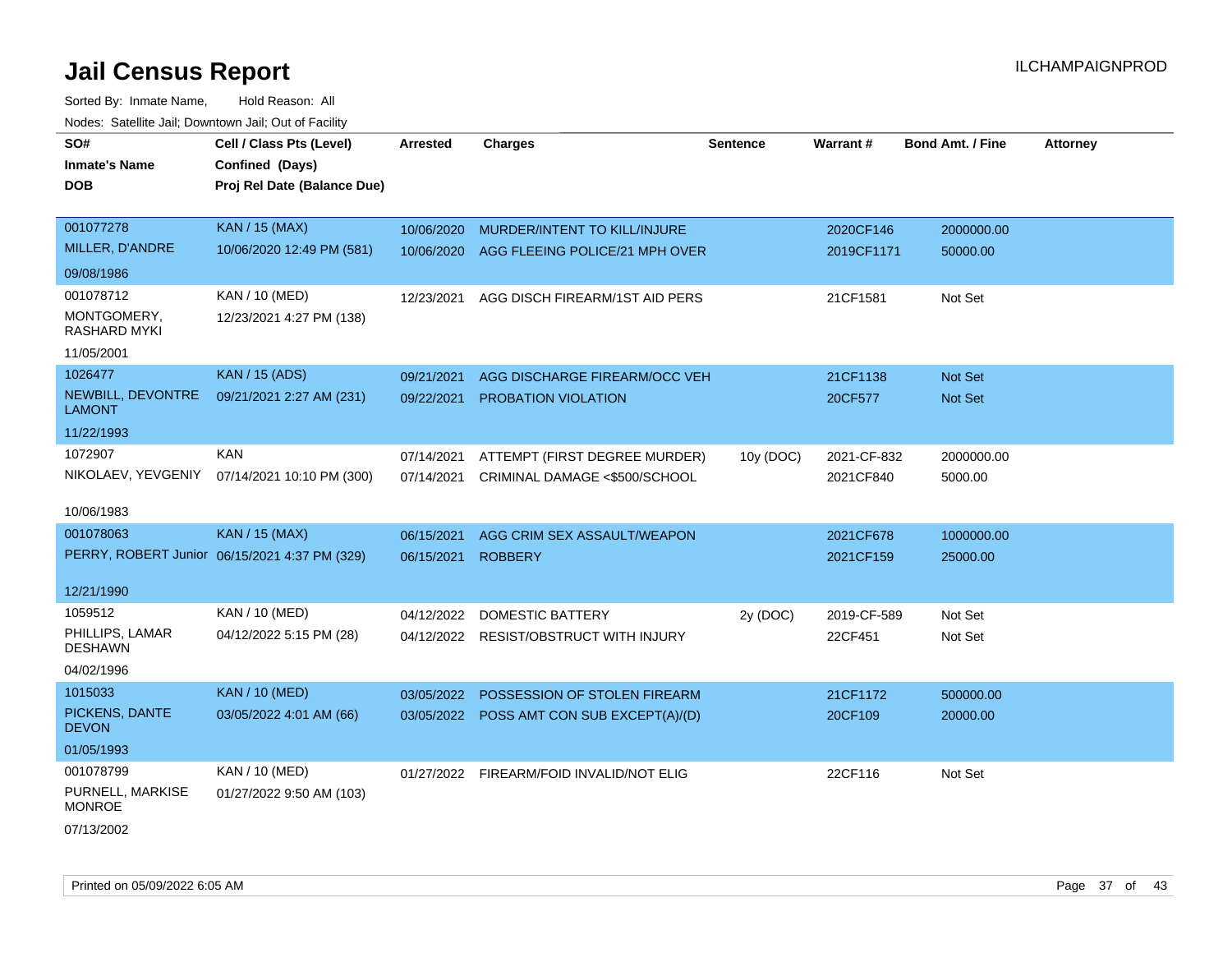Sorted By: Inmate Name, Hold Reason: All

| Nodes: Satellite Jail; Downtown Jail; Out of Facility |  |
|-------------------------------------------------------|--|
|-------------------------------------------------------|--|

| SO#<br><b>Inmate's Name</b>             | Cell / Class Pts (Level)<br>Confined (Days) | <b>Arrested</b> | <b>Charges</b>                           | <b>Sentence</b> | Warrant#    | <b>Bond Amt. / Fine</b> | <b>Attorney</b> |
|-----------------------------------------|---------------------------------------------|-----------------|------------------------------------------|-----------------|-------------|-------------------------|-----------------|
| <b>DOB</b>                              | Proj Rel Date (Balance Due)                 |                 |                                          |                 |             |                         |                 |
|                                         |                                             |                 |                                          |                 |             |                         |                 |
| 001078942                               | <b>KAN / 5 (MIN)</b>                        |                 | 03/13/2022 MFG/DEL CANNABIS/500<2000 GR  |                 | 22CF307     | Not Set                 |                 |
| QATTOUM, ADHAM M                        | 03/13/2022 11:31 PM (58)                    |                 |                                          |                 |             |                         |                 |
| 07/22/1994                              |                                             |                 |                                          |                 |             |                         |                 |
| 982660                                  | KAN / 10 (MED)                              |                 | 03/22/2022 BURGLARY                      |                 | 22CF339     | No Bond                 |                 |
| REYNOLDS, DAVID<br>ALLEN                | 03/22/2022 4:11 AM (49)                     |                 |                                          |                 |             |                         |                 |
| 03/27/2002                              |                                             |                 |                                          |                 |             |                         |                 |
| 001077614                               | <b>KAN / 15 (MAX)</b>                       |                 | 01/17/2021 ATTEMPT (FIRST DEGREE MURDER) |                 | 21CF66      | Not Set                 |                 |
| <b>DEVON</b>                            | ROBINSON, DONTRELL 01/17/2021 3:08 PM (478) |                 |                                          |                 |             |                         |                 |
| 09/22/2002                              |                                             |                 |                                          |                 |             |                         |                 |
| 1061216                                 | KAN / 10 (MED)                              | 06/22/2021      | HOME INVASION/FIREARM                    |                 | 21CF727     | Not Set                 |                 |
| RUNGE, ANDRE<br><b>MARSEAN</b>          | 06/22/2021 4:42 PM (322)                    |                 |                                          |                 |             |                         |                 |
| 12/05/1997                              |                                             |                 |                                          |                 |             |                         |                 |
| 650295                                  | <b>PIA / 50 (MAX)</b>                       | 04/22/2020      | <b>CRIMINAL SEXUAL ASSAULT</b>           |                 | 2020-CF407  | 750000.00               |                 |
| SANDAGE, JERALD                         | 04/22/2020 6:30 AM (748)                    | 04/22/2020      | <b>CRIMINAL SEXUAL ASSAULT</b>           |                 | 2020-CF408  | 750000.00               |                 |
| <b>EUGENE</b>                           |                                             | 04/22/2020      | <b>CRIMINAL SEXUAL ABUSE</b>             |                 | 2020-CF409  | 750000.00               |                 |
| 06/07/1971                              |                                             | 04/22/2020      | <b>CRIMINAL SEXUAL ASSAULT</b>           |                 | 2020-CF410  | 750000.00               |                 |
|                                         |                                             | 04/22/2020      | OFFICIAL MISCONDUCT                      |                 | 2019-CF1811 | 25000.00                |                 |
| 1075386                                 | KAN / 15 (MAX)                              | 04/13/2022      | AGG UNLAWFUL USE OF WEAPON/VEH           |                 | 2022CF463   | No Bond                 |                 |
| <b>SANDERS, MARQUIS</b><br><b>JOVON</b> | 04/13/2022 7:18 PM (27)                     |                 |                                          |                 |             |                         |                 |
| 01/19/2002                              |                                             |                 |                                          |                 |             |                         |                 |
| 59178                                   | <b>KAN / 15 (MAX)</b>                       | 12/13/2021      | AGG DISCHARGE FIREARM/OCC VEH            |                 | 21CF1274    | 1500000.00              |                 |
| <b>SANDERS, MICHAEL</b><br><b>JEAN</b>  | 12/13/2021 4:17 PM (148)                    |                 |                                          |                 |             |                         |                 |
| 12/22/1967                              |                                             |                 |                                          |                 |             |                         |                 |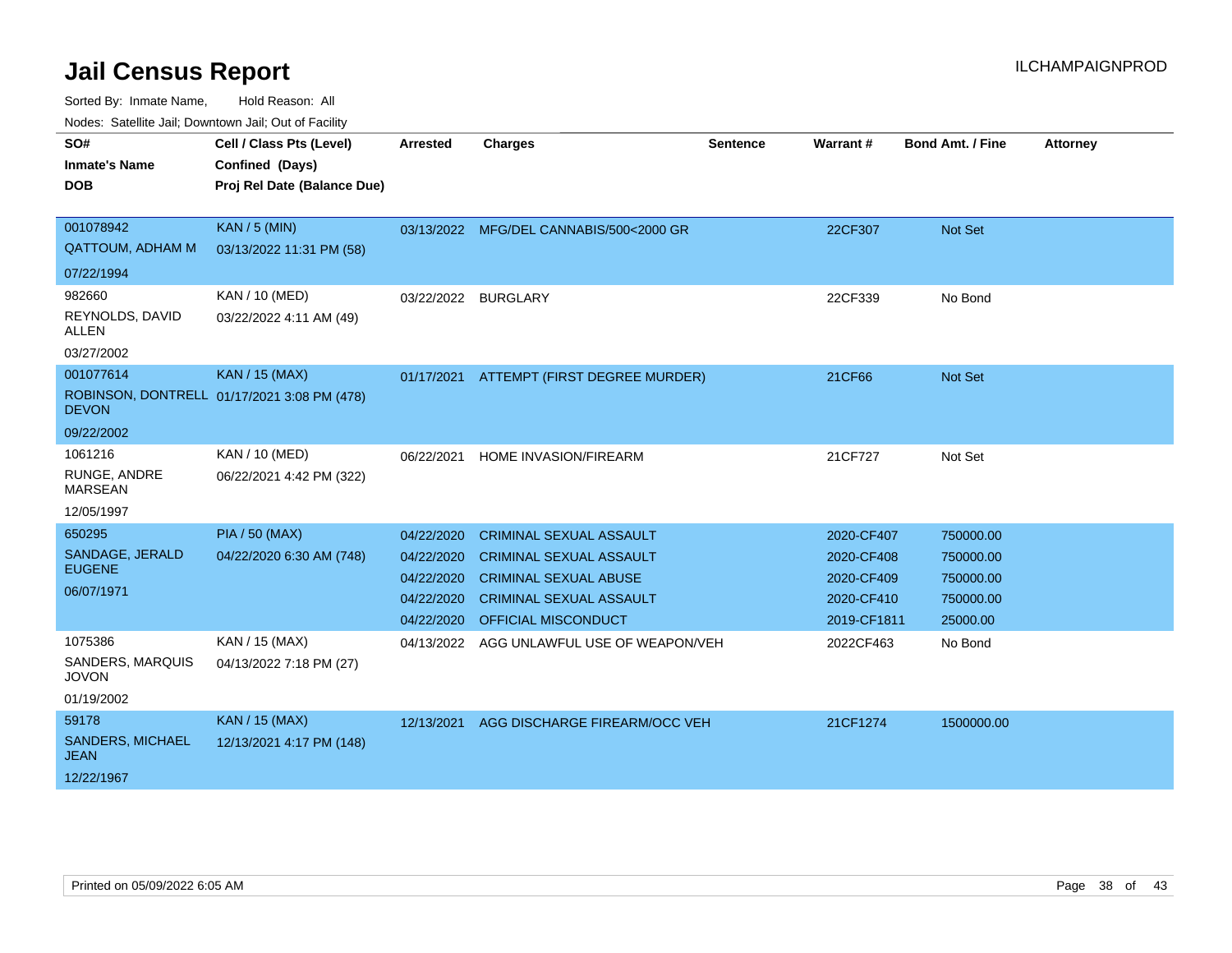| roaco. Catolino cali, Domntonn cali, Out of Facility |                                             |                 |                                         |                 |            |                         |                 |
|------------------------------------------------------|---------------------------------------------|-----------------|-----------------------------------------|-----------------|------------|-------------------------|-----------------|
| SO#                                                  | Cell / Class Pts (Level)                    | <b>Arrested</b> | Charges                                 | <b>Sentence</b> | Warrant#   | <b>Bond Amt. / Fine</b> | <b>Attorney</b> |
| <b>Inmate's Name</b>                                 | Confined (Days)                             |                 |                                         |                 |            |                         |                 |
| <b>DOB</b>                                           | Proj Rel Date (Balance Due)                 |                 |                                         |                 |            |                         |                 |
|                                                      |                                             |                 |                                         |                 |            |                         |                 |
| 001078898                                            | <b>KAN / 15 (MAX)</b>                       |                 | 03/02/2022 AGG DISCHARGE FIREARM        |                 | 22CF254    | Not Set                 |                 |
| SAROLAS, JONATHAN<br>E.                              | 03/02/2022 9:20 AM (69)                     |                 |                                         |                 |            |                         |                 |
| 07/16/1988                                           |                                             |                 |                                         |                 |            |                         |                 |
| 1000820                                              | KAN / 15 (MAX)                              | 01/24/2022      | FELON POSS/USE WEAPON/FIREARM           |                 | 22CF105    | Not Set                 |                 |
| <b>MICHAEL</b>                                       | SCHNEIDER, SONGAN  01/24/2022 8:20 AM (106) |                 | 01/24/2022 AGGRAVATED DOMESTIC BATTERY  |                 | 21CF1433   | 25000.00                |                 |
| 08/18/1992                                           |                                             |                 |                                         |                 |            |                         |                 |
| 001078704                                            | <b>KAN / 15 (MAX)</b>                       |                 | 12/21/2021 MURDER/INTENT TO KILL/INJURE |                 | 21CF1575   | Not Set                 |                 |
| SHORTER, JAQUAN<br><b>MAURICE</b>                    | 12/23/2021 1:23 AM (138)                    |                 |                                         |                 |            |                         |                 |
| 10/08/1998                                           |                                             |                 |                                         |                 |            |                         |                 |
| 47195                                                | $KAN / 5$ (MIN)                             | 12/27/2021      | RESIDENTIAL BURGLARY                    |                 | 2020CF1222 | 10000.00                |                 |
| SIMMONS, JAMES<br><b>ROBERT</b>                      | 12/27/2021 8:42 AM (134)                    | 12/28/2021      | <b>RESIDENTIAL BURGLARY</b>             |                 | 2021CF1596 | Not Set                 |                 |
| 03/13/1975                                           |                                             |                 |                                         |                 |            |                         |                 |
| 1062194                                              | <b>KAN / 15 (MAX)</b>                       | 02/27/2020      | MURDER/OTHER FORCIBLE FELONY            |                 | 20CF-247   | 1000000.00              |                 |
| SIMMONS, MICHAEL<br><b>JAMAL</b>                     | 02/27/2020 1:11 PM (803)                    | 09/23/2020      | AGG BATTERY/DISCHARGE FIREARM           |                 | 20CF1061   | Not Set                 |                 |
| 11/03/1997                                           |                                             |                 |                                         |                 |            |                         |                 |
| 1038158                                              | KAN / 10 (MED)                              |                 | 02/04/2022 CRIMINAL SEX ASSAULT/CONSENT |                 | 22CF146    | Not Set                 |                 |
| SMITH, RASHAD<br><b>JARECE</b>                       | 02/04/2022 11:42 PM (95)                    |                 |                                         |                 |            |                         |                 |
| 09/16/1995                                           |                                             |                 |                                         |                 |            |                         |                 |
| 49079                                                | <b>EHD</b>                                  |                 | 05/04/2022 AGG DUI/NO VALID DL          |                 | 2021CF1098 | <b>Not Set</b>          |                 |
| SOUTHWARD, JAMES<br>WILLIAM, Third                   | 05/04/2022 9:15 AM (6)                      |                 |                                         |                 |            |                         |                 |
| 06/17/1978                                           | 5/13/2022 (0.00)                            |                 |                                         |                 |            |                         |                 |
| 001077868                                            | KAN / 15 (MAX)                              | 04/21/2021      | ARMED ROBBERY/ARMED W/FIREARM           |                 | 21CF445    | Not Set                 |                 |
| SPEARMENT,<br><b>KENTRELL</b>                        | 04/21/2021 9:48 PM (384)                    | 08/19/2021      | FLEEING/ATTEMPT ELUDE OFFICER           |                 | 2021TR1053 | 1000.00                 |                 |
| 01/21/2002                                           |                                             |                 |                                         |                 |            |                         |                 |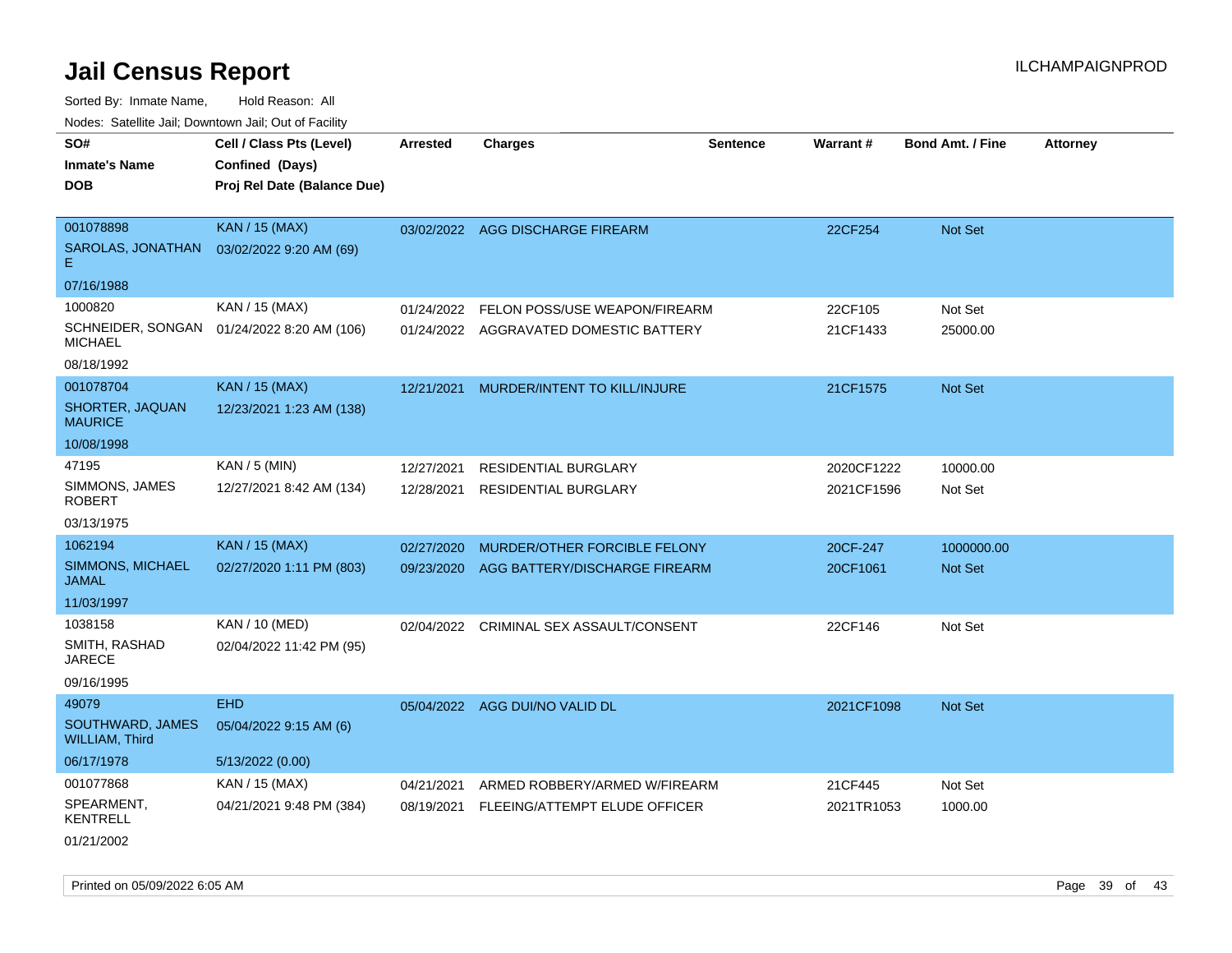|                                        | roaco. Catolino dall, Downtown dall, Out of Fability |                 |                                         |                 |            |                         |                 |
|----------------------------------------|------------------------------------------------------|-----------------|-----------------------------------------|-----------------|------------|-------------------------|-----------------|
| SO#                                    | Cell / Class Pts (Level)                             | <b>Arrested</b> | <b>Charges</b>                          | <b>Sentence</b> | Warrant#   | <b>Bond Amt. / Fine</b> | <b>Attorney</b> |
| <b>Inmate's Name</b>                   | Confined (Days)                                      |                 |                                         |                 |            |                         |                 |
| <b>DOB</b>                             | Proj Rel Date (Balance Due)                          |                 |                                         |                 |            |                         |                 |
|                                        |                                                      |                 |                                         |                 |            |                         |                 |
| 001078182                              | $EHD / 5$ (MIN)                                      | 12/20/2021      | DRIVING ON REVOKED LICENSE              |                 | 2021CF800  | No Bond                 |                 |
| <b>STRONG, KEVIN</b><br><b>GARDNER</b> | 12/20/2021 4:34 PM (141)                             |                 |                                         |                 |            |                         |                 |
| 02/12/1963                             | 6/18/2022 (0.00)                                     |                 |                                         |                 |            |                         |                 |
| 65920                                  | KAN / 15 (MAX)                                       | 12/21/2021      | ARMED ROBBERY/ARMED W/FIREARM           |                 | 21CF1543   | 100000.00               |                 |
| TAPSCOTT,<br><b>CORNELIUS</b>          | 12/21/2021 10:57 PM (140)                            |                 |                                         |                 |            |                         |                 |
| 07/14/1985                             |                                                      |                 |                                         |                 |            |                         |                 |
| 1046632                                | <b>KAN / 15 (MAX)</b>                                | 09/14/2021      | ARMED VIOLENCE/CATEGORY II              |                 | 21CF912    | 750000.00               |                 |
|                                        | TATE, JAVON MARQUIS 09/14/2021 12:10 PM (238)        |                 |                                         |                 |            |                         |                 |
|                                        |                                                      |                 |                                         |                 |            |                         |                 |
| 08/10/1996                             |                                                      |                 |                                         |                 |            |                         |                 |
| 64779                                  | <b>EHD</b>                                           |                 | 04/27/2022 DRIVING RVK/SUSP DUI/SSS 4-9 |                 | 2021CF864  | Not Set                 |                 |
| <b>TERRY, MICHAEL</b><br><b>DWAYNE</b> | 04/27/2022 9:57 AM (13)                              |                 |                                         |                 |            |                         |                 |
| 03/02/1963                             | 10/23/2022 (0.00)                                    |                 |                                         |                 |            |                         |                 |
| 001079064                              | <b>KAN / 10 (MED)</b>                                |                 | 04/15/2022 AGG UUW/VEHICLE/NO FOID      |                 | 2022CFAWOW | <b>Not Set</b>          |                 |
| <b>TOLBERT, ERIC</b><br><b>LAMONT</b>  | 04/15/2022 6:29 PM (25)                              |                 |                                         |                 |            |                         |                 |
| 05/27/1997                             |                                                      |                 |                                         |                 |            |                         |                 |
| 1033031                                | KAN / 15 (MAX)                                       | 08/19/2020      | *AGG BATTERY W/FIREARM/PERSON           |                 | 2020-CF923 | 500000.00               |                 |
| TOMS, ANDREW<br><b>CHUCKY</b>          | 08/19/2020 5:59 PM (629)                             |                 |                                         |                 |            |                         |                 |
| 09/28/1978                             |                                                      |                 |                                         |                 |            |                         |                 |
| 1004142                                | <b>KAN / 15 (MAX)</b>                                | 10/27/2021      | POSSESSION OF METH/15<100GRAMS          |                 | 2021CF1298 | 1500000.00              |                 |
| TOY, KAYON LARENZ                      | 10/22/2021 1:01 PM (200)                             |                 |                                         |                 |            |                         |                 |
|                                        |                                                      |                 |                                         |                 |            |                         |                 |
| 09/12/1991                             |                                                      |                 |                                         |                 |            |                         |                 |
| 001078250                              | KAN / 10 (ADS)                                       |                 | 08/07/2021 FELON POSS WEAPON/BODY ARMOR |                 | 21CF950    | Not Set                 |                 |
| TRAVIS, JORDAN<br>TESHAUN              | 08/07/2021 10:27 AM (276)                            |                 |                                         |                 |            |                         |                 |
| 03/03/1996                             |                                                      |                 |                                         |                 |            |                         |                 |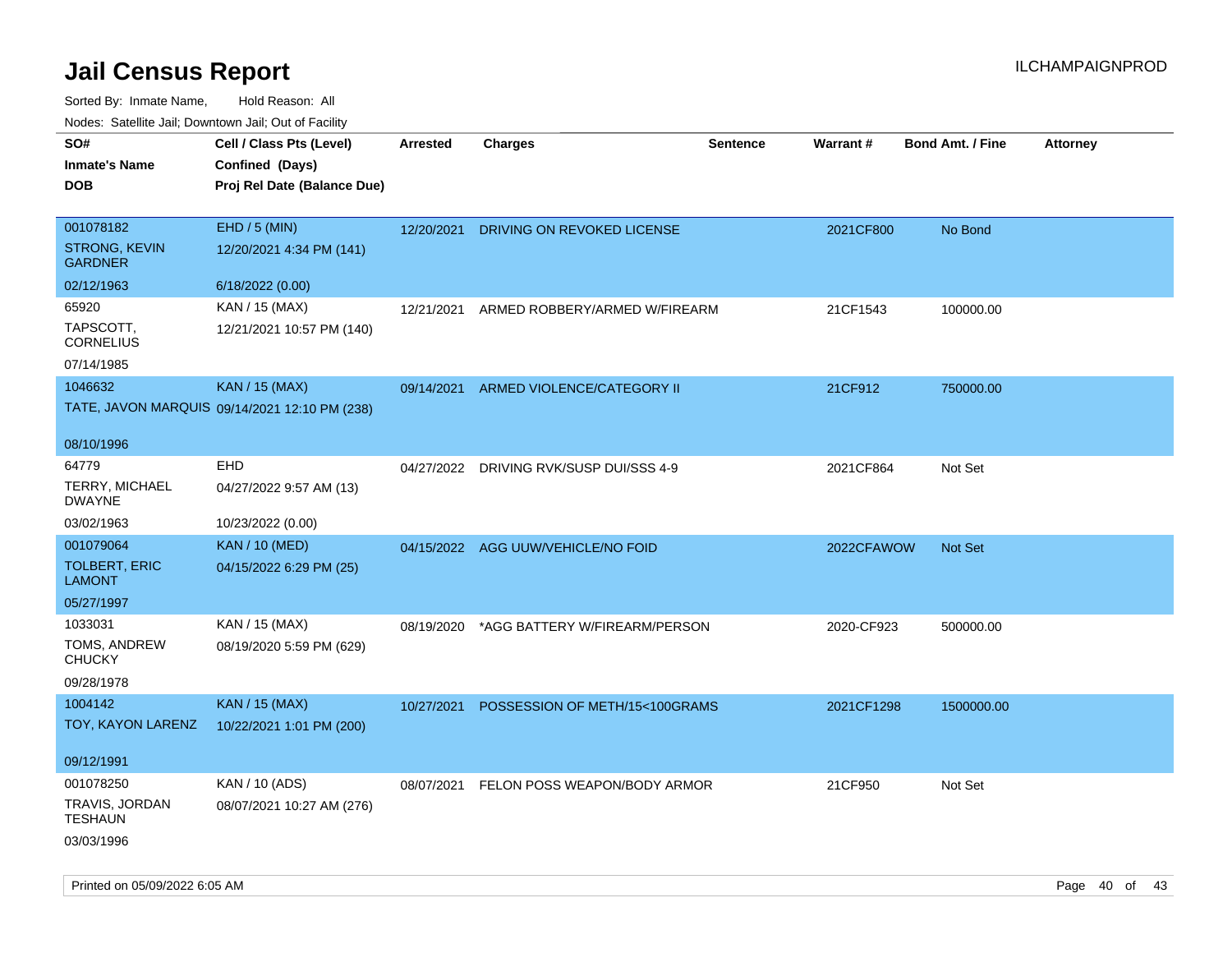| SO#                                       | Cell / Class Pts (Level)    | <b>Arrested</b> | <b>Charges</b>                           | <b>Sentence</b> | Warrant#   | <b>Bond Amt. / Fine</b> | <b>Attorney</b> |
|-------------------------------------------|-----------------------------|-----------------|------------------------------------------|-----------------|------------|-------------------------|-----------------|
| <b>Inmate's Name</b>                      | Confined (Days)             |                 |                                          |                 |            |                         |                 |
| <b>DOB</b>                                | Proj Rel Date (Balance Due) |                 |                                          |                 |            |                         |                 |
|                                           |                             |                 |                                          |                 |            |                         |                 |
| 512160                                    | <b>KAN / 15 (MAX)</b>       |                 | 03/10/2022 ARMED HABITUAL CRIMINAL       |                 | 22CF296    | <b>Not Set</b>          |                 |
| <b>TURNER, CHARLES</b><br><b>EDWARD</b>   | 03/10/2022 12:00 PM (61)    |                 |                                          |                 |            |                         |                 |
| 09/05/1986                                |                             |                 |                                          |                 |            |                         |                 |
| 1068806                                   | <b>EHD</b>                  | 05/04/2022      | AGG DUI/NO VALID DL                      |                 | 2020CF1474 | Not Set                 |                 |
| VELEZ-MENDEZ,<br>JAIME MANUAL             | 05/04/2022 12:05 PM (6)     |                 |                                          |                 |            |                         |                 |
| 09/03/1983                                | 6/2/2022 (0.00)             |                 |                                          |                 |            |                         |                 |
| 001077992                                 | <b>KAN / 15 (MAX)</b>       | 03/31/2022      | ARMED ROBBERY/NO FIREARM                 |                 | 21CF590    | 100000.00               |                 |
| <b>WADE, DONTE</b><br><b>LAMONT</b>       | 03/31/2022 1:25 PM (40)     |                 |                                          |                 |            |                         |                 |
| 09/05/1986                                |                             |                 |                                          |                 |            |                         |                 |
| 001079004                                 | KAN / 15 (MED)              |                 | 04/02/2022 FELON POSS/USE WEAPON/FIREARM |                 | 22CF391    | No Bond                 |                 |
| <b>WALLS, MICHAEL</b><br><b>DIANSIO</b>   | 04/02/2022 4:16 AM (38)     |                 |                                          |                 |            |                         |                 |
| 06/21/1991                                |                             |                 |                                          |                 |            |                         |                 |
| 961786                                    | <b>KAN / 15 (ADS)</b>       |                 | 01/24/2022 ARMED HABITUAL CRIMINAL       |                 | 22CF104    | <b>Not Set</b>          |                 |
| <b>WARREN, DESIE</b><br><b>ARNEZ</b>      | 01/24/2022 7:23 AM (106)    |                 |                                          |                 |            |                         |                 |
| 04/28/1988                                |                             |                 |                                          |                 |            |                         |                 |
| 1035462                                   | KAN / 15 (MAX)              | 03/25/2022      | ARMED HABITUAL CRIMINAL                  |                 | 22CF186    | 750000.00               |                 |
| <b>WASHINGTON, MARK</b><br><b>ANTHONY</b> | 03/25/2022 8:47 AM (46)     |                 |                                          |                 |            |                         |                 |
| 01/06/1994                                |                             |                 |                                          |                 |            |                         |                 |
| 1062558                                   | <b>KAN / 10 (MED)</b>       | 10/02/2021      | FELON POSS/USE WEAPON/FIREARM            |                 | 21CF1185   | <b>Not Set</b>          |                 |
| <b>WELLS, JIAMANTE</b><br><b>AMORE</b>    | 10/02/2021 8:29 PM (220)    |                 |                                          |                 |            |                         |                 |
| 09/02/1995                                |                             |                 |                                          |                 |            |                         |                 |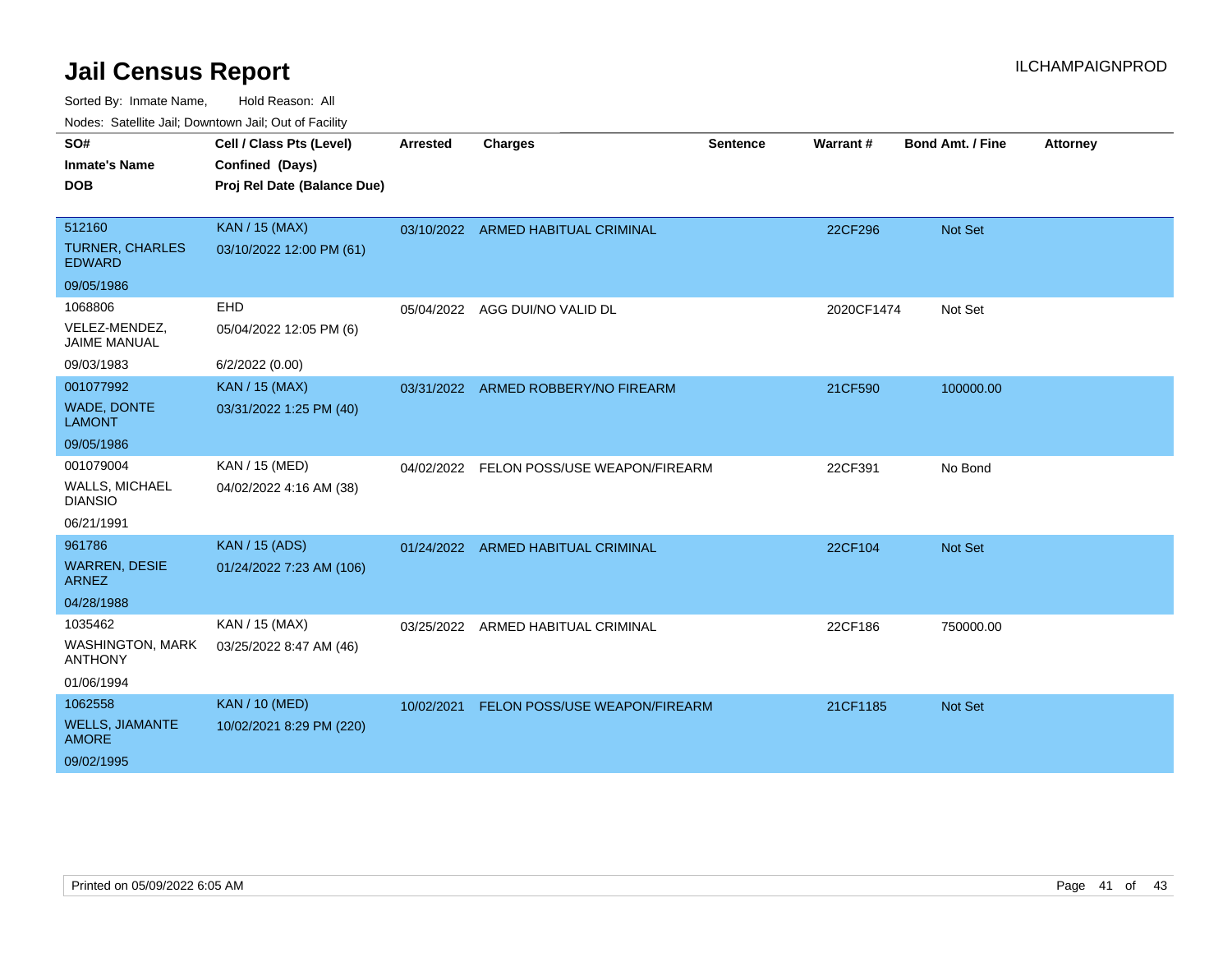| SO#                                         | Cell / Class Pts (Level)    | Arrested   | <b>Charges</b>                          | <b>Sentence</b> | Warrant#      | <b>Bond Amt. / Fine</b> | <b>Attorney</b> |
|---------------------------------------------|-----------------------------|------------|-----------------------------------------|-----------------|---------------|-------------------------|-----------------|
| <b>Inmate's Name</b>                        | Confined (Days)             |            |                                         |                 |               |                         |                 |
| <b>DOB</b>                                  | Proj Rel Date (Balance Due) |            |                                         |                 |               |                         |                 |
|                                             |                             |            |                                         |                 |               |                         |                 |
| 1002033                                     | <b>KAN / 15 (MAX)</b>       | 09/08/2021 | DRIVING ON SUSPENDED LICENSE            |                 | 2019-TR-11944 | 5000.00                 |                 |
| <b>WEST, ANTONIO</b>                        | 09/08/2021 11:01 PM (244)   | 09/08/2021 | ARMED ROBBERY/ARMED W/FIREARM           |                 | 2020-CF-1406  | 500000.00               |                 |
| <b>DEONTA</b>                               |                             | 09/08/2021 | AGG UNLAWFUL USE OF WEAPON/VEH          |                 | 2021-CF-AWOW  | <b>Not Set</b>          |                 |
| 04/15/1992                                  |                             | 09/08/2021 | OBSTRCT JUSTICE/LEAVE STATE             |                 | 2021-CF-AWOW  | <b>Not Set</b>          |                 |
|                                             |                             | 09/08/2021 | ARMED VIOLENCE/CATEGORY I               |                 | 2021-CF-AWOW  | <b>Not Set</b>          |                 |
| 1022068                                     | KAN / 15 (ADS)              | 10/10/2021 | FELON POSS/USE WEAPON/FIREARM           |                 | 21CF1212      | Not Set                 |                 |
| <b>WILKINS, MICHAEL</b><br>CARL             | 10/10/2021 5:07 AM (212)    |            |                                         |                 |               |                         |                 |
| 07/10/1992                                  |                             |            |                                         |                 |               |                         |                 |
| 001078709                                   | <b>KAN / 15 (MAX)</b>       | 12/22/2021 | ARMED VIOLENCE/CATEGORY I               |                 | 21CF1586      | Not Set                 |                 |
| WILLIAMS, DAVID LEE                         | 12/22/2021 11:00 AM (139)   |            |                                         |                 |               |                         |                 |
|                                             |                             |            |                                         |                 |               |                         |                 |
| 12/18/1989                                  |                             |            |                                         |                 |               |                         |                 |
| 1049234                                     | KAN / 10 (MED)              |            | 01/22/2022 AGGRAVATED DOMESTIC BATTERY  |                 | 22CF94        | Not Set                 |                 |
| <b>WILLIAMS, KHAMRON</b><br><b>MARCELL</b>  | 01/22/2022 9:30 AM (108)    |            |                                         |                 |               |                         |                 |
| 08/15/1995                                  |                             |            |                                         |                 |               |                         |                 |
| 64846                                       | <b>EHD</b>                  |            | 05/04/2022 DRIVING RVK/SUSP DUI/SSS 3RD |                 | 2021CF572     | Not Set                 |                 |
| <b>WILLIAMS,</b><br><b>MUHAMMAD TIRRELL</b> | 05/04/2022 10:46 AM (6)     |            |                                         |                 |               |                         |                 |
| 11/05/1982                                  | 6/1/2022(0.00)              |            |                                         |                 |               |                         |                 |
| 1037579                                     | <b>KAN / 10 (MED)</b>       | 08/17/2021 | FELON POSS/USE WEAPON/FIREARM           |                 | 2019CF73      | No Bond                 |                 |
| WILLIAMS, STEVEN<br>PATRICK, Second         | 08/17/2021 8:16 PM (266)    |            |                                         |                 |               |                         |                 |
| 11/25/1994                                  |                             |            |                                         |                 |               |                         |                 |
| 1020914                                     | <b>KAN / 10 (MED)</b>       | 03/06/2022 | FELON POSS/USE WEAPON/FIREARM           |                 | 21CF1337      | 250000.00               |                 |
| <b>WILSON, BRANDON</b><br><b>LARON</b>      | 03/06/2022 11:46 AM (65)    |            |                                         |                 |               |                         |                 |
| 07/05/1994                                  |                             |            |                                         |                 |               |                         |                 |